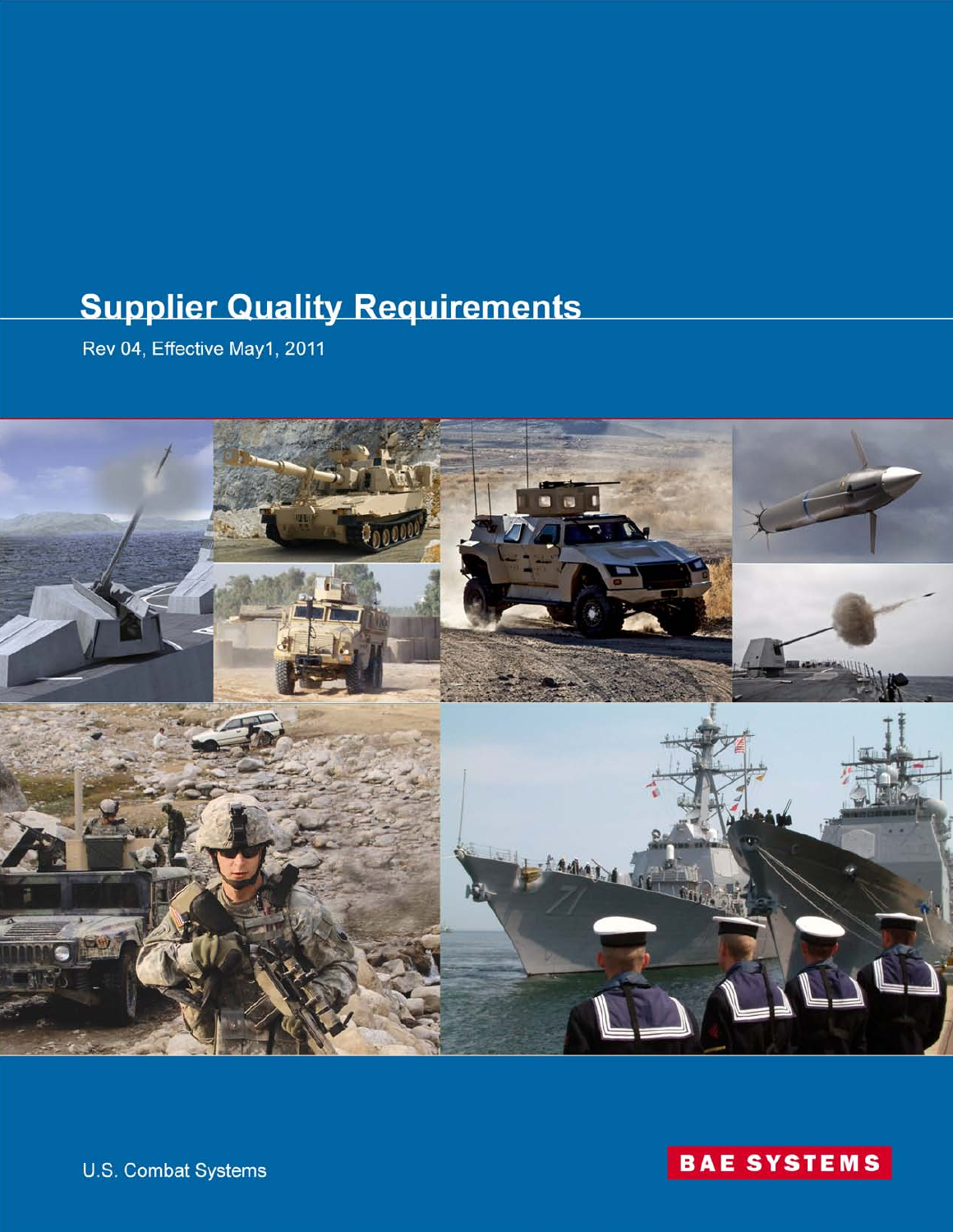# **SUPPLIER QUALITY REQUIREMENTS, Rev 4 ACKNOWLEDGEMENT**

# PLEASE DISTRIBUTE THIS SQR DOCUMENT WHERE NECESSARY WITHIN YOUR FACILITY.

# PLEASE PRINT, SIGN, SCAN AND EMAIL THIS PAGE *NO LATER THAN 10 DAYS AFTER RECEIPT* TO:

CAROL JUD - [carol.a.jud@baesystems.com](mailto:carol.a.jud@baesystems.com)

# OR

# FAX: 717-225-8668

By signing this page and returning it to BAE Systems, Seller hereby acknowledges receipt of the Supplier Quality Requirements (SQR) manual, Revision 4.

SUPPLIER SITE NO: **WE SUPPLIER SITE NO:** 

COMPANY NAME: \_\_\_\_\_\_\_\_\_\_\_\_\_\_\_\_\_\_\_\_\_\_\_\_\_\_\_\_\_\_\_\_\_\_\_\_\_\_\_\_\_\_\_\_\_\_\_\_

extends the printed Name of the state of the state of the state of the state of the state of the state of the state of the state of the state of the state of the state of the state of the state of the state of the state of

Authorized Signature **Example 2018** 2019 12:30 The Contract of the Date of the Date of the Date of the Date of the Date of the Date of the Date of the Date of the Date of the Date of the Date of the Date of the Date of the

\_\_\_\_\_\_\_\_\_\_\_\_\_\_\_\_\_\_\_\_\_\_\_\_\_\_\_\_\_\_ Email Address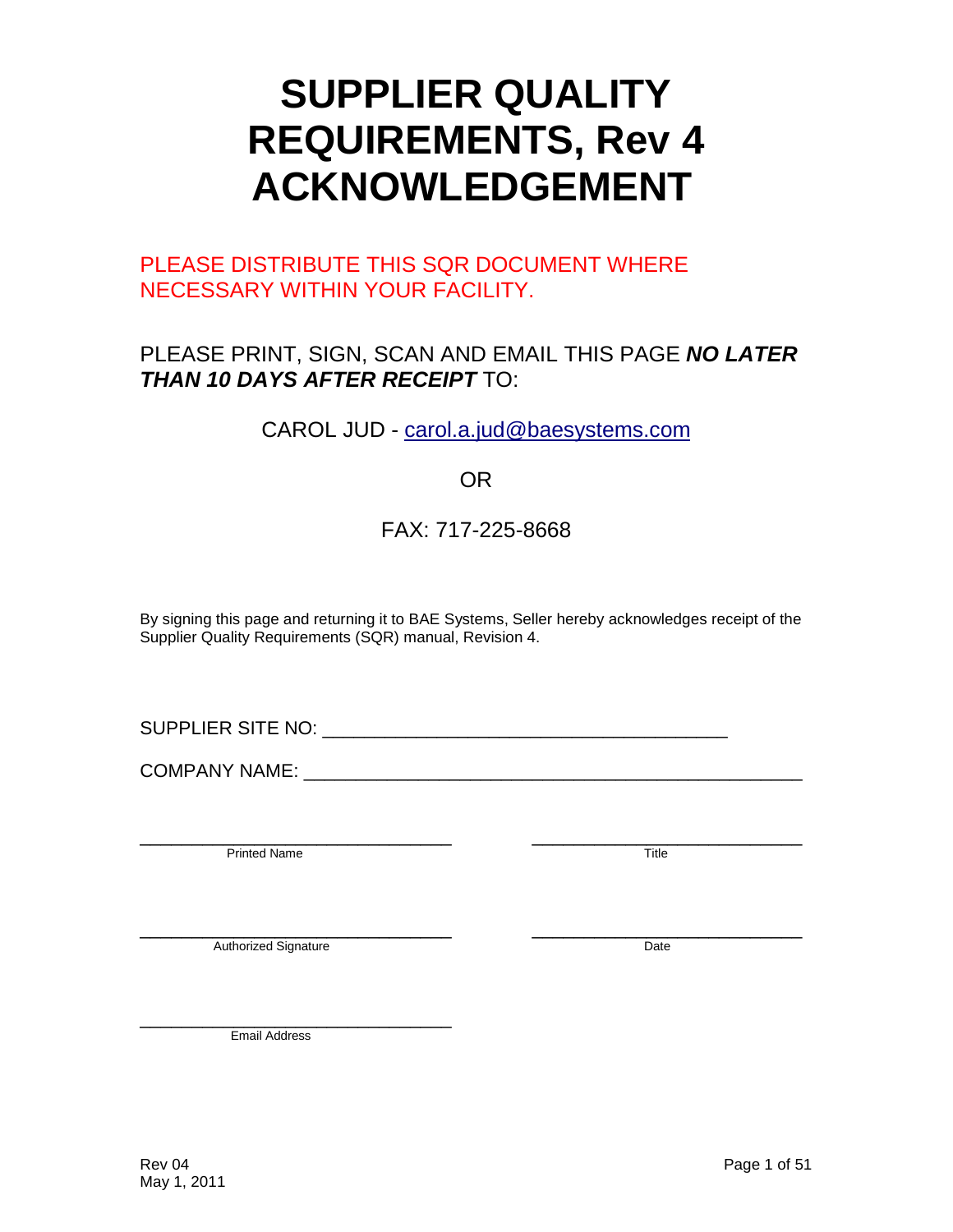# <span id="page-2-0"></span>**Table of Contents**

| 1.          | ORDER OF PRECEDENCE FOR TECHNICAL DOCUMENTS8           |              |
|-------------|--------------------------------------------------------|--------------|
| 2.          |                                                        |              |
| 3.          | SUPPLIER QUALITY PROGRAM/SYSTEM REQUIREMENTS 8         |              |
| 4.          |                                                        |              |
| 5.          |                                                        |              |
| 6.          |                                                        |              |
| 7.          |                                                        |              |
| 8.          |                                                        |              |
| 9.          |                                                        |              |
| 10.         |                                                        |              |
| 11.         |                                                        |              |
| 12.         |                                                        |              |
| 13.         |                                                        |              |
| 14.         |                                                        |              |
| 15.         |                                                        |              |
| 16.         |                                                        |              |
| Α.          |                                                        |              |
| <b>B.</b>   |                                                        |              |
| $C_{\cdot}$ |                                                        |              |
| 17.         |                                                        |              |
| 18.         | CHEMICAL AND PHYSICAL (MECHANICAL) TEST REPORTS18      |              |
| 19.         |                                                        |              |
| 20.         | PRESERVATION, PACKAGING, PACKING AND HYDRAULIC         |              |
|             |                                                        |              |
| 21.         |                                                        |              |
| 22.         | CLASS 1 OZONE DEPLETING SUBSTANCES (C1ODS)22           |              |
| 23.         |                                                        |              |
| 24.         | <b>BALLISTIC REQUIREMENTS FOR METALS AND COMPOSITE</b> |              |
|             |                                                        |              |
| Rev 04      |                                                        | Page 2 of 51 |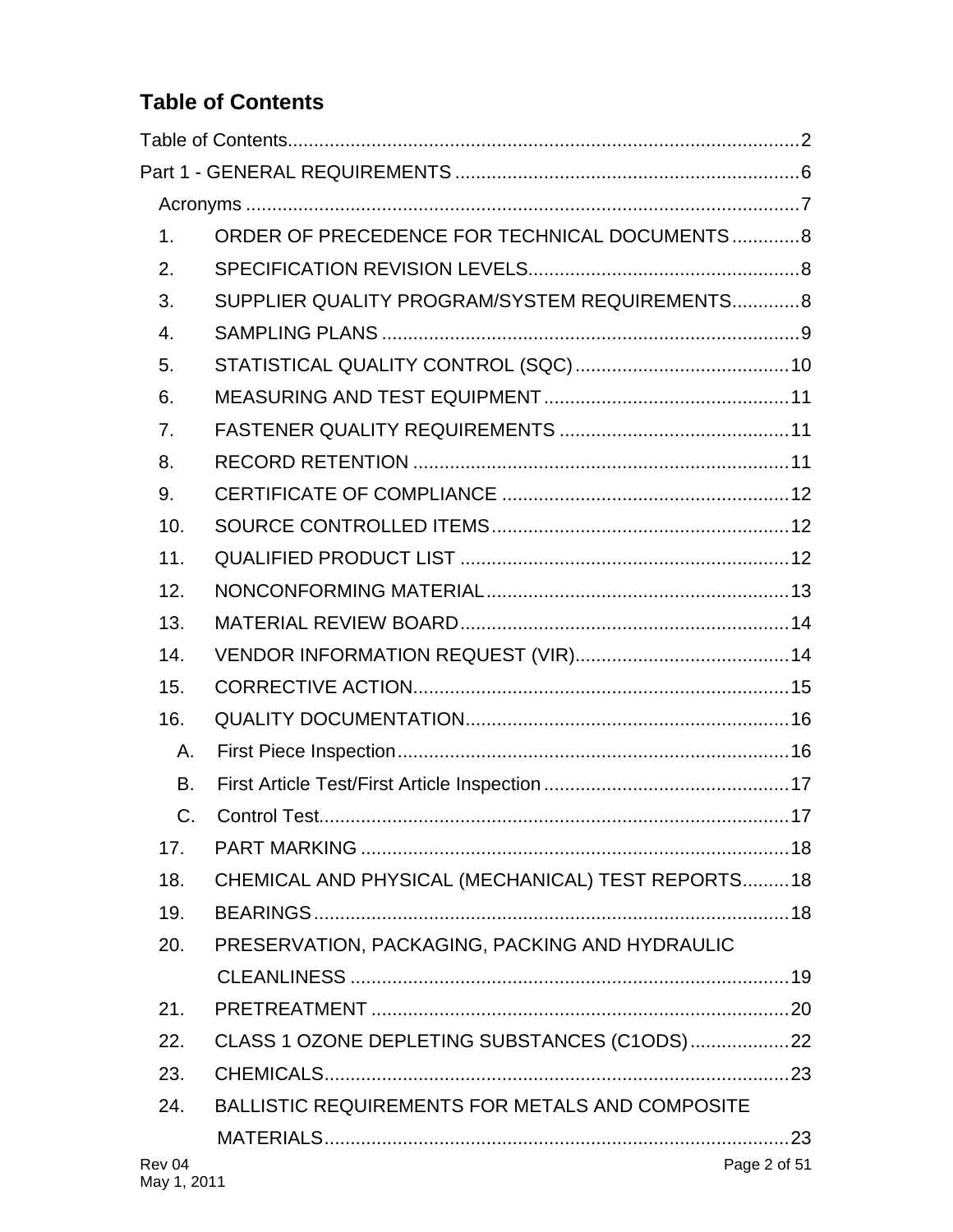| 25.                   |                                                                             |  |
|-----------------------|-----------------------------------------------------------------------------|--|
| 26.                   | GOVERNMENT SOURCE SURVEILLANCE (GSS) 24                                     |  |
| 27.                   | MERCURY OR MERCURY CONTAINING COMPOUNDS24                                   |  |
| 28.                   |                                                                             |  |
| 29.                   |                                                                             |  |
| 30.                   |                                                                             |  |
| 31.                   |                                                                             |  |
| 32.                   |                                                                             |  |
| 33.                   | FOREIGN OBJECTS, DEBRIS & DAMAGE (FOD) PREVENTION 26                        |  |
| 34.                   |                                                                             |  |
| 35.                   | PROHIBITION ON ACQUISITION OF MATERIALS FROM CHINA27                        |  |
| 36.                   |                                                                             |  |
|                       |                                                                             |  |
|                       |                                                                             |  |
|                       |                                                                             |  |
|                       |                                                                             |  |
|                       |                                                                             |  |
|                       |                                                                             |  |
|                       |                                                                             |  |
|                       | CDR - 007 - Welding and Brazing for Ground Combat Vehicles32                |  |
|                       | CDR - 008 - Welding and Brazing (including Weld Repairs) for Naval Programs |  |
|                       |                                                                             |  |
|                       |                                                                             |  |
|                       |                                                                             |  |
|                       |                                                                             |  |
|                       |                                                                             |  |
|                       |                                                                             |  |
|                       | CDR - 014 - Nondestructive Examination Inspection Report35                  |  |
|                       |                                                                             |  |
|                       |                                                                             |  |
| А.                    |                                                                             |  |
| В.                    |                                                                             |  |
|                       |                                                                             |  |
| Rev 04<br>May 1, 2011 | Page 3 of 51                                                                |  |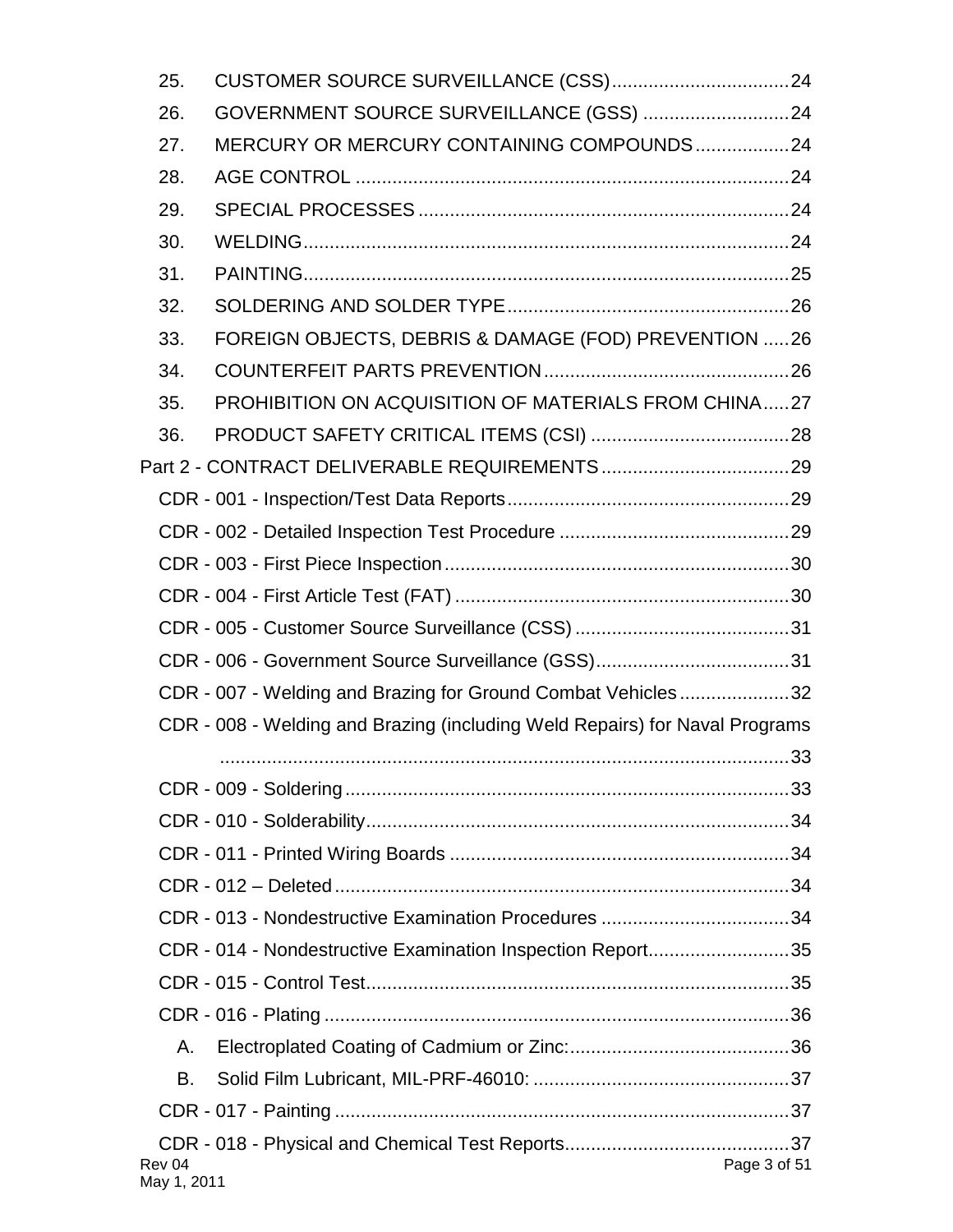| Α.                    |                                                                               |              |
|-----------------------|-------------------------------------------------------------------------------|--------------|
| B.                    | Quench and Temper (Core Hardness Specified)38                                 |              |
| C.                    | Quench and Temper (Core Hardness Not Specified)38                             |              |
| D.                    |                                                                               |              |
| Е.                    |                                                                               |              |
| F.                    |                                                                               |              |
| G.                    |                                                                               |              |
|                       |                                                                               |              |
|                       |                                                                               |              |
|                       |                                                                               |              |
|                       | CDR - 024 - Non-Manufactured Coniferous Wood Products40                       |              |
|                       |                                                                               |              |
|                       |                                                                               |              |
|                       |                                                                               |              |
|                       | CDR - 028 - Unique Identification (UID)/Radio Frequency Identification (RFID) |              |
|                       |                                                                               |              |
|                       |                                                                               |              |
|                       | CDR - 030 - Key Characteristics and Variation Management 41                   |              |
| А.                    |                                                                               |              |
| В.                    |                                                                               |              |
|                       |                                                                               |              |
|                       | CDR - 032 - Transparent Armor Ballistic Requirements42                        |              |
|                       |                                                                               |              |
|                       |                                                                               |              |
|                       |                                                                               |              |
|                       | CDR - 036 - Phosphate and Pretreatment Coating Procedure43                    |              |
| Α.                    |                                                                               |              |
| В.                    |                                                                               |              |
| $C_{\cdot}$           |                                                                               |              |
| D.                    |                                                                               |              |
| Е.                    |                                                                               |              |
| Rev 04<br>May 1, 2011 | CDR - 037 - Production Part Approval Process (PPAP)44                         | Page 4 of 51 |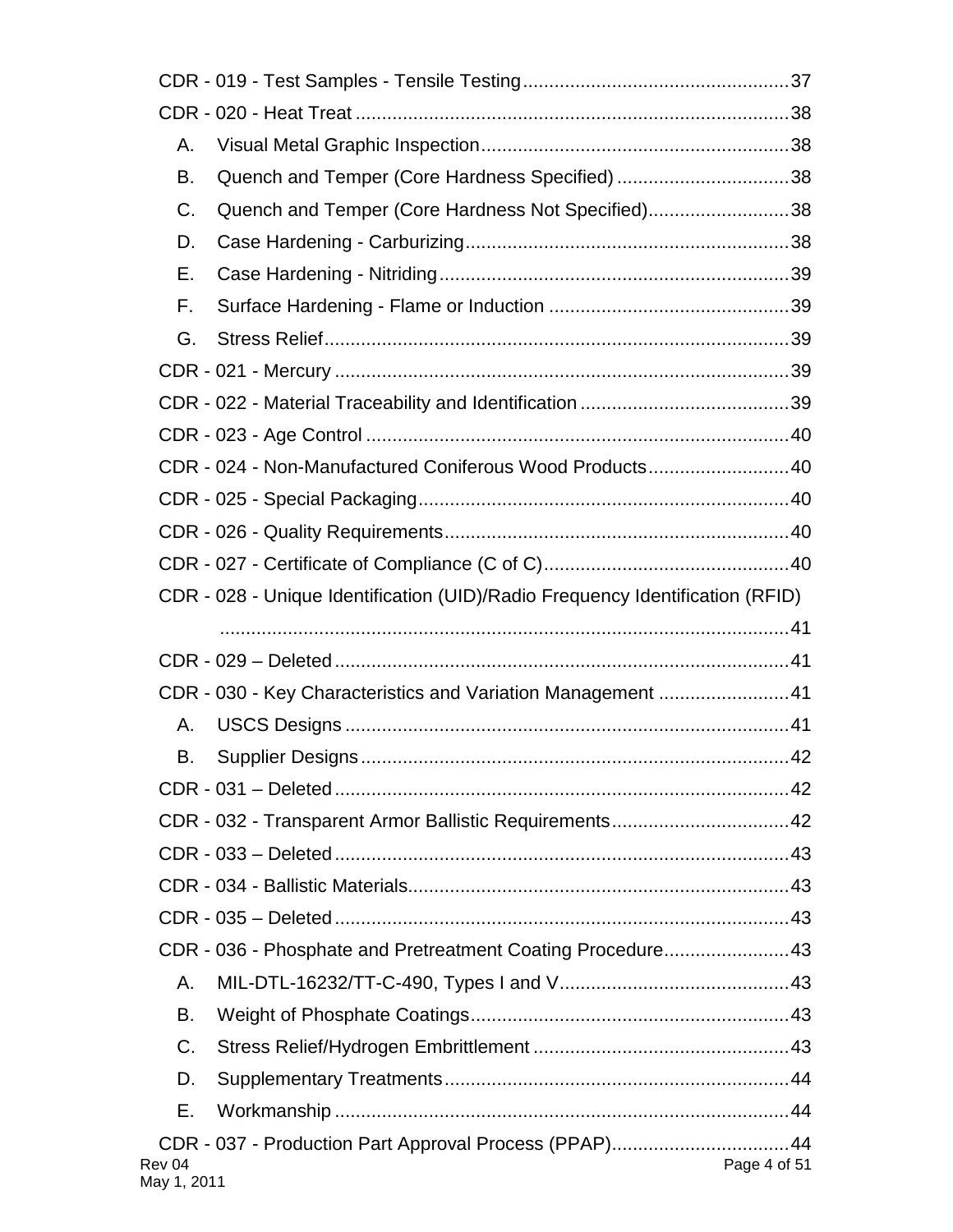|         | CDR - 040 - Services and Engineering Evaluation Parts/Assemblies45 |  |
|---------|--------------------------------------------------------------------|--|
|         |                                                                    |  |
|         |                                                                    |  |
|         |                                                                    |  |
|         |                                                                    |  |
| Α.      |                                                                    |  |
| В.      |                                                                    |  |
| $C_{1}$ |                                                                    |  |
| D.      |                                                                    |  |
|         |                                                                    |  |
|         | CDR - 046 - Part Marking for Ground Combat Vehicles 48             |  |
| А.      |                                                                    |  |
| В.      |                                                                    |  |
| C.      |                                                                    |  |
| D.      |                                                                    |  |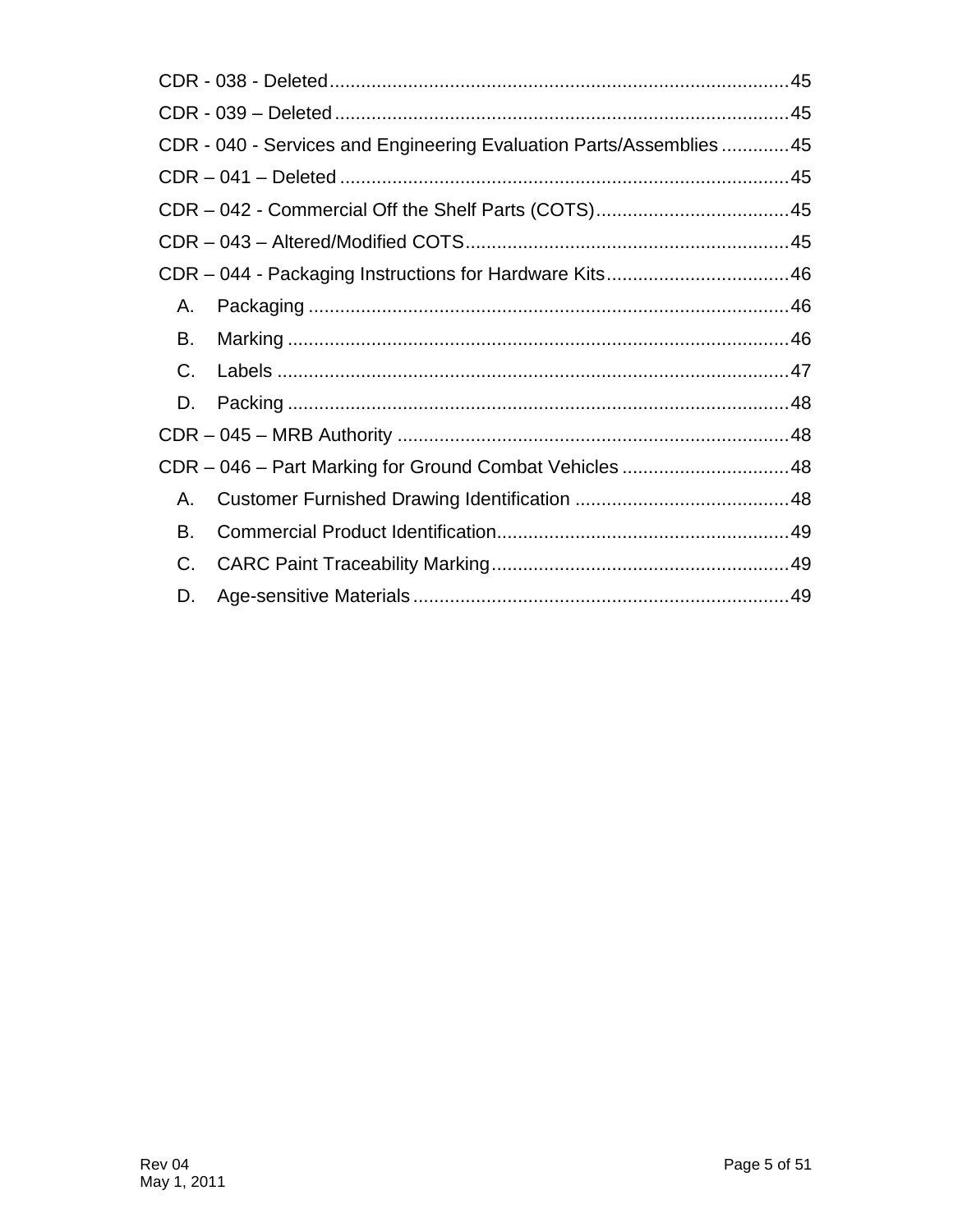# **USCS SUPPLIER QUALITY REQUIREMENTS**

# <span id="page-6-0"></span>**Part 1 - GENERAL REQUIREMENTS**

This document defines the general, administrative, pre-production, and quality requirements with which Suppliers must comply when providing material and services covered by this Purchase Order.

All communications relative to the requirements of the Purchase Order, the drawings, the specifications, or this document shall be directed to the appropriate USCS Authorized Purchasing Representative.

As used in this document, the term "Supplier" shall have the same meaning as the term "Seller". Similarly, the term "Purchase Order" shall have the same meaning as "Subcontract".

This document shall apply in its entirety to every Purchase Order where specified. These requirements apply to all items, including those items normally supplied under Federal Acquisition Regulation (FAR) 52.246-2, 52.246-3, or 52.246-11 distributor or commercial quality systems.

Part 2 of this document contains information on specific Contract Deliverable Requirements (CDRs).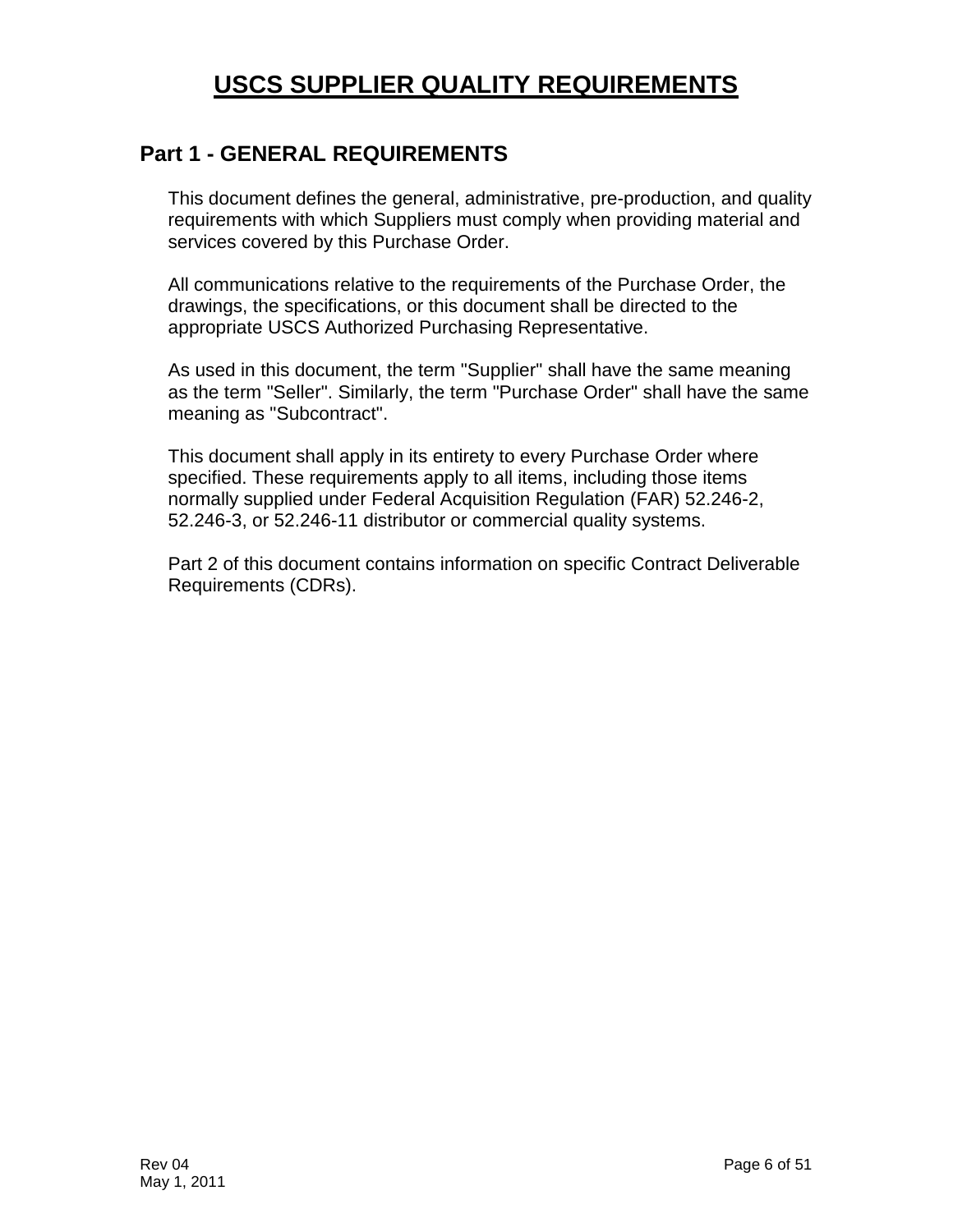## **Acronyms**

<span id="page-7-0"></span>

| <b>ADCN</b>                     | <b>Advance Drawing Change Notice</b>                                |
|---------------------------------|---------------------------------------------------------------------|
| <b>AISI</b>                     | American Iron and Steel Institute                                   |
| <b>AQL</b>                      | <b>Acceptable Quality Level</b>                                     |
| <b>ASN</b>                      | <b>Advanced Shipping Notification</b>                               |
| <b>ASTM</b>                     | <b>American Society for Testing Materials</b>                       |
| C <sub>1</sub> O <sub>D</sub> S | <b>Class 1 Ozone Depleting Substances</b>                           |
| <b>CAGE</b>                     | <b>Commercial and Government Entity</b>                             |
| <b>CDR</b>                      | <b>Contract Deliverable Requirement</b>                             |
| <b>CSS</b>                      | <b>Customer Source Surveillance</b>                                 |
| <b>DCMA</b>                     | Defense Contracts Management Agency                                 |
| <b>DIN</b>                      | Deutsches Institute für Normung eV                                  |
| <b>DOD</b>                      | Department of Defense                                               |
| <b>ESD</b>                      | Electrostatic Discharge                                             |
| <b>FAT</b>                      | <b>First Article Test</b>                                           |
| <b>FOD</b>                      | Foreign Objects, Debris & Damage                                    |
| <b>GSS</b>                      | <b>Government Source Surveillance</b>                               |
| M&TE                            | <b>Measuring and Test Equipment</b>                                 |
| <b>MSDS</b>                     | <b>Material Safety Data Sheet</b>                                   |
|                                 | NADCAP National Aerospace Defense Contractors Accreditation Program |
| <b>NDE</b>                      | <b>Nondestructive Examination</b>                                   |
| NIST                            | National Institute of Standards and Technology                      |
| <b>NN</b>                       | Nonconformance Notification                                         |
| <b>NOR</b>                      | Notice(s) of Revision                                               |
| <b>OQE</b>                      | <b>Objective Quality Evidence</b>                                   |
| QAP                             | <b>Quality Assurance Provision(s)</b>                               |
| QAR                             | <b>Quality Assurance Requirement(s)</b>                             |
| QPL                             | <b>Qualified Product List</b>                                       |
| <b>RFID</b>                     | Radio Frequency Identification                                      |
| <b>SCAR</b>                     | <b>Supplier Corrective Action Request</b>                           |
| <b>SQA</b>                      | <b>Supplier Quality Assurance</b>                                   |
| <b>SQAP</b>                     | Supplementary Quality Assurance Provision(s)                        |
| SQC                             | <b>Statistical Quality Control</b>                                  |
| SQR                             | <b>Supplier Quality Requirements</b>                                |
| <b>TDP</b>                      | <b>Technical Data Package</b>                                       |
| <b>TOC</b>                      | <b>Table of Contents</b>                                            |
| <b>TSCA</b>                     | <b>Toxic Substance Control Act</b>                                  |
| <b>UID</b>                      | Unique Identification                                               |
| <b>USCS</b>                     | <b>U.S. Combat Systems</b>                                          |
| <b>VIR</b>                      | <b>Vendor Information Request</b>                                   |
| <b>VOC</b>                      | <b>Volatile Organic Compounds</b>                                   |

WCAR Written Corrective Action Request

# **[\(TOC\)](#page-2-0)**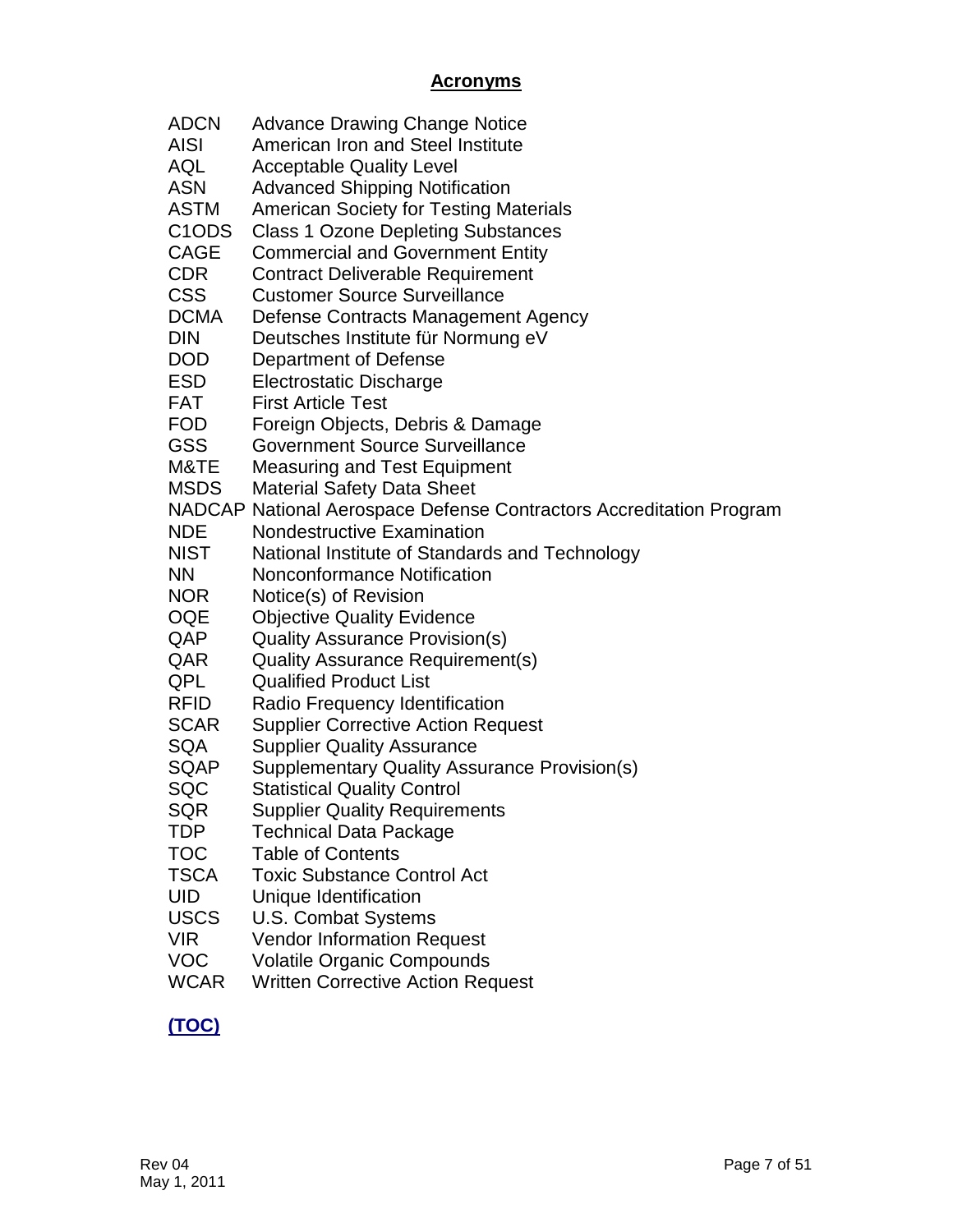## <span id="page-8-0"></span>**1. ORDER OF PRECEDENCE FOR TECHNICAL DOCUMENTS**

In the event of a conflict in requirements between technical documents, the following order of precedence shall prevail:

- Purchase Order
- SQR
- Supplements to drawing/QAPs within the Purchase Order in the following order:
	- o Configuration Notes
	- o NORs/Attachments/ADCNs
- Drawings
- QAPs/SQAPs/QARs (may modify inspection/test requirements of specifications)
- Specifications cited on the drawings

Contact the USCS Authorized Purchasing Representative regarding any questions or concerns. The Configuration Requirements specified in the Purchase Order will contain applicable drawings. **[\(TOC\)](#page-2-0)**

## <span id="page-8-1"></span>**2. SPECIFICATION REVISION LEVELS**

Unless the Purchase Order specifies usage of an earlier version, the latest revision of specifications/standards referenced in the data package applies. Written approval by USCS is required prior to using other than the latest revision. The Supplier shall submit requests to their USCS Authorized Purchasing Representative using VIR form UA-111. The VIR is the only appropriate request process.

#### **[\(TOC\)](#page-2-0)**

#### <span id="page-8-2"></span>**3. SUPPLIER QUALITY PROGRAM/SYSTEM REQUIREMENTS**

The Supplier shall develop, document, implement and maintain a quality system which ensures compliance to all contract requirements. The quality system shall be patterned after or in accordance with ISO 9001-2008 (or latest version), AS 9100, or TS 16949. Certification to ISO 9001/AS9100/TS 16949 by a registered third party is preferred. Objective evidence shall be on file verifying that such a system exists and is being maintained and complies with the standard requirements. Procedures and records shall be made available for examination by authorized USCS representatives upon request. USCS may audit the Supplier at any time.

**[\(TOC\)](#page-2-0)**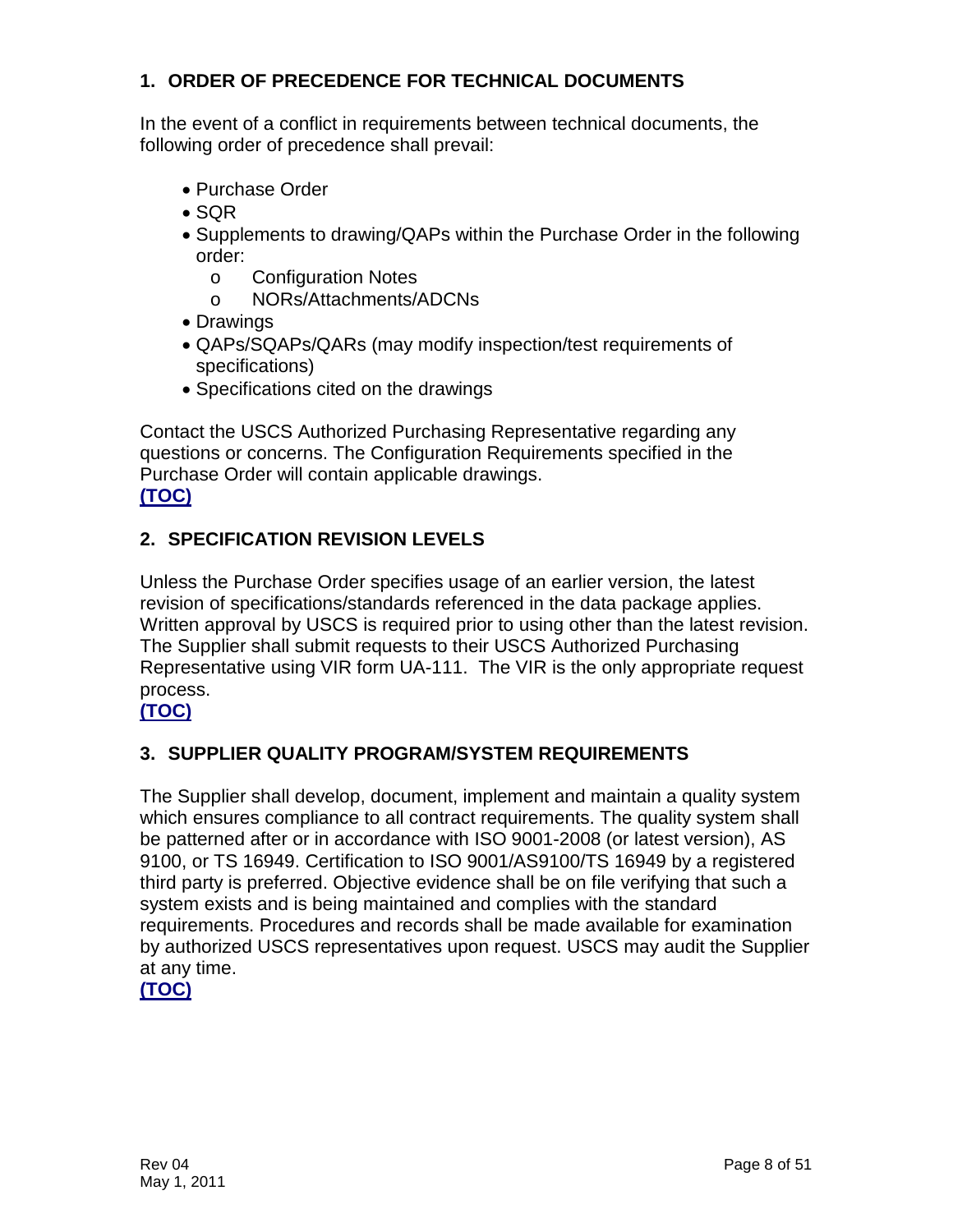#### <span id="page-9-0"></span>**4. SAMPLING PLANS**

The Supplier shall adhere to the AQL defined by the TDP.

The order of precedence shall be:

- Purchase Order
- Performance Specification
- Drawing
- QAR or QAP
- SQR

Where Critical, Major, and Minor characteristics are not defined by the TDP, the following definitions shall apply:

Critical: Total tolerance  $\leq$  .001 (.025 mm) or identified as a safety critical item Major: Total tolerance > .001 (.025 mm) and ≤ .010 (.25 mm) Minor: Total tolerance > .010 (.25 mm)

If no AQL is defined by the TDP, the following AQL shall apply: Critical = 100% inspection  $Major = 1.0$   $AQL$  $Minor = 4.0 AQL$ 

#### **Note: Reference to AQL is only to be used for determining sample size.**

The Supplier shall, in all instances where lot sampling is utilized, inspect characteristics in accordance with the following inspection plan: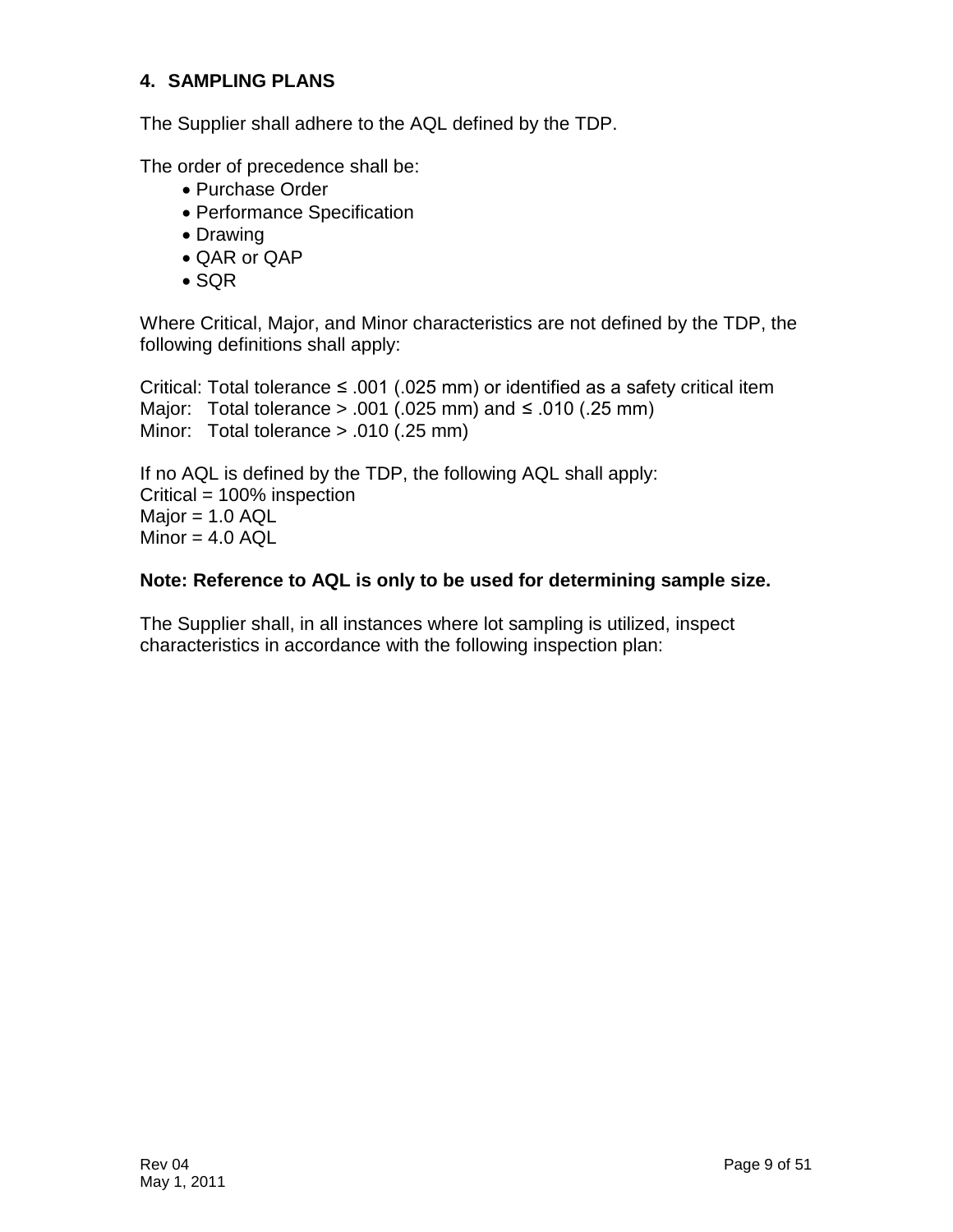#### **C=0 SAMPLING PLAN:**

|                 | <b>AQL</b> |              |            |                |                     |                |                |
|-----------------|------------|--------------|------------|----------------|---------------------|----------------|----------------|
| <b>LOT SIZE</b> | .65        | 1.0<br>Major | 1.5        | $2.5\,$        | 4.0<br><b>Minor</b> | 6.5            | 10             |
| $2 - 8$         | <b>ALL</b> | <b>ALL</b>   | <b>ALL</b> | 5              | 3                   | $\overline{2}$ | $\overline{2}$ |
| $9 - 15$        | ALL        | 13           | 8          | 5              | 3                   | $\overline{2}$ | $\mathbf{2}$   |
| 16-25           | 20         | 13           | 8          | 5              | 3                   | 3              | $\overline{2}$ |
| 26-50           | 20         | 13           | 8          | 5              | 5                   | 5              | 3              |
| 51-90           | 20         | 13           | 8          | $\overline{7}$ | 6                   | 5              | 4              |
| 91-150          | 20         | 13           | 12         | 11             | 7                   | 6              | 5              |
| 151-280         | 20         | 20           | 19         | 13             | 10                  | 7              | 6              |
| 281-500         | 47         | 29           | 21         | 16             | 11                  | 9              | $\overline{7}$ |
| 501-1200        | 47         | 34           | 27         | 19             | 15                  | 11             | 8              |
| 1201-3200       | 53         | 42           | 35         | 23             | 18                  | 13             | 9              |
| 3201-10000      | 68         | 50           | 38         | 29             | 22                  | 15             | 9              |
| 10001-35000     | 77         | 60           | 46         | 35             | 29                  | 15             | 9              |
| 35001-150000    | 96         | 74           | 56         | 40             | 29                  | 15             | 9              |
| 150001-500000   | 119        | 90           | 64         | 40             | 29                  | 15             | 9              |
| 500001&OVER     | 143        | 102          | 64         | 40             | 29                  | 15             | 9              |

#### **Note: Accept lot on 0 (zero) defects Reject lot on 1 (one) or more defects**

The following situations shall not utilize this C=0 Plan:

- Visual weld inspection shall be 100% or per applicable specification requirements
- Non-Destructive Evaluation (NDE) / Non-Destructive Testing (NDT)
- Frequency-based testing such as sample/quantity or sample/time period
- Fastener quality assurance requirements

Use of an alternate sampling plan is allowed with prior approval from USCS. Submit requests for use of an alternate sampling plan to the USCS Authorized Purchasing Representative utilizing VIR form UA-111. **[\(TOC\)](#page-2-0)**

# <span id="page-10-0"></span>**5. STATISTICAL QUALITY CONTROL (SQC)**

USCS supports Suppliers who are using statistical quality control techniques in place of batch sampling plans.

- Statistical data must indicate the process is in control and all quality requirements are satisfied
- Reaction to out of control conditions must be documented and available for review
- Written approval by USCS Supplier Quality Assurance is required prior to implementation; submit requests for use of SQC to the USCS Authorized Purchasing Representative utilizing VIR form UA-111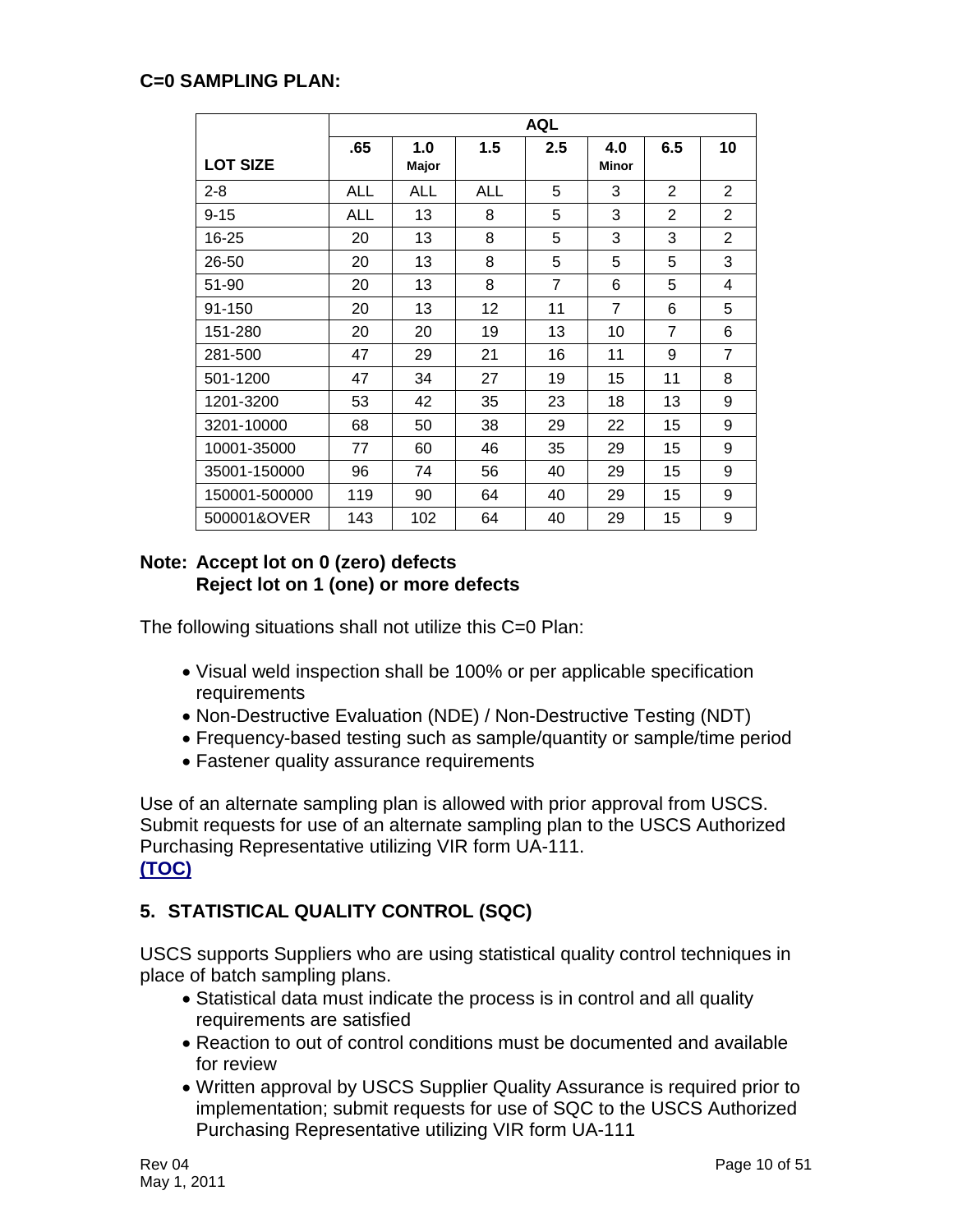• Documentation related to SQC shall be maintained as specified in Paragraph 8

# **[\(TOC\)](#page-2-0)**

## <span id="page-11-0"></span>**6. MEASURING AND TEST EQUIPMENT**

The Supplier shall establish and maintain a documented calibration system for all measuring and test equipment (M&TE) such as gages, tools, jigs, fixtures and dies used to verify conformity to requirements. The program shall be in accordance with a recognized standard such as ISO 10012, ANSI/NCSL Z540, or ISO 17025 and shall address the criteria described in the selected standard.

All equipment in the calibration system shall have unique identifiers traceable to the calibration report. Calibration standards shall be traceable to NIST. Calibration reports shall:

- Be maintained for all equipment used in the acceptance of product
- Include the actual measurement data made during the process
- Identify the person performing the calibration

Material specifications, such as those addressing heat treatment (e.g., AMS2750), may impose specific calibration requirements in addition to those identified in the preceding paragraph. When imposed, the Supplier must include the requirements in the calibration system. **[\(TOC\)](#page-2-0)**

# <span id="page-11-1"></span>**7. FASTENER QUALITY REQUIREMENTS**

The Supplier shall have a system which controls threaded steel fasteners Grade 5 and higher as defined in SAE-J429 and metric fasteners with strength designations of 8.8 and higher as defined by SAE-J1199, or DIN standards with equivalent strength designations. This applies both to fasteners supplied in bulk quantities and fasteners supplied as part of a subassembly.

The system shall ensure the traceability of fastener lots back to the manufacturer and provide objective evidence that the fasteners meet all technical requirements. Note that Grade 8.1 or 8.2 fasteners are not acceptable. **[\(TOC\)](#page-2-0)**

# <span id="page-11-2"></span>**8. RECORD RETENTION**

The Supplier shall maintain records documenting product compliance to all applicable procurement documents, drawings, specifications, and standards for a period of seven (7) years after order completion. At the end of this period, the Supplier shall request, in writing, disposition instructions from the purchasing site. USCS reserves the right to request that all records be forwarded to a designated USCS facility or record retention site at the conclusion of the seven (7) year period. Requested records shall be indexed, at a minimum, by the USCS Purchase Order number and part number.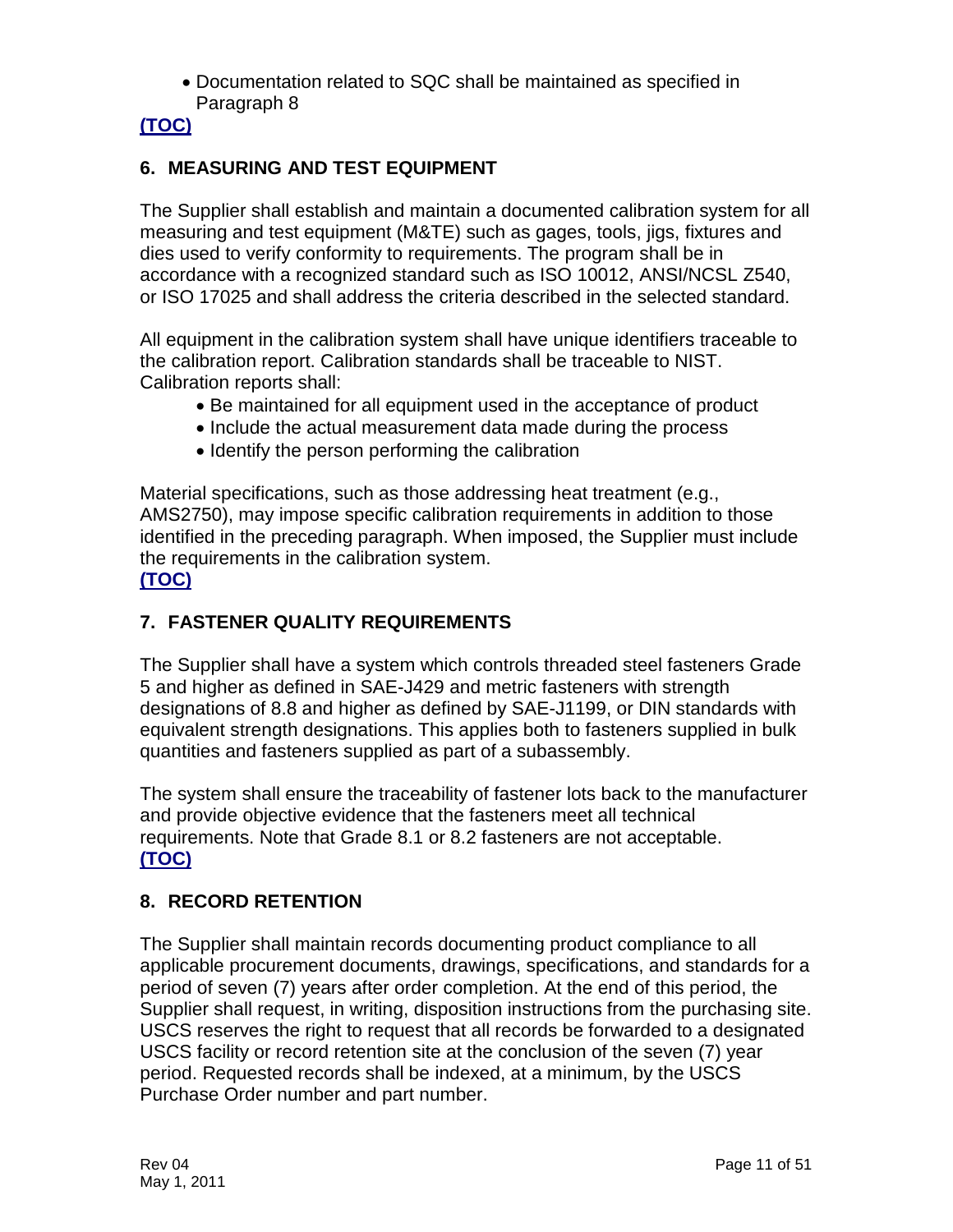When requested by USCS, the Supplier shall provide documentation in a commonly readable (MS Word, PDF, etc.) electronic format via email. It is the Supplier's responsibility to verify that scanned documents are legible. It is the expectation of USCS that documentation will be supplied electronically to the requesting facility within 48 hours of the request being made. **[\(TOC\)](#page-2-0)**

## <span id="page-12-0"></span>**9. CERTIFICATE OF COMPLIANCE**

A Certificate of Compliance shall be completed for each end item manufactured and maintained on file for each shipment. Certifications to support down level components and sub-tier processes shall be maintained and must be readily available when requested by USCS. The Supplier shall certify that the materials and processes used in performance of the Purchase Order meet all applicable specification requirements and that inspection/process control/test data necessary to substantiate the Certificate of Compliance are on file and available for USCS to review. The Certificate of Compliance, signed by an authorized individual, certifies that a product or service has met all requirements of the Purchase Order including drawings and specifications at the prescribed revision level.

The certificate of compliance shall include the following:

- Supplier's name and address
- USCS Purchase Order number
- USCS Item Number and Description (as they appears on the Purchase Order)
- Quantity shipped
- Authorized signature and date
- Statement of compliance, indicating that documents supporting compliance are on file for review
- Reference to tracking numbers (i.e. lot, heat/lot, batch) for all applicable CDR requirements

# **[\(TOC\)](#page-2-0)**

#### <span id="page-12-1"></span>**10.SOURCE CONTROLLED ITEMS**

A source controlled drawing provides a list of approved sources of supply and the Supplier's item identification for the item(s) that have been qualified and approved for use. Any change in form, fit, function or testing requirements must be submitted for approval in writing to the USCS Authorized Purchasing Representative, using VIR form UA-111, prior to implementation. **[\(TOC\)](#page-2-0)**

#### <span id="page-12-2"></span>**11.QUALIFIED PRODUCT LIST**

Any items furnished on this Purchase Order applicable to a Government Qualified Products List/Database as defined by the specification(s) (i.e. paint products, pre-treatment chemicals, electrical connectors, etc.) must be manufactured by a Government-approved source.

#### **[\(TOC\)](#page-2-0)**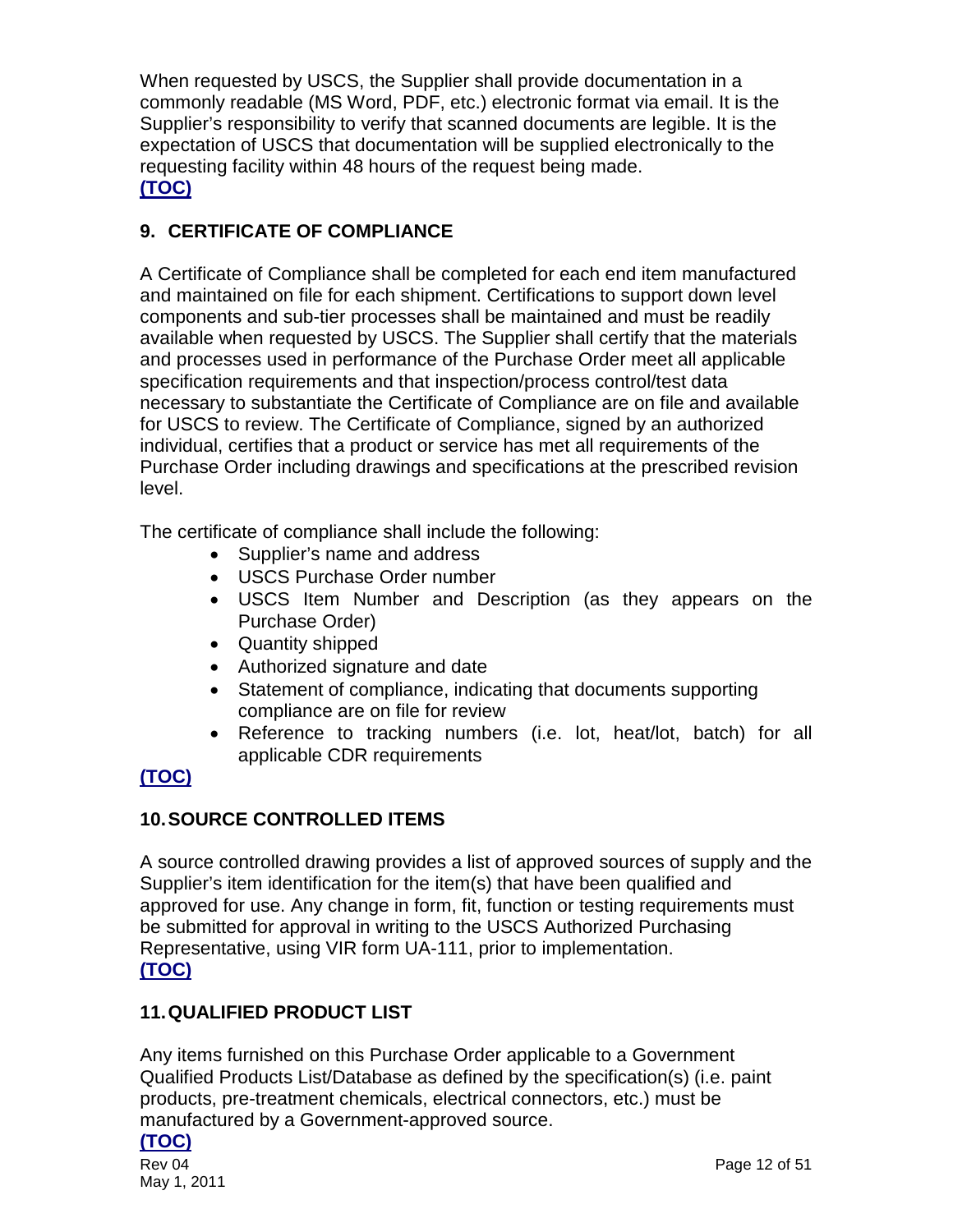#### <span id="page-13-0"></span>**12.NONCONFORMING MATERIAL**

The Supplier is responsible for establishing controls to ensure that products not conforming to the Purchase Order are identified, segregated, dispositioned and controlled to prevent inadvertent use.

**Under no circumstances shall known nonconforming material be shipped to USCS without written approval**. Approval to ship nonconforming material must be requested through the Authorized Purchasing Representative using VIR form UA-111. Written approval must be received prior to shipping any nonconforming material. Shipments received without written approval shall be rejected and may be returned at the Supplier's expense.

#### **Handling of Returned Items:**

When it becomes necessary for USCS to return a purchased part, either a new Purchase Order will be issued or the part will be returned on the original Purchase Order. Reworked/replacement parts may only be shipped to USCS on the Purchase Order on which they were returned. The Supplier shall document the root cause and corrective/preventative actions taken for all returned parts. When requested by USCS, the Supplier may be required to provide a formal documented root cause analysis and corrective/preventative action plan in accordance with Paragraph 15 of this document.

USCS may return nonconforming items to the Supplier for appropriate rework, repair or replacement. These nonconforming items returned to the Supplier will be identified with a nonconformance report (NCR) and instructions for returning the material to USCS. A "Defective/Nonconforming Material Tag/Report" will be attached to these items when returned to the Supplier.

When returning the product to USCS, the Supplier shall clearly state the condition of the returned item(s) (REWORKED, REPAIRED or REPLACED) on the packing slip and/or ASN and shall label the package with the same. It is important that all "Defective/Nonconforming Material Tag(s)/Report(s)" and any other documented evidence of defect or rejection are removed from all items being returned as acceptable product.

If the items are being RETURNED "AS IS", clearly identify "RETURNED AS IS" on the packing slip and/or ASN and label the package with the same. The Supplier shall state on the packing slip the justification for returning items "AS IS". If the product has been inspected/tested and no defects were found then this should be stated on the Packing Slip/ASN and handled like all shipments of acceptable material (See Above). If the item is determined to be beyond economical rework/repair, stop and contact the Authorized Purchasing Representative for direction.

**[\(TOC\)](#page-2-0)**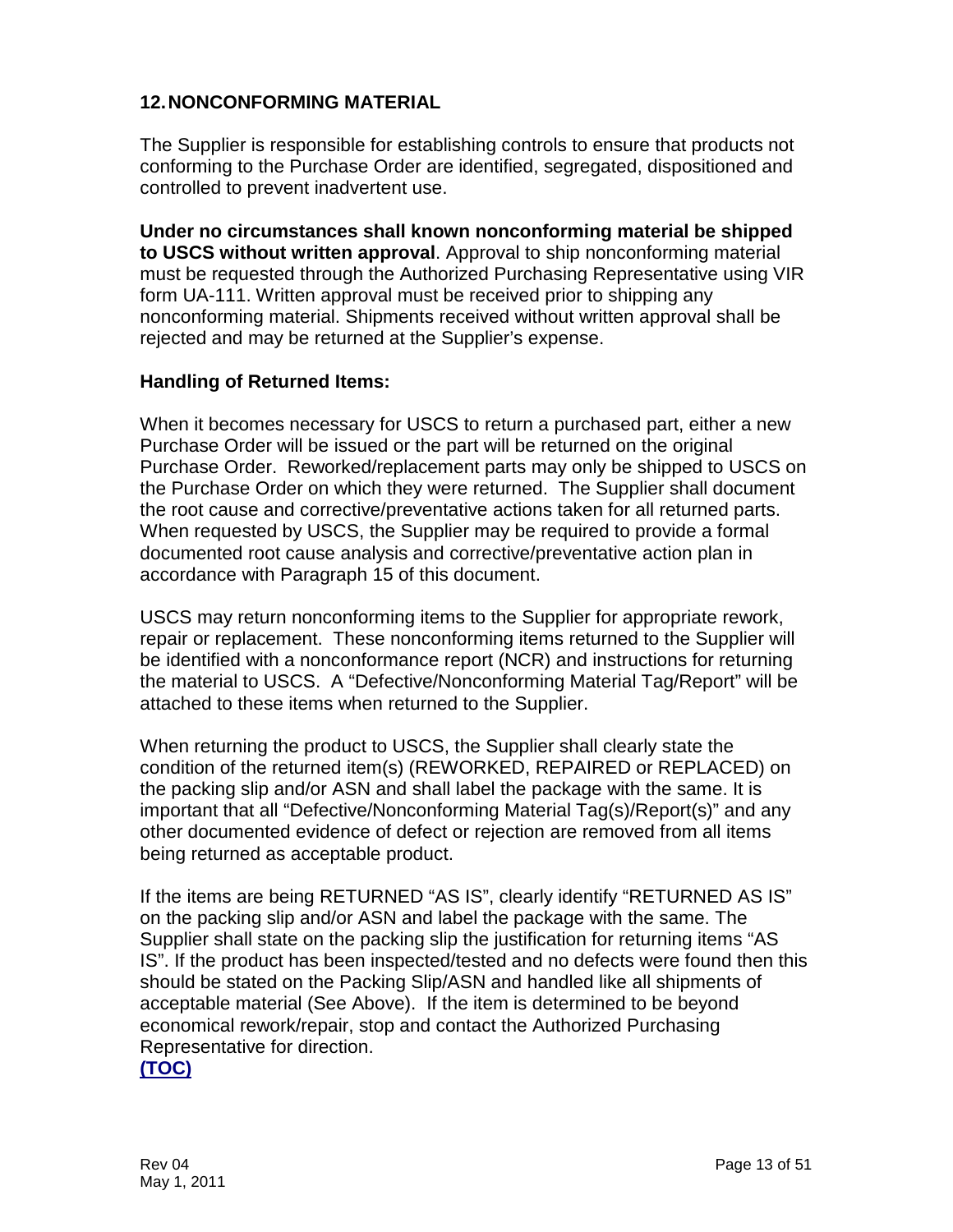## <span id="page-14-0"></span>**13.MATERIAL REVIEW BOARD**

Material review authority is not delegated for use-as-is or repair dispositions except where CDR 044 is applied to the item number on the Purchase Order. Products which do not conform to all applicable specifications must be adequately controlled as specified in Paragraph 12.

#### **The following dispositions are authorized only when CDR 044 is invoked:**

- **Repair**
- **Use-As-Is**

The following dispositions may be utilized by the Supplier as required:

- Rework
- Scrap
- Return to Vendor (RTV)

Definitions/dispositions:

- **Rework -** The correction of a nonconformance resulting in full compliance to the TDP requirements; this disposition is authorized to be used as required
- **Repair -** The correction of a nonconformance resulting in a functional product, but where the product does not meet all requirements of the TDP; this disposition **requires MRB approval or approval to use USCS SRP's (Standard Repair Procedures for welding)**
- **Scrap** Disposing of the subject material; this disposition is authorized to be used as required
- **Use-As-Is** Acceptance of the identified nonconformance as-is; this disposition **requires MRB approval**
- **RTV** Return the product to the vendor; this disposition is authorized to be used as required

# **[\(TOC\)](#page-2-0)**

#### <span id="page-14-1"></span>**14.VENDOR INFORMATION REQUEST (VIR)**

Requests for the following shall be submitted by use of the "Vendor Information Request" (USCS Form UA-111) and forwarded to the USCS Authorized Purchasing Representative:

- Notification to USCS for a deviation to specified requirements for Material Review Board (MRB) review
- Clarification of drawing, specification or Purchase Order requirements
- Requests for changes to a drawing, specification, or Purchase Order requirements

When a VIR is used to notify USCS of deviations from specification or drawing requirements or to request repair approval, the VIR must include:

> • A clear, complete, and concise description of the deviation including full dimensional and location details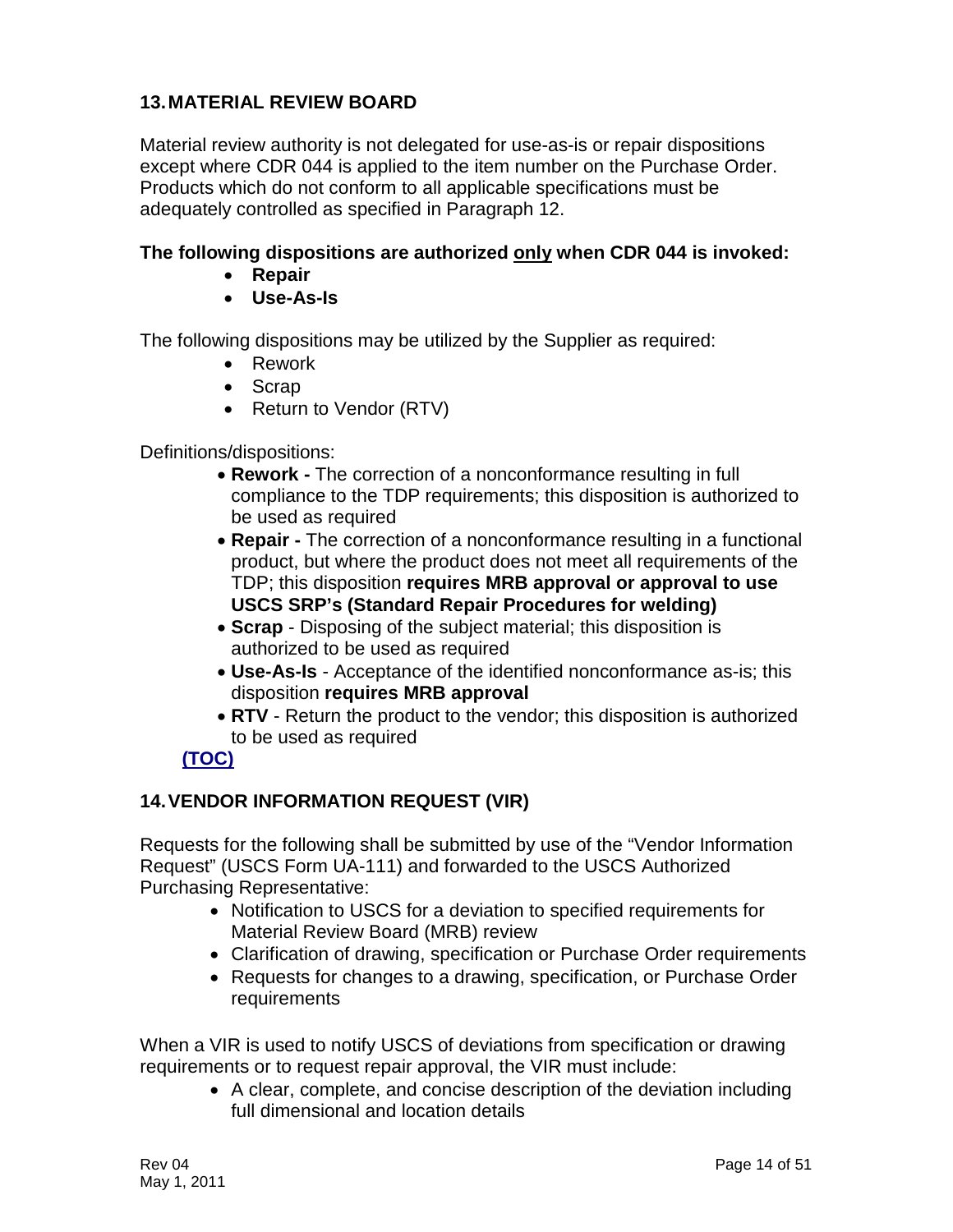- The point in the manufacturing cycle where the deviation occurred or will occur
- The quantity and identity of the applicable items or material
- The rationale for why the approval should be granted by USCS and/or the Government (to include any advantages to be realized by USCS and/or the Government through approval of the request)
- Clear definition of the root cause and the action taken to prevent recurrence

If a VIR is used to request information or a change to the requirements of the Purchase Order, the USCS response to the VIR constitutes a contractually binding interpretation of, or change to, the requirements of the Purchase Order.

When a VIR is used to document deviation approval, the USCS approval document number shall be included on a tag and attached to appropriate parts.

A dispositioned VIR applies only to the item(s) for which it was submitted; the resolution may not be extended to any other item or piece on the same Purchase Order or to any other Purchase Order.

#### **[\(TOC\)](#page-2-0)**

## <span id="page-15-0"></span>**15.CORRECTIVE ACTION**

The Supplier is responsible for implementing quality systems capable of resolving problems adversely affecting quality and correcting those conditions. Suppliers shall contain discrepant parts in stock or in process, determine root cause (primary reason which caused product nonconformance or quality system deficiency), institute measures to prevent recurrence and implement corrective action. Nonconforming material or quality system deficiencies detected by USCS may require the Supplier to respond to a Supplier Corrective Action Request (SCAR). Failure to adequately respond to a SCAR may impact the Supplier's performance rating.

In the event that the Supplier receives a SCAR, USCS will contact the Supplier to discuss the product or process nonconformance and determine an expected response due date. The Supplier is expected to provide a Root Cause Statement and Corrective Action Plan, preferably using a "5-Why" form which is provided alongside the SCAR document. After USCS approves the response, a measure of effectiveness will be determined and a date will be determined to review the adequacy of the Corrective Action. Only after this follow-up is completed will the SCAR be closed.

The Supplier may also receive a Nonconformance Notification (NN), which is a document that informs the Supplier of a nonconformance discovered by USCS. Nonconformance Notifications are primarily used in instances where a nonconformance has been discovered but product is not being returned to the Supplier. While Root Cause and Corrective Action statements are not required to be provided to USCS, the Supplier is expected to resolve any issues that allowed the nonconformance to occur and to document that resolution as per their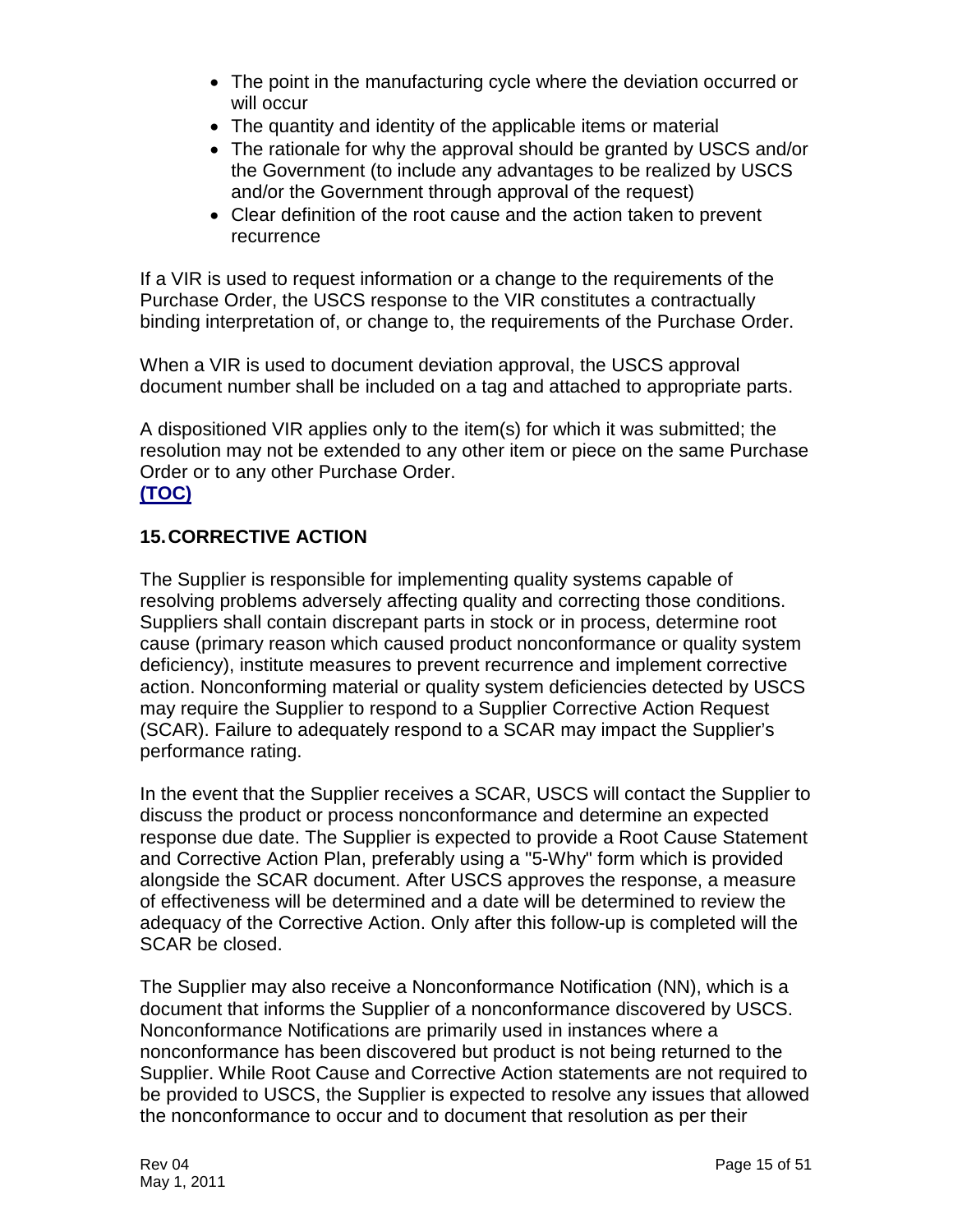internal processes. Documentation of the resolution of a nonconformance notification is subject to audit by USCS.

In the event that the Supplier receives a Written Corrective Action Request (WCAR) from the Defense Contract Management Agency (DCMA), the Supplier is required to notify USCS of the WCAR record and scope of the issue, regardless of the perceived impact to parts or services supplied to USCS. Notifications should be sent to both the Authorized Purchasing Representative and to Supplier Quality Assurance (email address: [pqayork.landa@baesystems.com\)](mailto:pqayork.landa@baesystems.com). **[\(TOC\)](#page-2-0)**

#### <span id="page-16-0"></span>**16.QUALITY DOCUMENTATION**

**It is the Supplier's responsibility to comply with all applicable requirements specified on the Purchase Order.** The Supplier shall develop the appropriate objective quality evidence necessary to demonstrate compliance to the requirements of the Purchase Order for each item being procured including subcomponents and special processes (i.e., welding, painting, plating, NDE, etc.) and in support of the Certificate of Compliance. Measurements shall be recorded in the units specified in the TDP. The following definitions and Supplier responsibilities apply:

#### <span id="page-16-1"></span>**A. First Piece Inspection**

First Piece Inspection (FPI) is a required inspection performed on the first part produced for the respective manufacturing lot to verify conformance to all drawing requirements.

Previous FPI reports may be utilized to satisfy the FPI requirement provided that:

- There has been continuous production with no breaks greater than 12 months
- The manufacturing process has not changed (i.e. moved the product line, introduced new manufacturing techniques, etc.)
- The manufacturing facilities are the same

When a drawing is revised, any changed or added characteristics shall require re-inspection.

#### **While First Piece inspection may not be specifically called out within the Purchase Order, QAP, or Specification, it remains the Supplier's responsibility to be able to produce objective evidence of compliance to all drawing requirements.**

When specified on the Purchase Order in the form of a Contract Deliverable Requirement (CDR), documentation showing actual results (where appropriate) from measuring equipment shall be submitted along with the first piece sample. The Supplier shall identify this sample and all associated documentation as "First Piece." First Piece inspection reports for castings and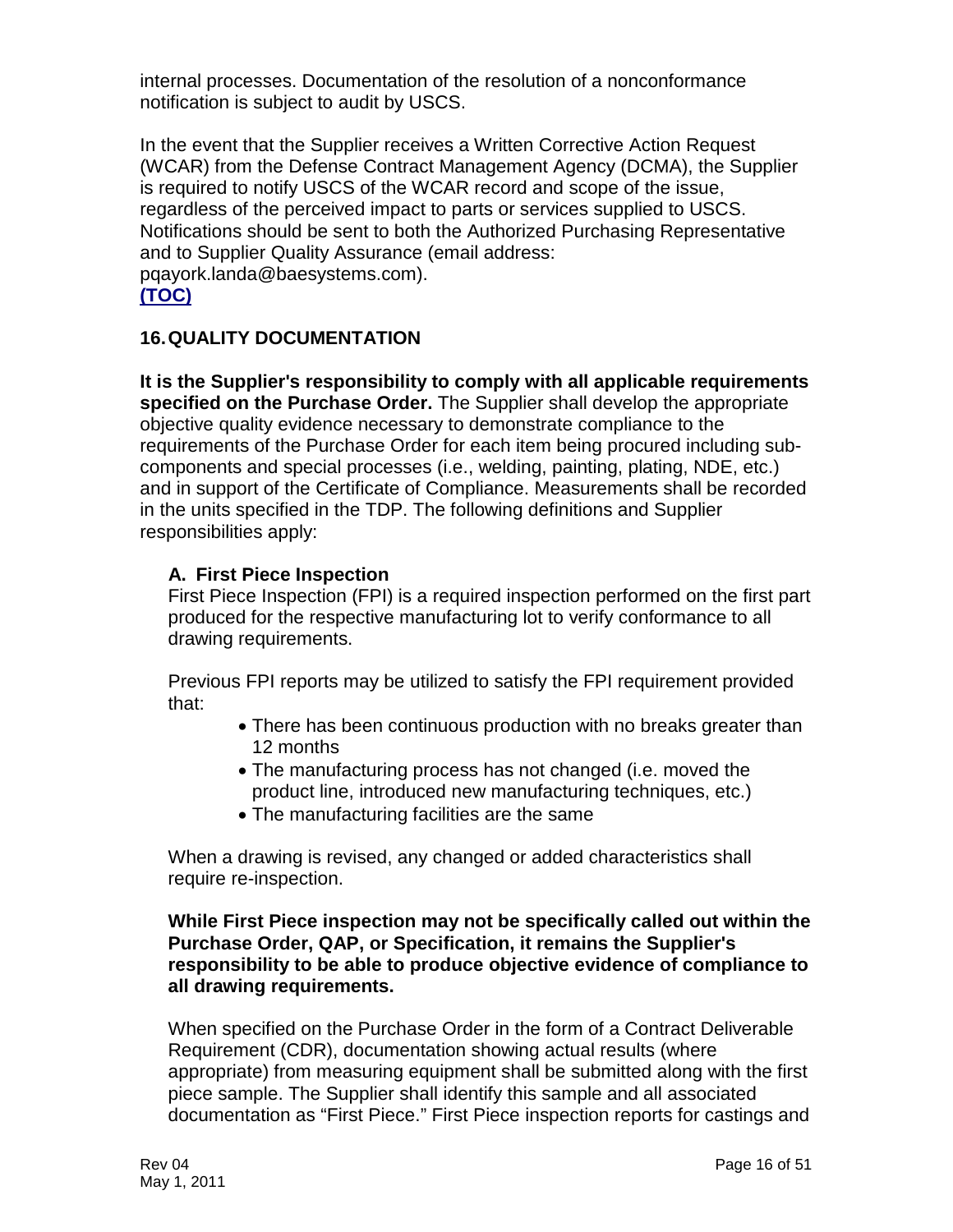forgings shall indicate numeric values obtained and a material test report per the applicable specification.

## <span id="page-17-0"></span>**B. First Article Test/First Article Inspection**

First Article Tests (FATs) involve testing and evaluating an item for conformance to performance requirements before or in the initial stages of production. First Article Inspection (FAI) involves inspecting and evaluating an item for conformance to all drawing requirements before or in the initial stages of production. It typically includes material verification processes, first article inspection, acceptance testing, control testing (where applicable), performance and environmental testing, marking, and packing verification. First Article is a formal test/inspection which may require USCS and/or Government witnessing. This formal test/inspection is invoked only **when First Article is specified in the Purchase Order via a CDR.**

**Prior to the Supplier's start of fabrication of any production lot of items covered by this Purchase Order, the Supplier shall perform a First Article Test/Inspection on part(s) utilizing the same processes planned for use on the production lot. The Supplier shall identify this sample as the "First Article." It is the responsibility of the Supplier to coordinate with USCS for witnessing of the First Article Test/Inspection process.** 

Product will **NOT** be accepted at USCS without a letter of approval of FAT/FAI from USCS. In the event the Supplier purchases parts or components which require FAT/FAI, it is the Supplier's responsibility to coordinate this activity and obtain all approvals from USCS. Documentation of this activity shall be made an integral part of the end item documentation package. If the First Article procedure/report is rejected by USCS, resubmittal of the procedure/report is required until formal written approval is given.

Following First Article approval, the Supplier shall notify the USCS Authorized Purchasing Representative to determine if testing must be repeated when any of the following occurs:

- A change in manufacturing process (i.e. manufacturing line is moved, introduction of a new manufacturing technique, etc.)
- A change in any drawing configuration, component, or subcomponent parts
- Manufacturing location changed
- A break in production or process in excess of twelve (12) months, unless otherwise specified

# <span id="page-17-1"></span>**C. Control Test**

The Supplier shall schedule Control Tests based on specification/QAP's frequency of test and test requirements. The Supplier is responsible for determining the test schedule based on the production and delivery schedule for the Purchase Order. If any failures occur, regardless of whether it is test equipment or sample failure, the Supplier shall immediately notify the USCS Authorized Purchasing Representative for further instructions prior to continuance of testing.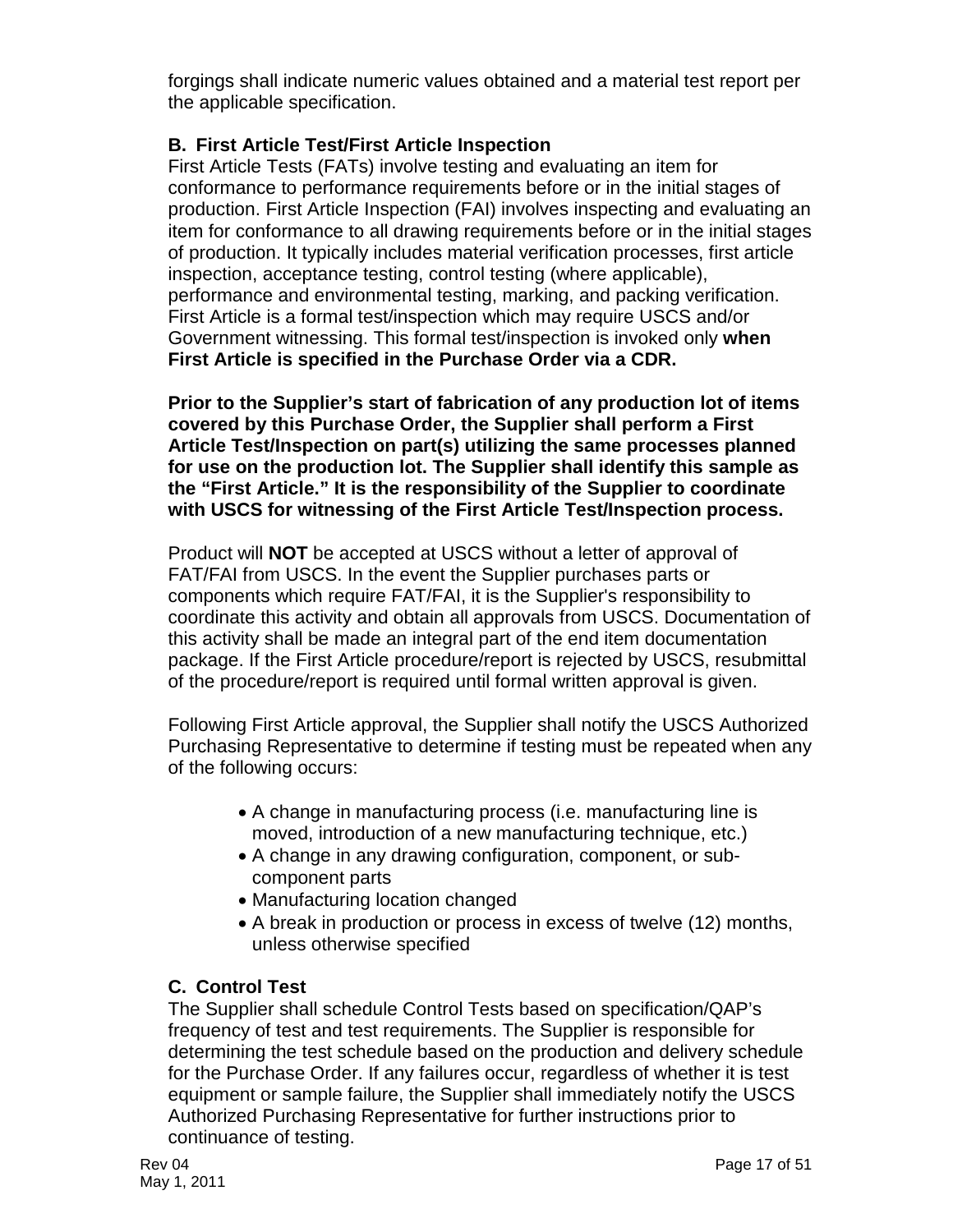Where Control Testing is required by QAP or specification, documentation supporting compliance shall be retained on file and be available upon request.

## **[\(TOC\)](#page-2-0)**

#### <span id="page-18-0"></span>**17.PART MARKING**

All parts shall be identified as per the drawing and Purchase Order requirements. Parts shall be marked in a clear, legible, and non-injurious manner. Additional requirements beyond those specified in the drawing may be imposed through the application of CDRs to the Purchase Order.

The Supplier may be required by the drawing/Purchase Order to mark their CAGE Code on the parts. If your company does not have a CAGE Code, go to [http://www.ccr.gov](http://www.ccr.gov/) or call 1-866-606-8220 to register for one.

Products received by USCS that do not contain the appropriate part marking may be rejected, and returned to the Supplier at their expense. In addition, the Supplier's quality performance measure would be impacted. **[\(TOC\)](#page-2-0)**

#### <span id="page-18-1"></span>**18.CHEMICAL AND PHYSICAL (MECHANICAL) TEST REPORTS**

The Supplier shall maintain all Chemical and Physical (Mechanical) Test Reports as objective evidence of material compliance to the referenced specification(s).

Unless otherwise specified in the Purchase Order, carbon, alloy, and armor steel plate in Federal Supply Class 9515 or described by specifications of the American Society for Testing Materials (ASTM) or American Iron and Steel Institute (AISI) shall be melted and rolled in the United States or Canada.

Aluminum plate 1 inch or greater in thickness shall be mechanically stress relieved by standard industry method of stretching to remove residual stress. In addition, all other specification requirements shall be met.

Supplier shall maintain all stress relief documentation. These shall be provided to USCS upon request.

For materials with proprietary recipes, chemical comparison to the specification is not required so long as physical (mechanical)/performance compliance can be demonstrated.

#### **[\(TOC\)](#page-2-0)**

#### <span id="page-18-2"></span>**19.BEARINGS**

The Supplier shall adhere to the requirements of DFAR 252.225-7016 for all ball and roller bearings supplied under this Purchase Order.

DFAR 252.225-7016 Restriction on Acquisition of Ball and Roller Bearings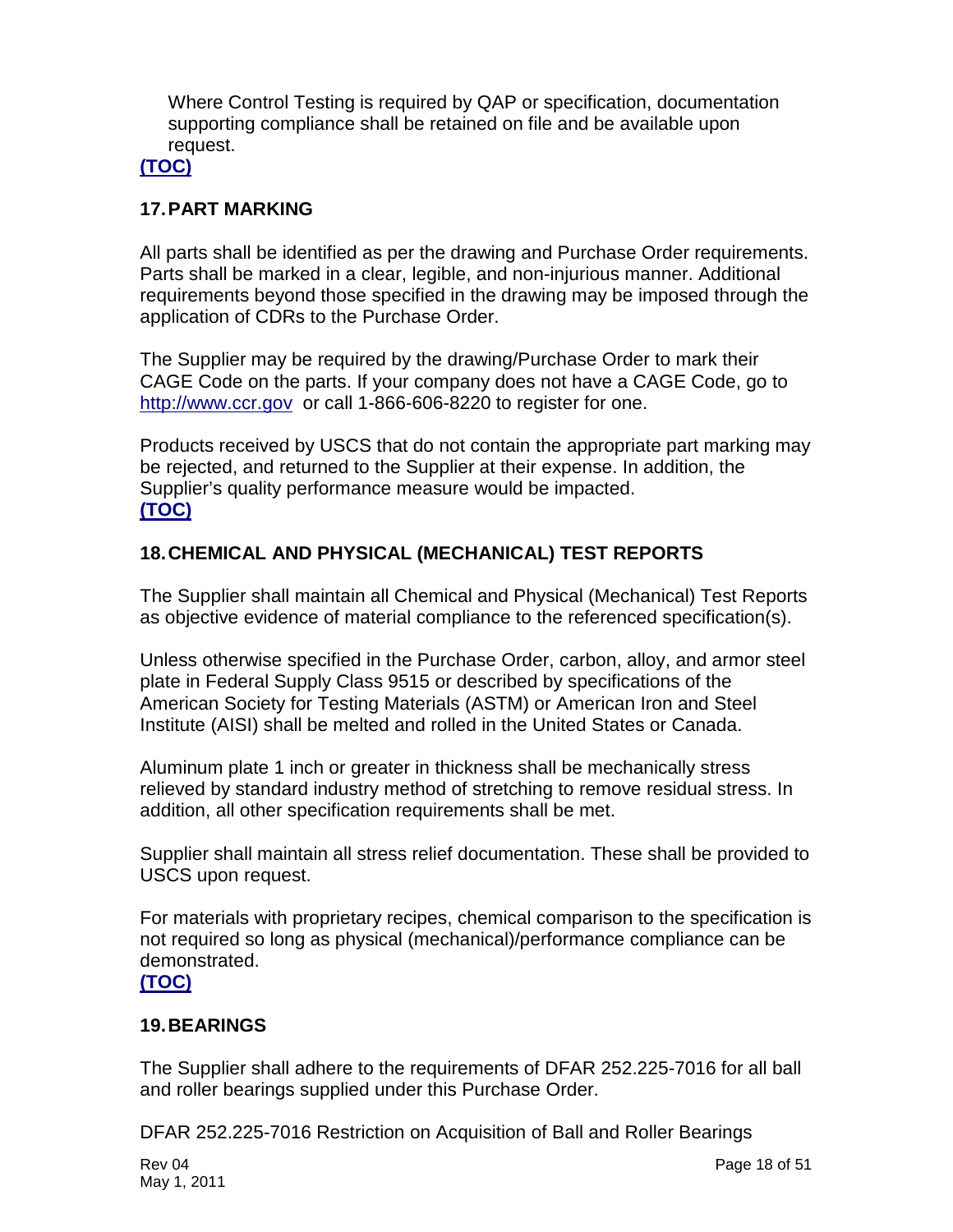As prescribed in 225.7009-5, use the following clause:

RESTRICTION ON ACQUISITION OF BALL AND ROLLER BEARINGS (MAR 2006)

(a) Definitions. As used in this clause

(1) "Bearing components" means the bearing element, retainer, inner race, or outer race.

(2) "Component," other than bearing components, means any item supplied to the Government as part of an end product or of another component.

(3) "End product" means supplies delivered under a line item of this contract.

(b) Except as provided in paragraph (c) of this clause, all ball and roller bearings and ball and roller bearing components delivered under this contract, either as end items or components of end items, shall be wholly manufactured in the United States, its outlying areas, or Canada. Unless otherwise specified in this contract, raw materials, such as preformed bar, tube, or rod stock and lubricants, need not be mined or produced in the United States, its outlying areas, or Canada.

(c) The restriction in paragraph (b) of this clause does not apply to ball or roller bearings that are acquired as-

(1) Commercial components of a noncommercial end product; or (2) Commercial or noncommercial components of a commercial component of a noncommercial end product.

(d) The restriction in paragraph (b) of this clause may be waived upon request from the Contractor in accordance with subsection 225.7009-4 of the Defense Federal Acquisition Regulation Supplement.

(e) The Contractor shall insert the substance of this clause, including this paragraph (e), in all subcontracts, except those for

- (1) Commercial items; or
- (2) Items that do not contain ball or roller bearings.

(End of clause) **[\(TOC\)](#page-2-0)**

#### <span id="page-19-0"></span>**20.PRESERVATION, PACKAGING, PACKING AND HYDRAULIC CLEANLINESS**

Unless otherwise specified, all uncoated or unprotected ferrous and nonferrous metal surfaces (internal and/or external) shall be protected against rust and corrosion for a minimum of sixty (60) days from the date of shipment. Technical information for the material providing the corrosion protection shall be made available to USCS upon request. This information is required to assure safe removal and disposal during the next process step, i.e., painting, plating, welding, etc. If a corrosion-protected ferrous or nonferrous metal is to be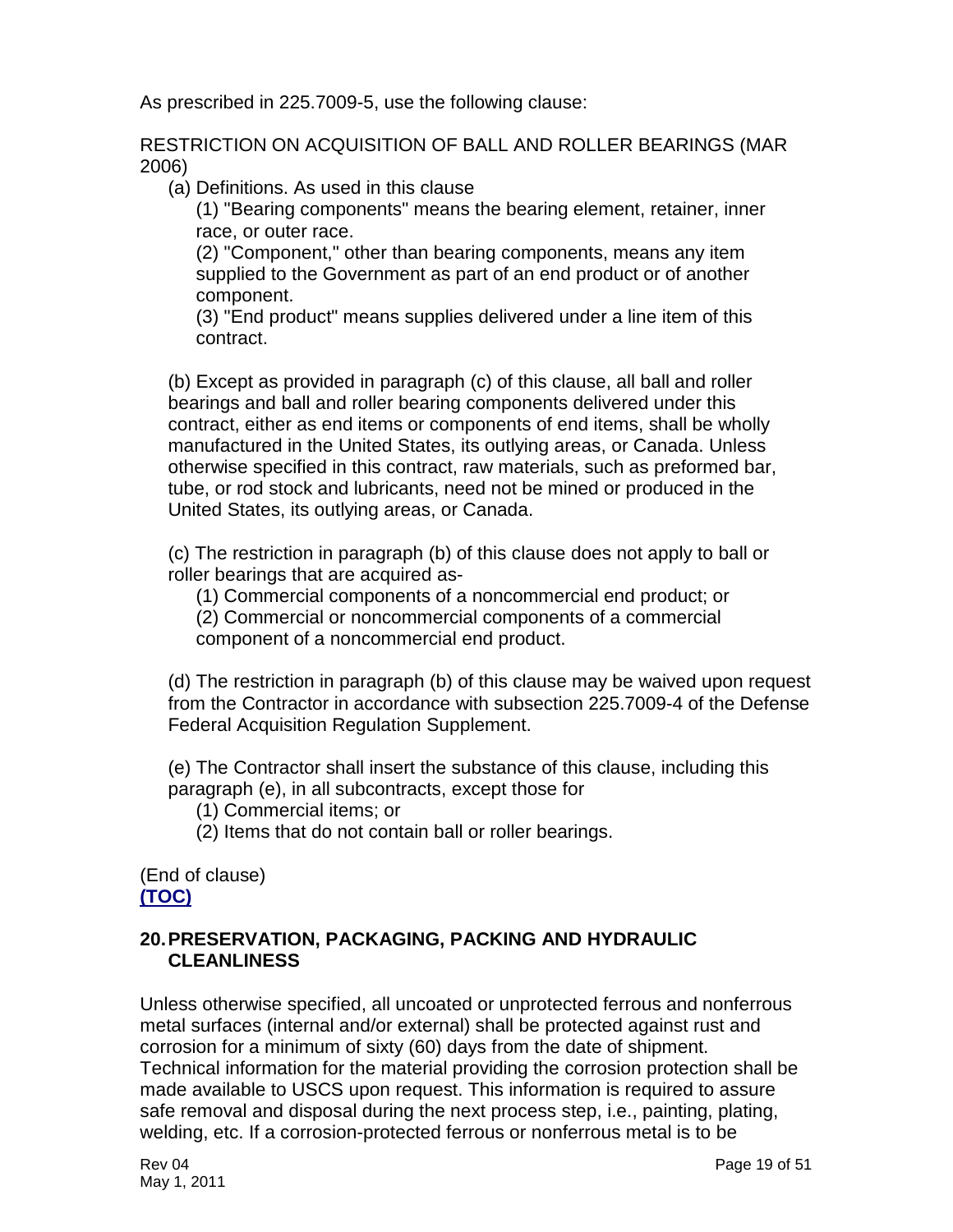imported into the United States, the corrosion protection substance must be certified to be in compliance with the Toxic Substance Control Act (TSCA) prior to leaving U.S. Customs. Parts shall be suitably packed to prevent shipping and handling damage. All openings (i.e., fuel, hydraulic, electrical connections, etc.) shall be adequately protected by closures to prevent contamination or damage. All fuel system and hydraulic components shall be free from visible contaminants, foreign material, rust or burrs. Internal cleaning of components shall be performed by flushing with a suitable solution or dry filtered air. Fuel system components shall be protected with corrosion-protective compound compatible with DF-1, DF-2 and JP8. Hydraulic components shall be protected with corrosion-protective compound compatible with standard hydraulic oils.

When high-level hydraulic component cleanliness is specified on the drawing/specification, the following shall apply:

- A. Supplier of items requiring the removal of fine particulate and foreign elements shall develop and maintain a system for assuring cleanliness quality complies with contract requirements.
- B. Items such as tubes and hoses, if not otherwise stated on the drawing, shall be protected against contamination by using screw-on caps for assemblies and push-on caps for bulk hose and tubes after cleaning.

The following note shall be permanently affixed to the shipping container either through labeling or stenciling:

#### **"CAUTION: Do not remove screw-on or push-on caps except in a controlled environmental condition. Prior removal will violate cleanliness requirements."**

#### **ESD Packaging:**

All Class 1, Class 2 and Class 3 parts, assemblies, and equipment, as defined by MIL-STD-1686, are to be packaged in accordance with Paragraph 5.8 of MIL-STD-1686 (MIL-E-17555). External shipping packaging for Class 1, Class 2, and Class 3 devices shall be identified with the ESD symbol. All other components with solderable leads and which are considered non-ESD sensitive per MIL-STD-1686 shall be packaged in material that meets the requirements of MIL-B-81705, Type II or Type III. Bare printed wiring boards are to be packaged in heat-sealed non-static-generating poly bags that meet the requirements of MIL-B-81705 and MIL-HDBK-263.

#### **[\(TOC\)](#page-2-0)**

#### <span id="page-20-0"></span>**21.PRETREATMENT**

USCS encourages use of phosphate coaters from the recommended list. When using a coater that is not on the list, the Supplier must obtain written approval through USCS from Authorized Purchasing Representative before pretreating any USCS product.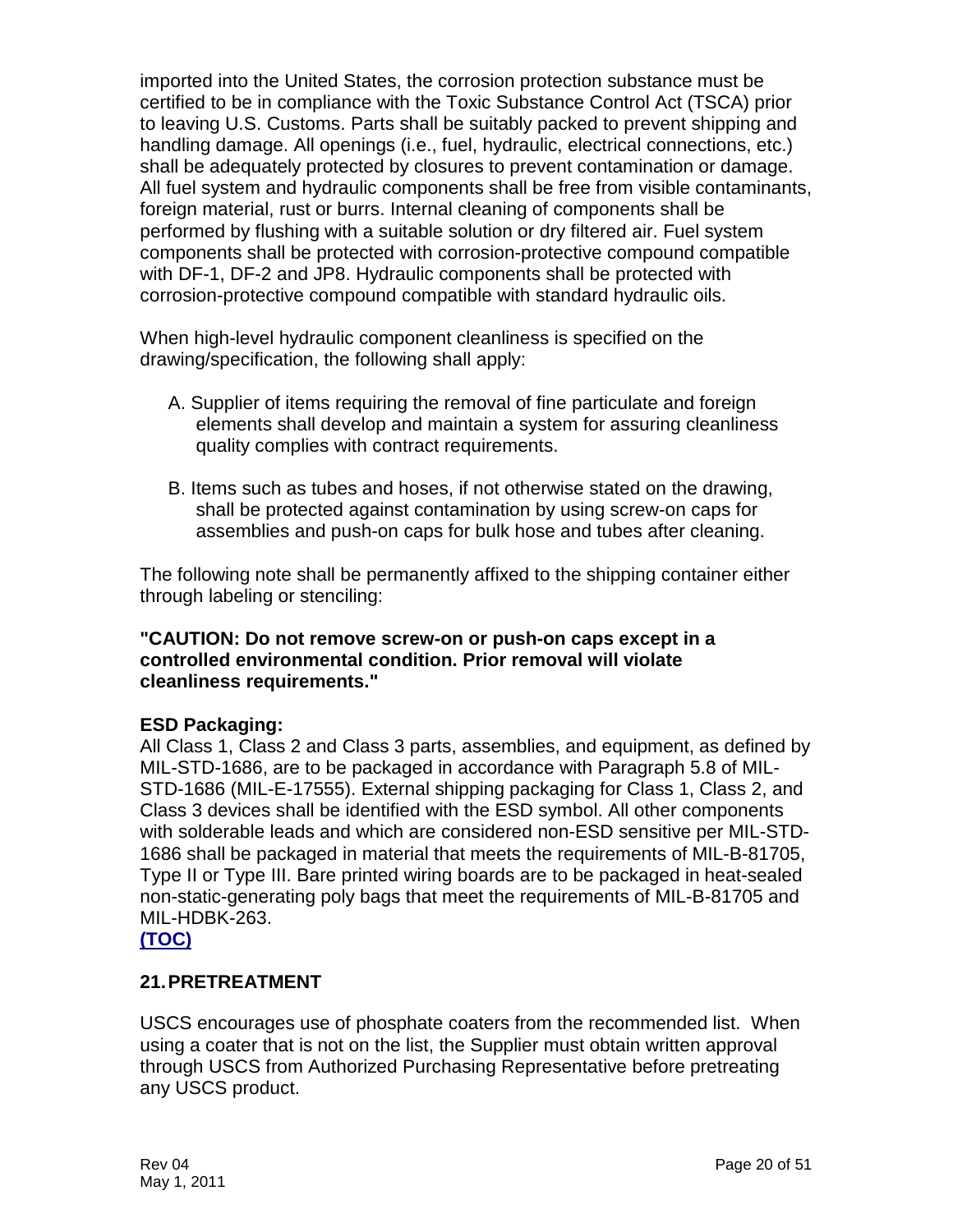- A. Supplier providing phosphate-coated parts in accordance with MIL-DTL-16232 shall, prior to production and after contract award, submit a proposed procedure for review/approval to the Authorized Purchasing Representative. The procedure shall include the following details:
	- 1. Exact designation of all chemicals proposed for use, together with the names of the manufacturers, shall be stated.
	- 2. Detailed method of control, with limits for time, temperature, pH levels, test methods with frequencies and all other pertinent details that will ensure compliance with the requirements of the specification.
	- 3. The procedure approval request must list all part numbers, top level and/or sub-components that require phosphate coating.
	- 4. Stress Relief/Hydrogen Embrittlement bake out temperature and time, including pre-process per AMS 2759/11 and post process baking for hydrogen embrittlement relief per AMS 2759/9. Maximum stress relief/embrittlement relief temperature shall not exceed the final tempering temperature of the part.
- **Note: The processes or materials approved, the phosphate coatings shall conform to all the applicable requirements of the specification MIL-DTL-16232, unless otherwise specified in the USCS technical data package**

#### **Note: Deviation from the approved procedure is not permitted without written approval from the USCS Authorized Purchasing Representative using the VIR form UA-111**

- B. Supplier providing chemical conversion coatings and pretreatments to parts in accordance with TT-C-490 Types I and V shall, prior to production, submit a detailed written procedure identifying the following:
	- 1. Tempering temperature defined and sent to the plater
	- 2. Cleaning processes
	- 3. Pretreatment processes
	- 4. Painting Processes
	- 5. Process Time (Process time from plate to bake and bake time)
	- 6. Stress relieve temperature and/or Hydrogen Embrittlement bake temperature
	- 7. Chemical concentrations
	- 8. Process controls
	- 9. Acceptance criteria/frequency
	- 10.Manufacturer and exact proprietary designation of any material used.
	- 11.Any equipment used in the application of the procedure.
	- 12.Any other pertinent details shall be listed for each step of the application process.
	- 13.Copy of the drawing/design criteria.

#### **Note: The complete procedure should demonstrate ability to pass the performance tests within the TT-C-490 specification.**

**Note: Deviation from the approved procedure is not permitted without written approval from the procuring agency, using the VIR form UA-**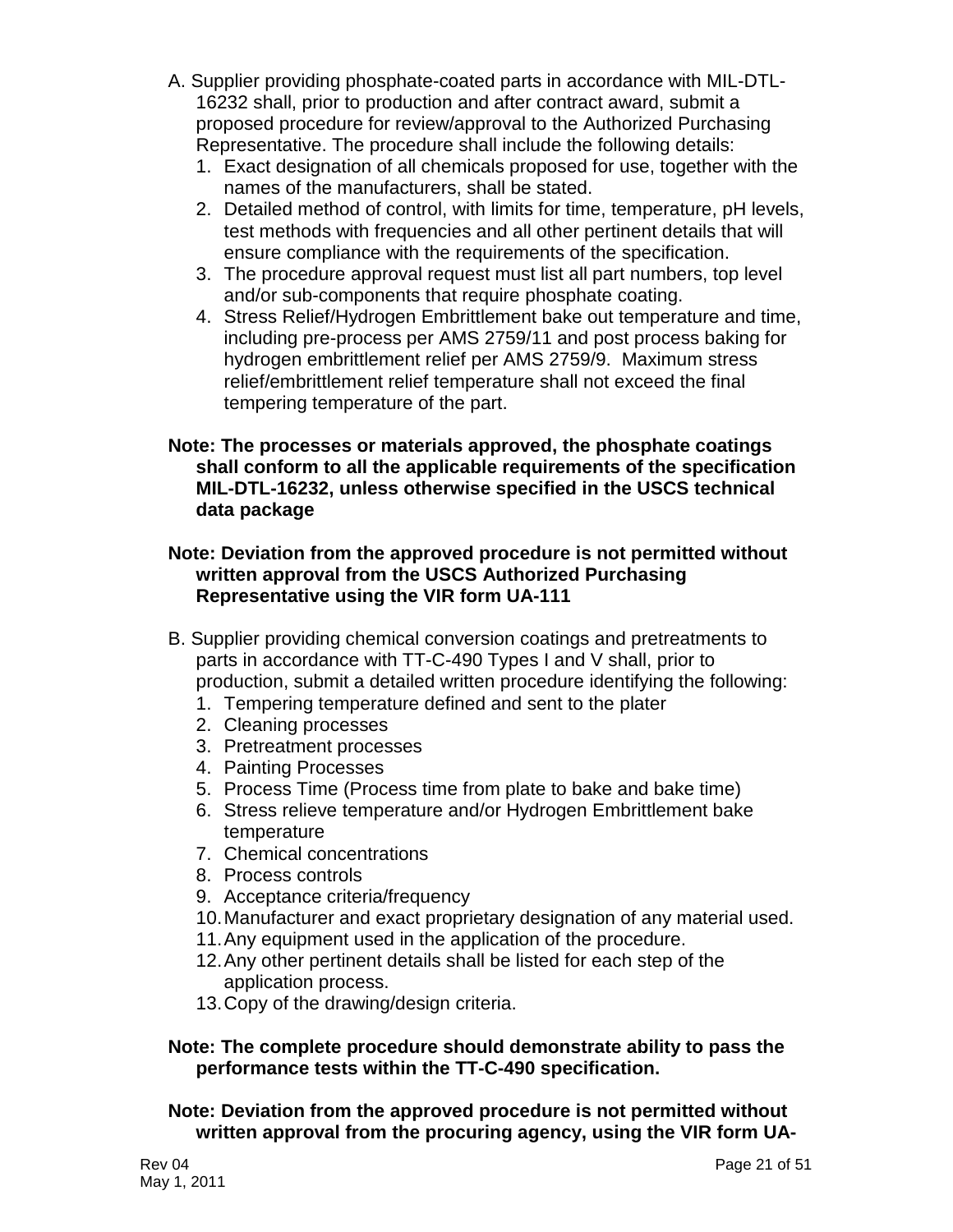**111. Phosphate Coating Procedures other than specification MIL-DTL-16232 or chemical conversion coatings and pretreatments to specification TT-C-490 Types I and V shall be retained on file at the Supplier's facility and available for review upon request.**

- C. Additional information:
	- 1. When test panels/coupons or specimens are used in lieu of actual parts (preferred), they shall be made of the same material, alloy, and hardness and be representative of the manufacturing process.
	- 2. Parts coated to MIL-DTL-16232 having a hardness of Rockwell C39 or greater shall be tested for hydrogen embrittlement on a frequency of no less than every 90 to 120 days. Unless otherwise specified in the USCS technical data package.
	- 3. TT-C-490 is not only a phosphate coating specification, but also a paint specification; therefore, it is the Supplier's responsibility to assure all aspects of the phosphate and paint procedures are not only included in the procedure but also followed.
	- 4. Notes applicable to specification TT-C-490 is as follows:
		- a. Lot size for salt spray testing per MIL-C-53072 shall be defined within the contractor's procedures based on historical performance. In no case shall testing be performed less than once every two weeks. Salt spray testing shall be performed per ASTM B117 (5% salt) for 336 hours.
		- b. Salt spray test panels shall be 4 X 6 inches minimum.
		- c. Salt spray test panels shall be pretreated (if applicable) and prime coated.
		- d. Salt spray panels shall have a single vertical scribe (as positioned in the salt spray cabinet) exposing the base metal.
	- 5. Phosphate Coating Procedures other than MIL-DTL-16232 or TT-C-490 (Type I) shall be retained on file at the Supplier's facility and available for review upon request.

When the Supplier providing phosphate-coated parts in accordance with MIL-DTL-16232 or TT-C-490 (Type I) is not previously approved by USCS, they shall submit their process for approval per Part 1 Item 21 Pretreatment to the USCS Authorized Procurement Representative. **[\(TOC\)](#page-2-0)**

# <span id="page-22-0"></span>**22.CLASS 1 OZONE DEPLETING SUBSTANCES (C1ODS)**

The Buyer's customer, the Department of Defense, has an obligation under Public Law 102-484, Section 326 of the 1993 Defense Acquisition Authorization Act, not to allow the award of a contract that requires the use of Class 1 Ozone Depleting Substances (C1ODS).

The Government has conducted a best efforts review of the technical requirements, standards, and specifications of the Buyer's contracts to see if the TDPs contain requirements for C1ODS. Those requirements have been identified along with a suggested alternative to eliminate C1ODS. For a copy of the most current list, contact your USCS Authorized Purchasing Representative.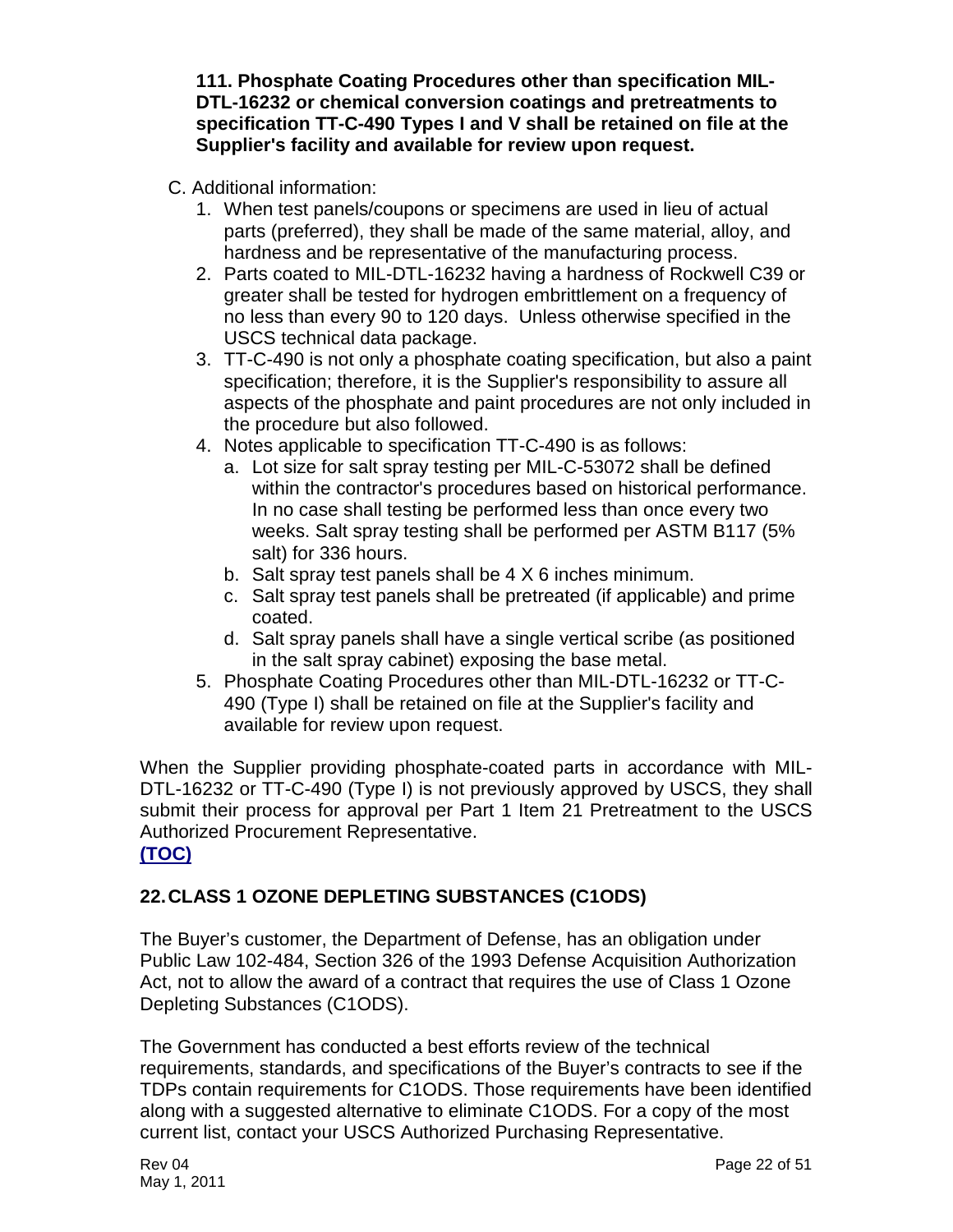In an effort to assist our customer in their obligation, USCS asks for your input. If you have any special knowledge regarding C1ODS required by Government specifications in the technical data packages, whether directly or indirectly, or if you know about potential substitutes for any C1ODS required by the Government specifications, USCS and its customer would appreciate that information. It should be understood that you are not obligated to forward the information requested, and that neither USCS nor its customer can provide any special or separate payment for this information.

This request for information and the elimination of Class 1 Ozone Depleting Substances is strictly voluntary on your part. USCS hopes that you will join our customer and us in our efforts to reduce and eliminate environmentally harmful substances.

#### **[\(TOC\)](#page-2-0)**

#### <span id="page-23-0"></span>**23.CHEMICALS**

In order to assure the proper storage, handling, use, and disposal of hazardous or potentially hazardous materials, every container shall be clearly marked with the following, as a minimum:

- Product Name
- Manufacturer's Name
- Manufacturer's Part Number
- Manufacturer's Batch Number or Lot Number
- Date of Manufacture
- Expiration Date, per manufacturer's specification
- Federal Hazardous Chemical Label (OSHA 1910, 1200 Compliant)
- USCS Purchase Order Number
- USCS Part Number
- Applicable DOT/UN Placard/Labels

In addition, all products containing Volatile Organic Compounds (VOCs), such as paint, must be labeled by the manufacturer in accordance with applicable state and/or federal codes.

A copy of the Material Safety Data Sheet (MSDS) shall accompany each shipment.

### **[\(TOC\)](#page-2-0)**

#### <span id="page-23-1"></span>**24.BALLISTIC REQUIREMENTS FOR METALS AND COMPOSITE MATERIALS**

The Supplier shall maintain, and make available upon request, the Government approval letter, including the firing number, for each heat/lot of material requiring ballistic testing. The heat/lot data and related Government approval letter shall be traceable to the USCS Purchase Order under which it was purchased.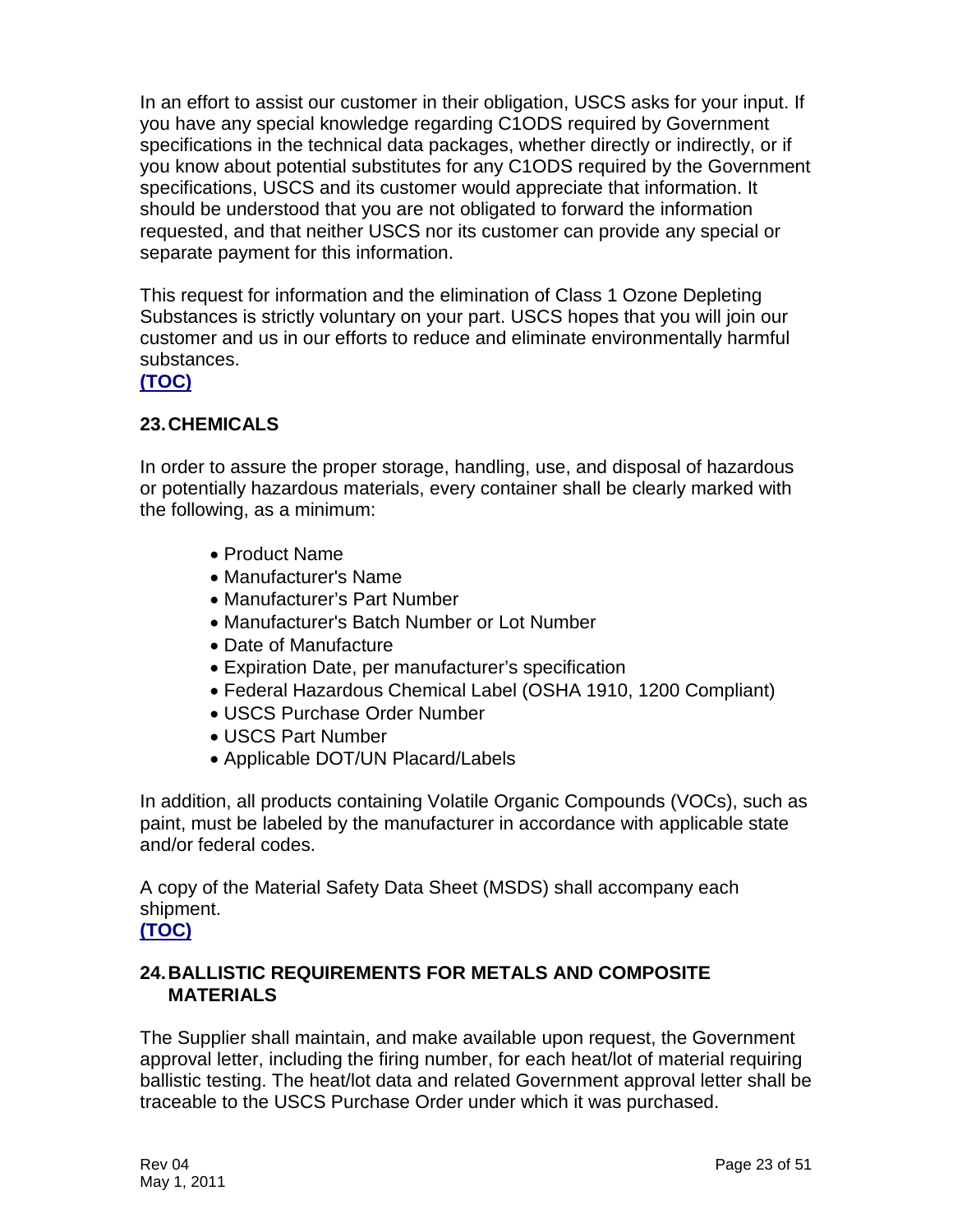Suppliers of armor castings or extrusions shall maintain a listing of the Government-approved firing numbers for all material supplied to USCS. **[\(TOC\)](#page-2-0)**

## <span id="page-24-0"></span>**25.CUSTOMER SOURCE SURVEILLANCE (CSS)**

USCS reserves the right to perform surveillance/inspection, witness testing, and/or review manufacturing and inspection processes/procedures at the Supplier's facility or at the facility(s) of any sub-tier Supplier(s) without cause at anytime throughout the period of performance at no additional cost to USCS. **[\(TOC\)](#page-2-0)**

#### <span id="page-24-1"></span>**26.GOVERNMENT SOURCE SURVEILLANCE (GSS)**

The Government, through contract with USCS, reserves the right to perform surveillance/inspection, witness testing, and/or review manufacturing and inspection processes/procedures at the Supplier's facility or at the facility(s) of any sub-tier Supplier(s) without cause at anytime throughout the period of performance at no additional cost to USCS. **[\(TOC\)](#page-2-0)**

## <span id="page-24-2"></span>**27.MERCURY OR MERCURY CONTAINING COMPOUNDS**

Mercury or mercury containing compounds shall not be added to or come in direct contact with hardware or supplies furnished. **[\(TOC\)](#page-2-0)**

#### <span id="page-24-3"></span>**28.AGE CONTROL**

Deleted; the requirements of this paragraph have been moved to CDR – 023 and CDR - 046. **[\(TOC\)](#page-2-0)**

#### <span id="page-24-4"></span>**29.SPECIAL PROCESSES**

Suppliers providing products that require special processes such as painting, plating, heat-treatment, etc., must have objective quality evidence on file and available for USCS review. Evidence shall support that all requirements of the purchase order, drawings, and specifications are being performed, compliant, and documented.

#### **[\(TOC\)](#page-2-0)**

#### <span id="page-24-5"></span>**30.WELDING**

When welding or using welded subcomponents that are not supplied by USCS, a weld procedure shall be submitted for approval by USCS Weld Engineering.

- Approval is required **PRIOR** to any parts being welded together
- Approval is granted by purchase order part number. If the drawing revision or weld process changes, the weld procedure shall be resubmitted for approval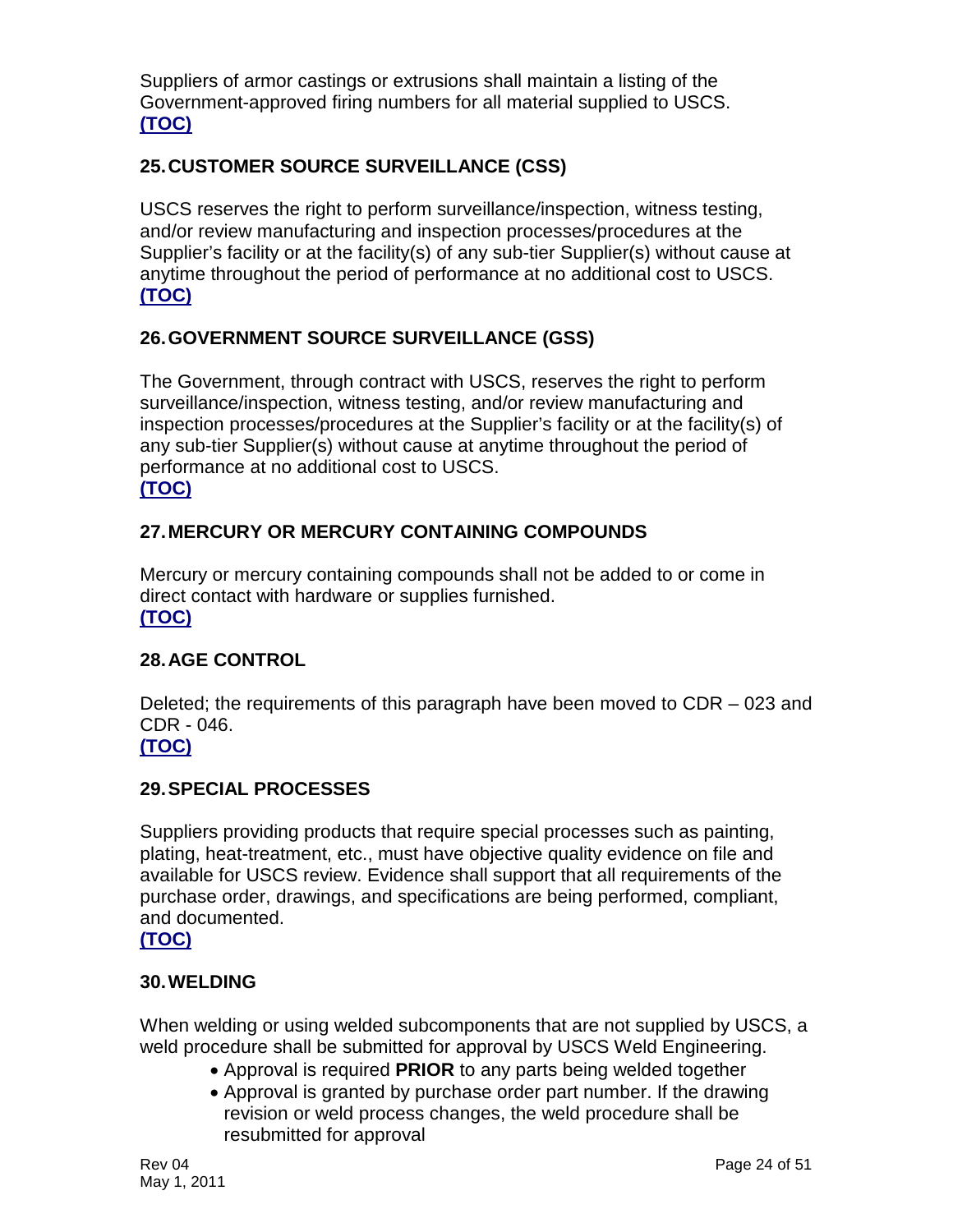Regardless of whether CDR-007 or CDR-008 is assigned, it is the Supplier's responsibility to comply with this policy whenever welded components or subcomponents are involved. **[\(TOC\)](#page-2-0)**

#### <span id="page-25-0"></span>**31.PAINTING**

Painting of USCS parts should only be performed by USCS recommended painters. Recommended painters are those who appear on the USCS "recommended painters" list, as well as sub-tier Suppliers that USCS has evaluated. The recommended painters list is available on the Purchasing website under Quality or from the Authorized Purchasing Representative. To become a recommended painter or request a sub-tier Supplier for approval, submit a configuration controlled process defining cleaning, pretreatment, and paint requirements along with results of the applicable required qualification tests to the Authorized Purchasing Representative using VIR for UA-111.

All painting/coating materials on the QPL (Qualified Products List) shall be purchased from approved sources of supply and maintained within the specified shelf life and recommended pot life per the manufacturer's directions.

The Supplier/Subcontractor to USCS shall be responsible for the compliance of their sub-tier painter to all requirements.

#### **Objective Quality Evidence - Paint**

A. Data

The following data shall be recorded and maintained for all parts painted for USCS:

- 1. USCS part number and revision with Purchase Order and batch/lot number
	- a. Sub-tier painters may use the Supplier's Purchase Order number however, parts and processes shall be traceable to the USCS part number and Purchase Order
- 2. Cleaning method
- 3. Pre-treatment method
- 4. Prime coat process
	- a. Primer batch number
	- b. Date painted
	- c. Prime coat start & stop times
	- d. Temperature, dew point, RH
	- e. Accelerated drying if applicable
	- f. Operator
	- g. Dry film thickness
- 5. Top coat process
	- a. Top coat batch number
	- b. Date painted
	- c. Top coat start & stop times
	- d. Temperature, dew point, RH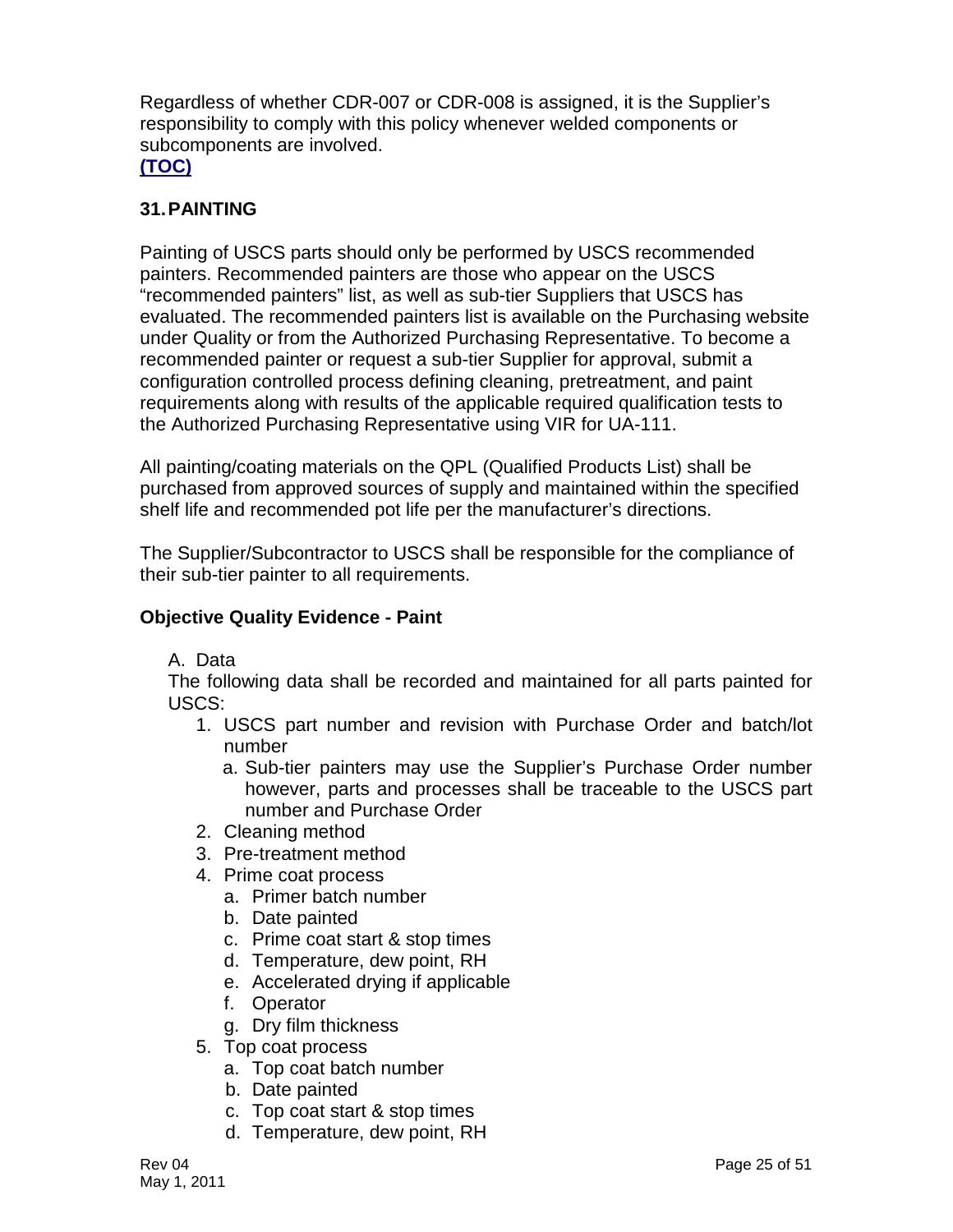- e. Accelerated drying if applicable
- f. Operator
- g. Dry film thickness

B. Tests

The specification-defined lot conformance tests shall be performed, and the results shall be documented and maintained by the Supplier/subcontractor and made available to USCS upon request.

The specification required process qualification tests shall be performed as a minimum when no other specified qualification tests are defined in the applicable technical data package. The results shall be maintained by the Supplier/subcontractor and made available to USCS upon request.

All test reports shall include digital photographs of the test panels. **[\(TOC\)](#page-2-0)**

# <span id="page-26-0"></span>**32. SOLDERING AND SOLDER TYPE**

All electronics and electronic assemblies shall be manufactured to IPC J-STD-001 and IPC-A-610 Class 3.

The Supplier shall notify USCS of all instances where lead-free solder is being utilized in the manufacture of electronics and/or electronic components. This notification shall include any data available regarding potential loss of performance or reliability as a result of the use of lead-free solder. Notification to USCS shall be provided using the Vendor Information Request (VIR) process and shall be made to the Authorized Purchasing Representative. **[\(TOC\)](#page-2-0)**

# <span id="page-26-1"></span>**33. FOREIGN OBJECTS, DEBRIS & DAMAGE (FOD) PREVENTION**

The Supplier shall establish and maintain an effective Foreign Objects, Debris & Damage (FOD) Prevention Program to reduce FOD using NAS412 as a guideline.

Inspection will include a thorough visual check of all exposed areas specifically for foreign objects. This includes metal or wire clippings, solder balls, loose hardware, or other debris. Emphasis shall be placed on the following:

- Connectors, PWB, connector areas, barbed wire, terminations, moving parts, friction-fit assemblies, etc
- All foreign objects (FOD) found during inspection shall be reported on an inspection record and reworked as necessary. Re-inspection must be documented

# **[\(TOC\)](#page-2-0)**

# <span id="page-26-2"></span>**34.COUNTERFEIT PARTS PREVENTION**

The Supplier is responsible to prevent fraudulent materials from being provided to USCS. To that end, the Supplier shall: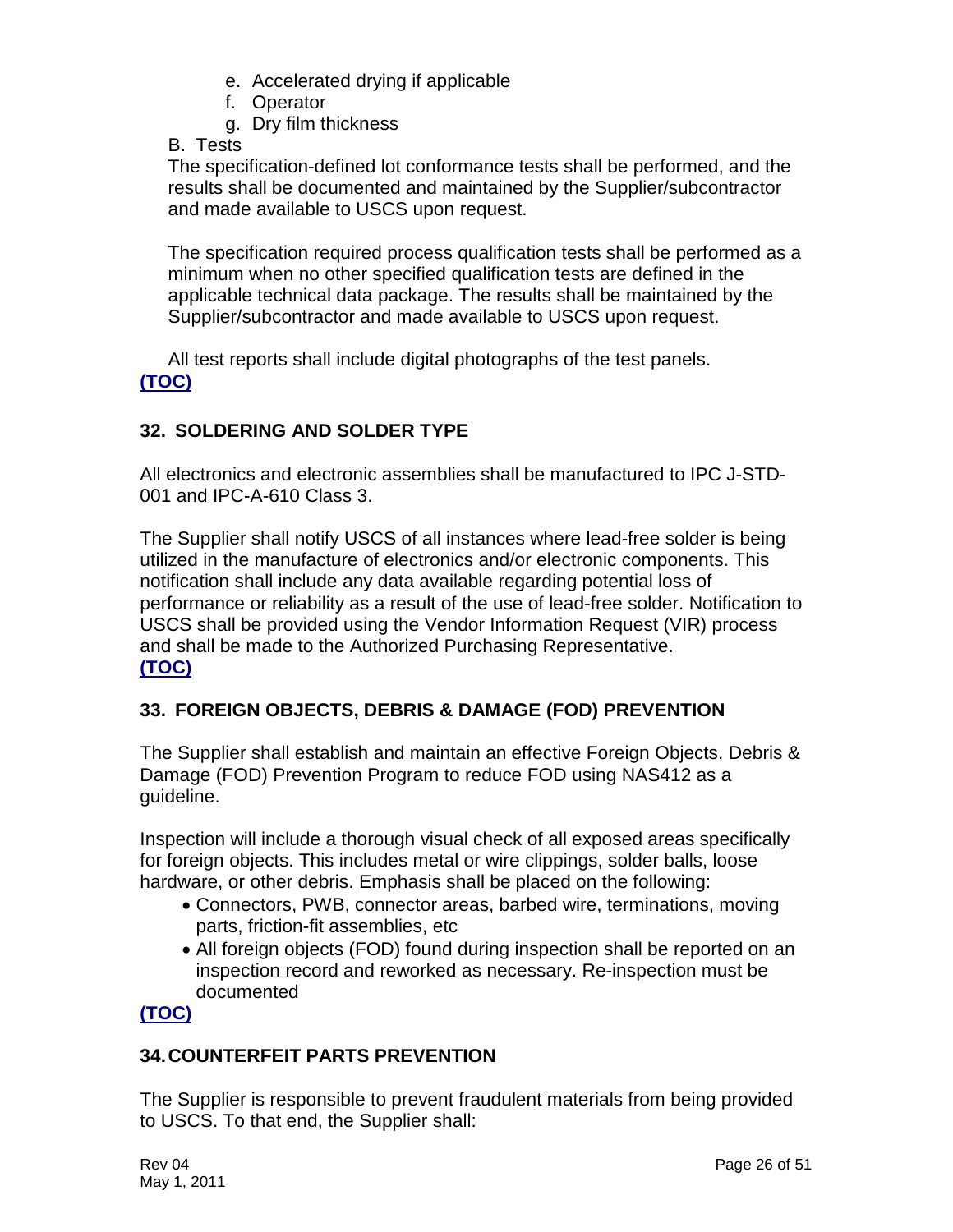- Purchase all electronic components from the Original Component Manufacturer (OCM) or their authorized/franchised distributors
- Purchase certified Grade 8 fasteners, preferably from the manufacturer or their authorized distributors
- For Suppliers providing electronics, electronic components, or fasteners (SAE Grade 5 and higher as defined in SAE-J1429 or metric fasteners with strength designations of 8.8 and higher as defined by SAE-J1199 or DIN standards with equivalent strength designations), develop and maintain a Counterfeit Prevention Plan using DI-MISC-81832 as a guide (available at [https://assist.daps.dla.mil/quicksearch\)](https://assist.daps.dla.mil/quicksearch)
- The Supplier shall maintain on file and provide upon request certification that the supplied material was purchased from the original manufacturer or their authorized/franchised distributor
- All requirements of this paragraph shall be flowed to all sub-tier suppliers/subcontractors

Where the Supplier is unable to comply with the above requirements due to obsolescence or availability, the Supplier shall submit a request to use alternate sources using VIR form UA-111.

#### **[\(TOC\)](#page-2-0)**

## <span id="page-27-0"></span>**35.PROHIBITION ON ACQUISITION OF MATERIALS FROM CHINA**

It is mandatory that the Supplier adhere to the following DFAR requirement.

DFAR 252.225-7007 Prohibition on Acquisition of United States Munitions List Items from Communist Chinese Military Companies.

As prescribed in 225.1103(4), use the following clause:

PROHIBITION ON ACQUISITION OF UNITED STATES MUNITIONS LIST ITEMS FROM COMMUNIST CHINESE MILITARY COMPANIES (SEP 2006)

(a) Definitions. As used in this clause-

"Communist Chinese military company" means any entity that is:

(1) A part of the commercial or defense industrial base of the People's Republic of China; or

(2) Owned or controlled by, or affiliated with, an element of the Government or armed forces of the People's Republic of China. "United States Munitions List" means the munitions list of the International Traffic in Arms Regulation in 22 CFR Part 121.

(b) Any supplies or services covered by the United States Munitions List that are delivered under this contract may not be acquired, directly or indirectly, from a Communist Chinese military company.

(c) The Contractor shall insert the substance of this clause, including this paragraph (c), in all subcontracts for items covered by the United States Munitions List.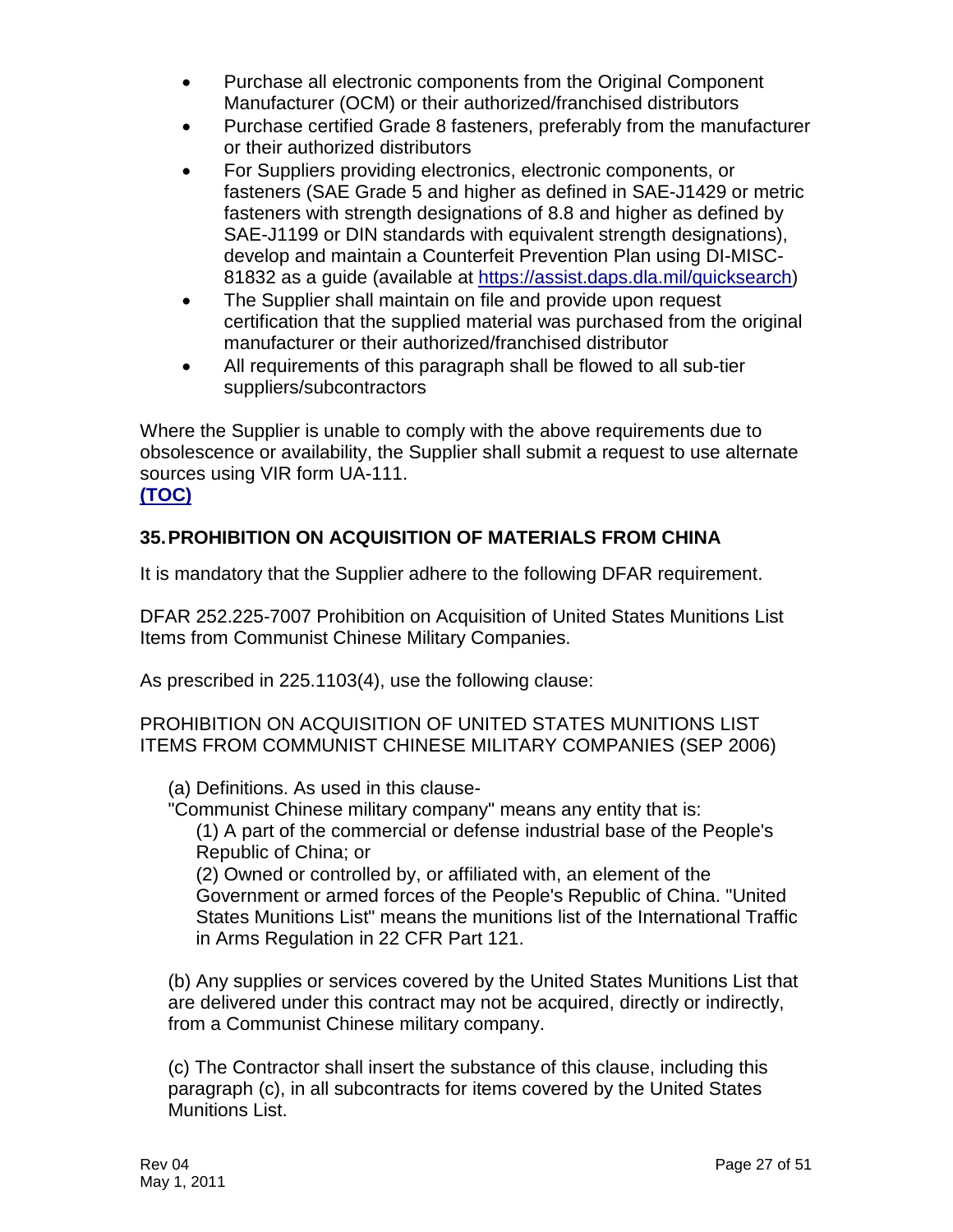## <span id="page-28-0"></span>**36. PRODUCT SAFETY CRITICAL ITEMS (CSI)**

Items marked as CSI shall be inspected by 100% Full Visual Inspection (FVI) or Fully Automated Inspection (FAI) means. Actual results, to include pass or fail, shall be recorded and provided prior to shipment to the Authorized Purchasing Representative. Summary data may be included.

#### **Note: Sample inspection is not acceptable for these features. [\(TOC\)](#page-2-0)**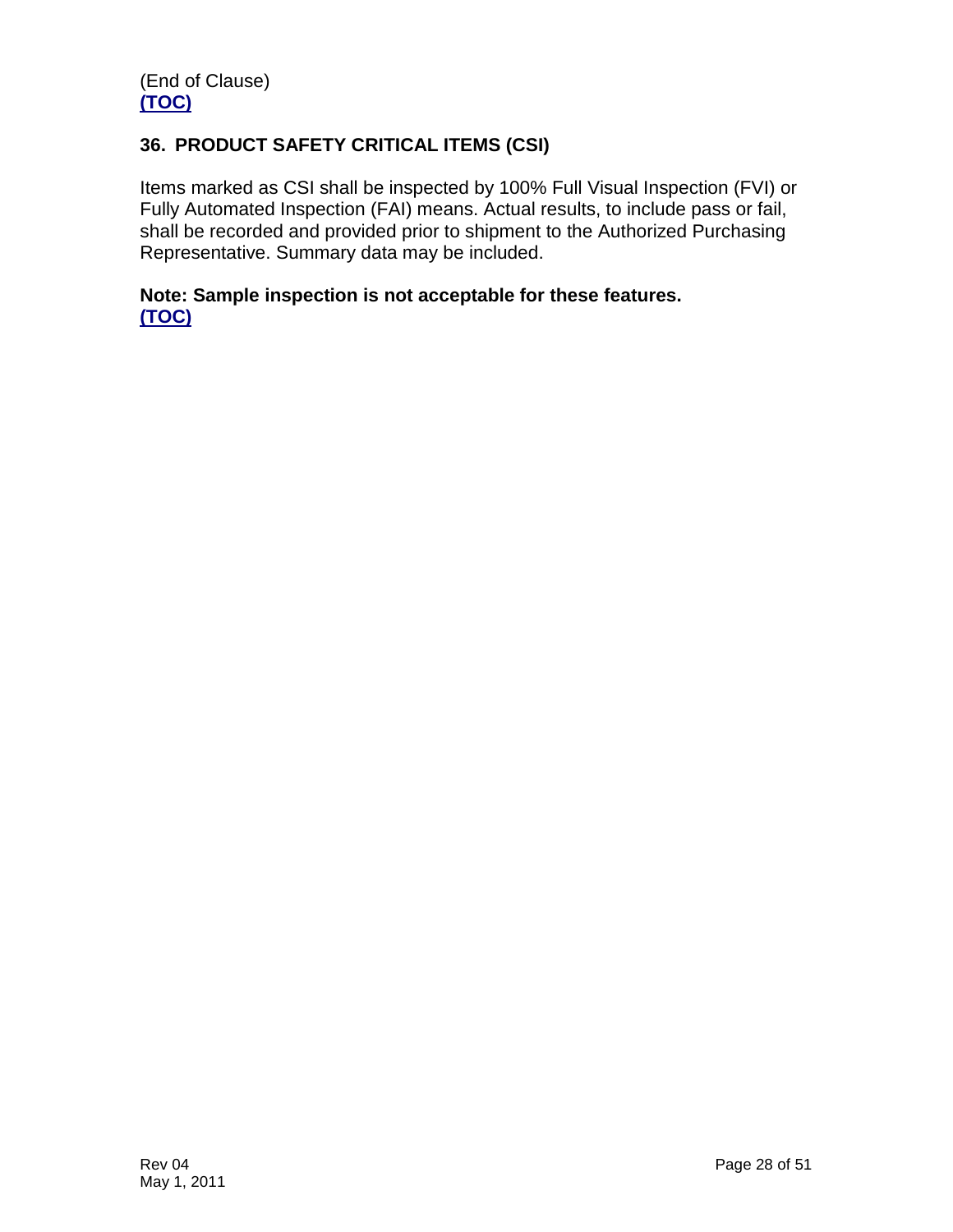# <span id="page-29-0"></span>**Part 2 - CONTRACT DELIVERABLE REQUIREMENTS**

The following Contract Deliverable Requirements (CDRs) identify Purchase Order deliverable documentation to be supplied to USCS or actions required by the Supplier to demonstrate compliance to Purchase Order requirements.

#### *The assignment of a CDR to the Purchase Order does not relieve Supplier from complying with all requirements of SQR Section 1, the Purchase Order, drawing, and associated specifications.*

#### <span id="page-29-1"></span>**CDR - 001 - Inspection/Test Data Reports**

All of Supplier's actual inspection/test data for the specified item shall be submitted by the Supplier to USCS on a suitable form. The data shall be submitted with the shipment of the item. As applicable, the data shall include the following information:

- Part Number
- Serial Number
- Quantity of parts
- Identification of each characteristic inspected/tested to include but not limited to: dimensional coordinates, drawing notes, (e.g., protective coatings, chemical and physical properties), etc
- Actual Inspection/test results
- Date of inspection/test
- Inspector's signature, stamp or initials
- Indication of First Piece (when applicable)

# **[\(TOC\)](#page-2-0)**

#### <span id="page-29-2"></span>**CDR - 002 - Detailed Inspection Test Procedure**

The Supplier shall prepare and maintain a written, detailed inspection/test procedure for the subject item. Prior to the start of inspection, the Supplier shall submit the procedure(s) to the USCS Authorized Purchasing Representative for approval. Each procedure shall contain the following information:

- Part Number
- Procedure Revision
- Identification of each characteristic to be submitted to inspection/test, its requirement, and drawing and/or specification requirement reference and their respective acceptance criteria
- Sequence of each inspection/test
- Equipment to be used for each inspection/test and for complex operations, the setup of the inspection/test equipment
- The inspection/test environment
- Definition of the test/inspection report documenting the test/inspection results

Changes to this procedure shall be submitted to USCS for approval prior to conduct of inspection/test.

#### **[\(TOC\)](#page-2-0)**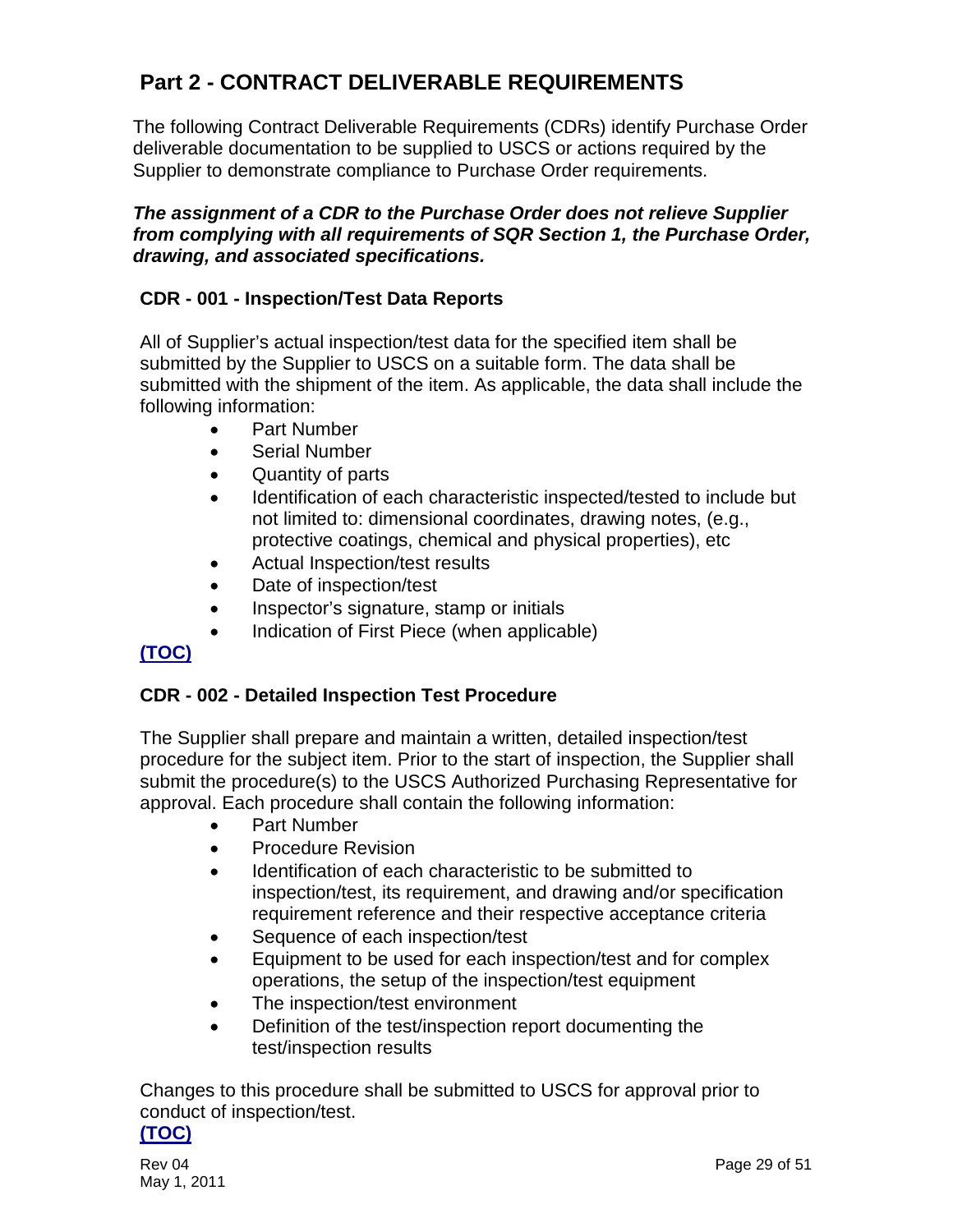## <span id="page-30-0"></span>**CDR - 003 - First Piece Inspection**

A single item from the first production lot shall be selected for inspection of all drawing characteristics.

First Piece documentation shall include the following:

- Actual dimensions for all dimensions on drawing
- Verification of all drawing notes
- Material Certifications
- Certifications for all special processes, to include but not limited to
	- o Welding
	- o Plating
	- o Heat Treating
	- o Painting
- Certificate of Compliance per Paragraph 9
- In-process/Final Test Reports

The first piece inspection report shall be submitted to the USCS Authorized Purchasing Representative. **[\(TOC\)](#page-2-0)**

# <span id="page-30-1"></span>**CDR - 004 - First Article Test (FAT)**

The Supplier shall submit a FAT plan to the Authorized Purchasing Representative within thirty (30) days after receipt of the Purchase Order. The FAT plan shall include dates for submittal of the FAT procedure, dates and location for all testing with anticipated completion date, and date for submittal of the FAT report. The procedure and test reports may be prepared using MIL-HDBK-831 as a guide.

If requested by USCS, the Supplier shall ship a sample item produced with the same processes planned for use on the production lot for approval prior to the Supplier's start of fabrication of any production lot of items covered by Purchase Order(s). Supplier shall identify this sample and all associated documents as the "First Article."

Following First Article approval, the Supplier shall notify the USCS Authorized Purchasing Representative to determine if testing must be repeated when any of the following occurs:

- Receipt of new purchase order or contract
- Significant change in manufacturing process (introduction of a new manufacturing technique, etc.)
- Change in any drawing configuration, component, or subcomponent parts
- Change in manufacturing location
- A break in production or process in excess of twelve (12) months, unless otherwise specified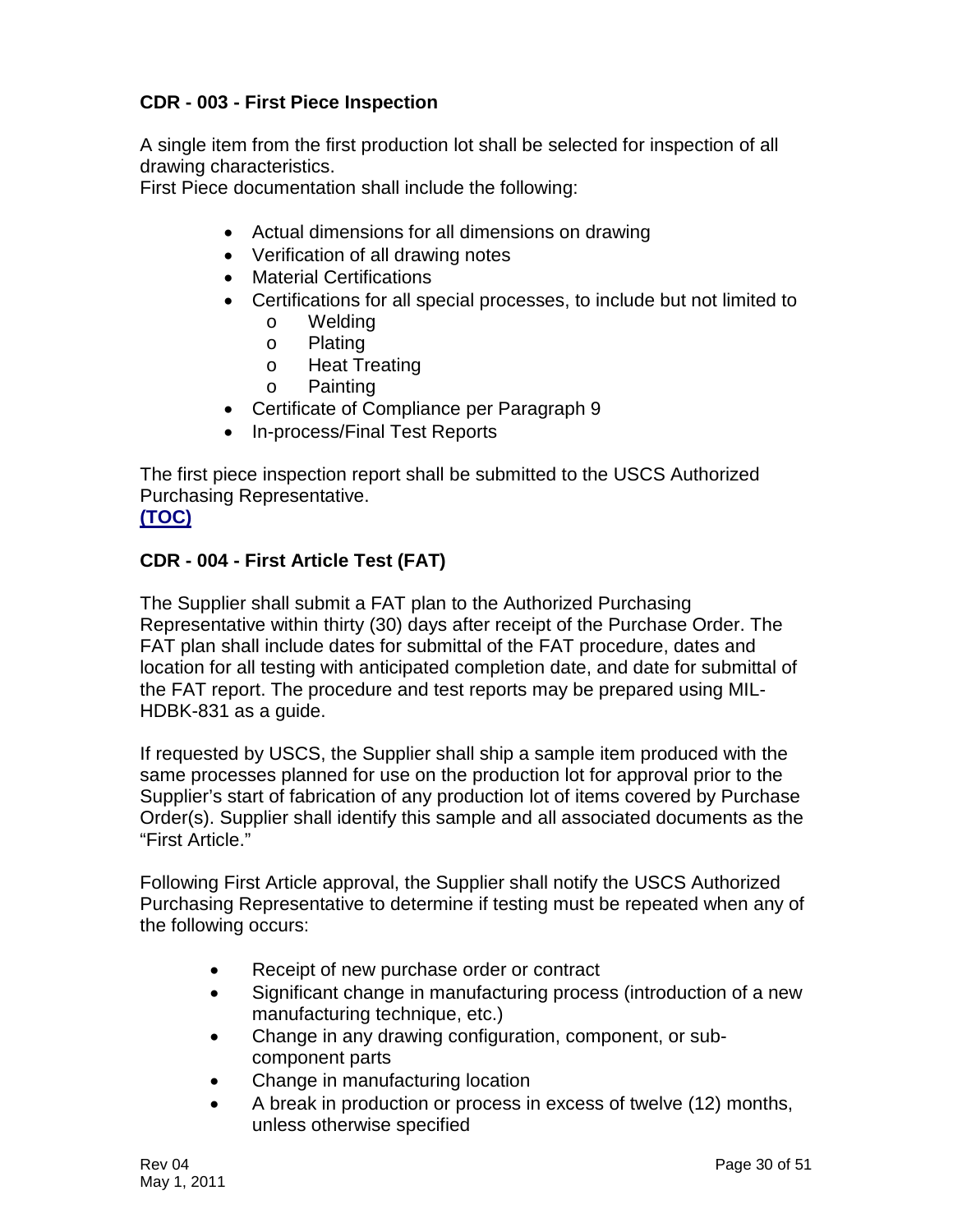If source inspection (CDR 005) is required by Purchase Order(s), the Supplier need not ship the First Article sample to USCS but shall notify the Authorized Purchasing Representative of the date of the FAT for witnessing purposes.

If Government Source Surveillance (CDR 006) is required by the purchase order, the Supplier shall provide sufficient notice to the local government representative servicing their company of the pending FAT and the location and times of the tests for witnessing purposes.

## **[\(TOC\)](#page-2-0)**

# <span id="page-31-0"></span>**CDR - 005 - Customer Source Surveillance (CSS)**

Source Surveillance, inspection, and/or test by a USCS source inspection representative is required for the products and/or services to be supplied under this Purchase Order. In order to accommodate USCS source inspection representatives, the Supplier shall make all facilities, equipment, inspection records, and assistance readily available.

Suppliers shall provide ten (10) working days advance notification of requests for source inspection. Requests submitted with less than ten (10) working days notice may impact the Supplier's delivery rating. Written requests for source inspection must be submitted to the USCS Authorized Purchasing Representative. Failure to notify USCS of a source inspection cancellation in writing 48 hours prior to the scheduled date could result in a charge to the Supplier for costs incurred.

#### **All Suppliers, regardless of status, are required to submit Source Inspection requests per CDR-005.**

Unauthorized shipment of product without USCS source inspection may result in the shipment being rejected and returned to the Supplier at the Supplier's expense.

#### **[\(TOC\)](#page-2-0)**

# <span id="page-31-1"></span>**CDR - 006 - Government Source Surveillance (GSS)**

Government surveillance is required prior to shipment from your plant and cannot be waived by USCS. Upon receipt of the Purchase Order, promptly notify the Government representative who normally services your plant so that appropriate planning for Government inspection can be accomplished.

Notification to the local Government representative of pending inspections shall be made in accordance with FAR 52.246-2(i)(2), which can be found at [https://www.acquisition.gov/far/current/html/52\\_246.html.](https://www.acquisition.gov/far/current/html/52_246.html) As of this revision, the FAR requires two (2) working days notification for resident representatives and seven (7) working days for all other instances; however the latest revision of the FAR shall apply. In the event the representative or office cannot be located, the USCS Authorized Purchasing Representative shall be notified immediately.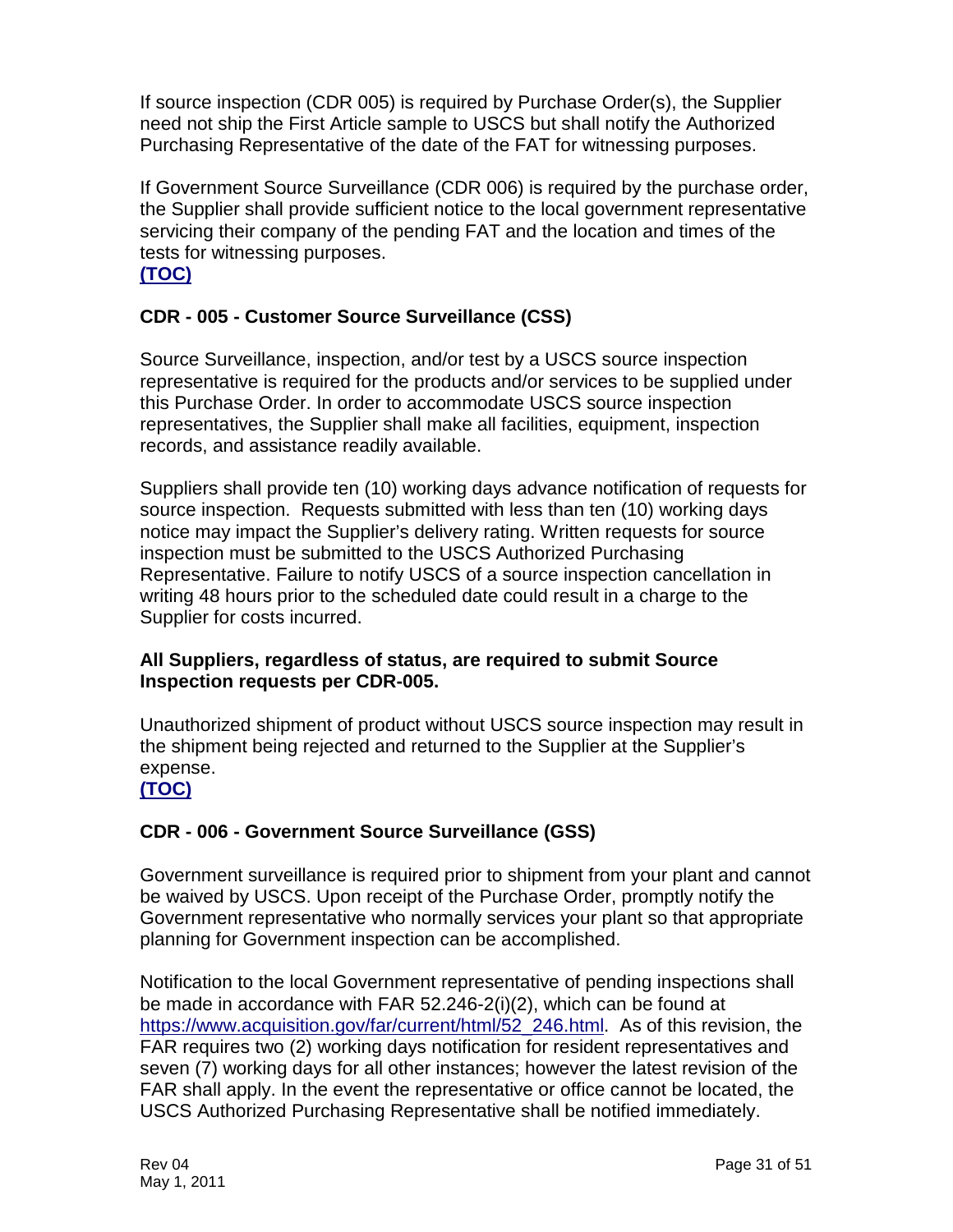Government inspection must be made prior to shipment. Unauthorized shipment of product without Government Source Surveillance may result in rejection and subsequent return of your shipment at the Supplier's cost, and withholding of your invoice payment. GSS shall not replace Supplier inspection nor relieve the Supplier of its responsibility for furnishing an acceptable end item. **[\(TOC\)](#page-2-0)**

#### <span id="page-32-0"></span>**CDR - 007 - Welding and Brazing for Ground Combat Vehicles**

- **PRIOR** to implementation of the proposed process, procedure approval is required by USCS Weld Engineering
- Supplying product to USCS without an approved Welding Procedure Specifications (WPS) is cause for rejection
- The WPS shall include the Procedure Qualification Record (PQR) for the process
- If the Supplier has completed the USCS Weld Training, they may use the USCS procedures for which they are qualified
- Use of USCS WPS still requires approval prior to use for each individual part number. If the Purchase Order Part Number is changed through configuration, the WPS shall be resubmitted even if nothing is changed within the weld process/procedure
- The Supplier is responsible for the performance and maintenance of all supporting documentation required to demonstrate compliance with Purchase Order requirements
- Forms are available on the USCS Purchasing website or through the appropriate USCS Authorized Purchasing Representative. Access to the forms on the Purchasing website can be gained as follows:
	- o [www.gsd-purchasing.udlp.com](http://www.gsd-purchasing.udlp.com/)
	- User name: supplierlink
- Password: supplierinfo
	- o Follow "Supplier Weld Information" link<br>o Select "#9. Forms- Supplier Forms W
	- Select "#9. Forms- Supplier Forms Welding -Brazing"

#### **Aluminum and Steel Arc Welding; Resistance Welding and Brazing**

Procedure submittal requirements for aluminum, steel, resistance, and brazing weldments are addressed on the following forms/ procedures:

| <b>Form</b><br>Number/<br><b>Procedure</b> | <b>Document Title</b>                                                 |
|--------------------------------------------|-----------------------------------------------------------------------|
| 12472301                                   | Ground Combat Vehicle Welding Code - Aluminum                         |
| 12479550                                   | Ground Combat Vehicle Welding Code - Steel                            |
| LAA-5128                                   | <b>Welding Procedure Extension Request</b>                            |
| LAA-5130                                   | Brazing or Braze Welding Procedure - Cover Sheet                      |
| LAA-51301                                  | Brazing or Braze Welding Procedure                                    |
| LAA-5131                                   | Recorded Joint Welding Procedure for Resistance Welding - Cover Sheet |
| v 04                                       | Page 32 of 51                                                         |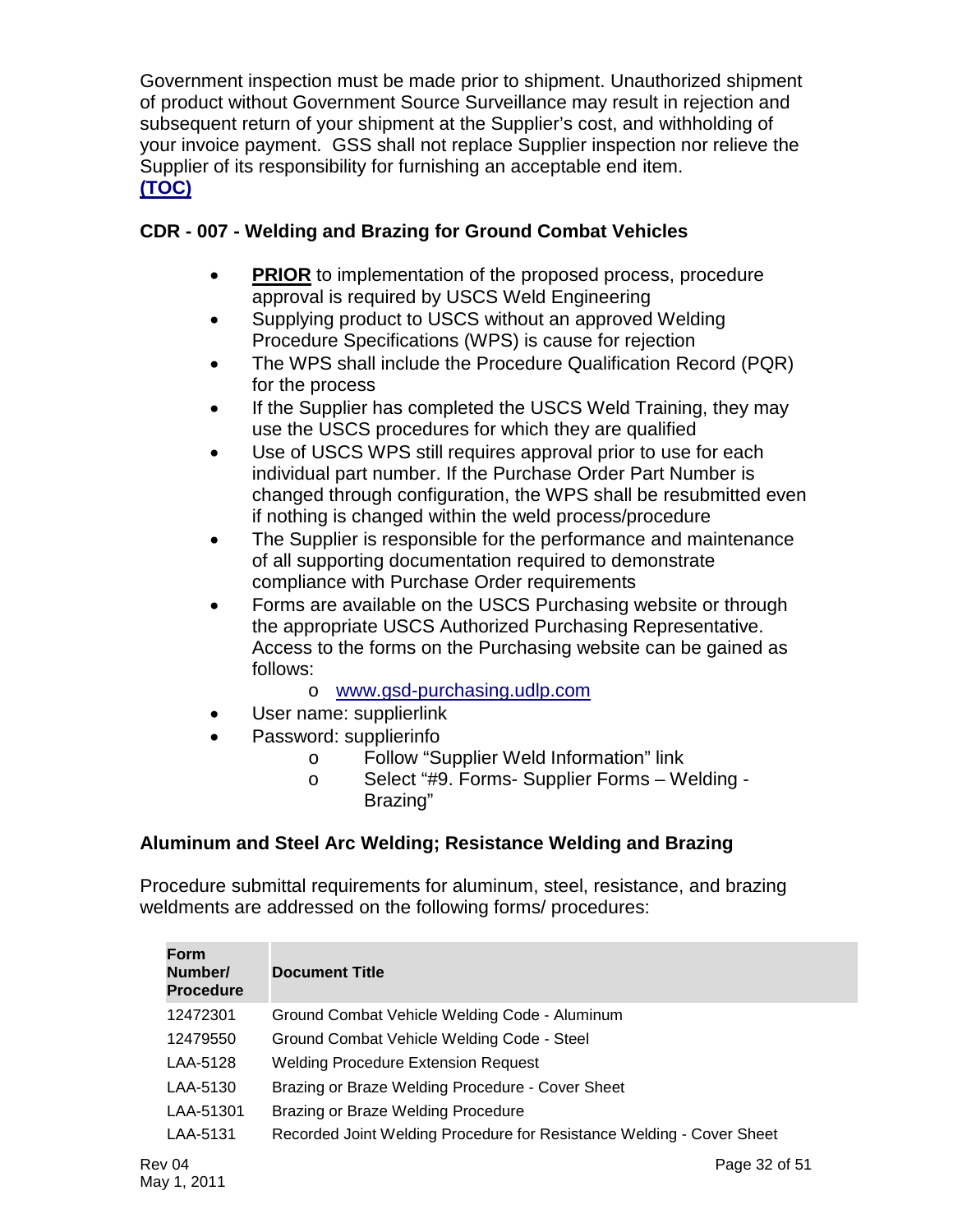| LAA-51311 | Recorded Joint Welding Procedure for Resistance Welding     |
|-----------|-------------------------------------------------------------|
| LAA-5272  | Welding and Brazing Submittal Requirements and Instructions |

Forms are available on the USCS Purchasing website or from a USCS Authorized Purchasing Representative.

Aluminum Welding Code 12472301 replaces these specifications (reference page 4, Table P.1):

- MIL-STD-1946
- MIL-STD-372
- MIL-W-45205
- MIL-W-45206

Steel Welding Code 12479550 replaces these specifications (reference page 4, Table P.1):

- MIL-STD-1261
- MIL-STD-1941
- MIL-STD-1185
- MIL-W-46086

# **[\(TOC\)](#page-2-0)**

## <span id="page-33-0"></span>**CDR - 008 - Welding and Brazing (including Weld Repairs) for Naval Programs**

- Prior to the Supplier's start of fabrication (or repair to raw material, casting, forgings, etc.), the Supplier shall submit procedure(s) and supporting qualification test data in accordance with the applicable specifications (including weld personnel certifications) and form KA-021 to the USCS Authorized Purchasing Representative
- Supplying product to USCS without an approved Welding Procedure Specifications (WPS) is cause for rejection
- The WPS shall include the Procedure Qualification Record (PQR) for the process when applicable
- If the Supplier has completed the USCS Weld Training, they may use the USCS procedures for which they are qualified
- Use of USCS WPS still requires approval prior to use for each individual part number
- The Supplier is responsible for the performance and maintenance of all supporting documentation required to demonstrate compliance with the Purchase Order requirements
- Changes/revisions to previously approved weld procedures must be submitted for re-approval

# **[\(TOC\)](#page-2-0)**

# <span id="page-33-1"></span>**CDR - 009 - Soldering**

• The Supplier shall submit soldering plans to the USCS Authorized Procurement Representative thirty (30) days after receipt of the Purchase Order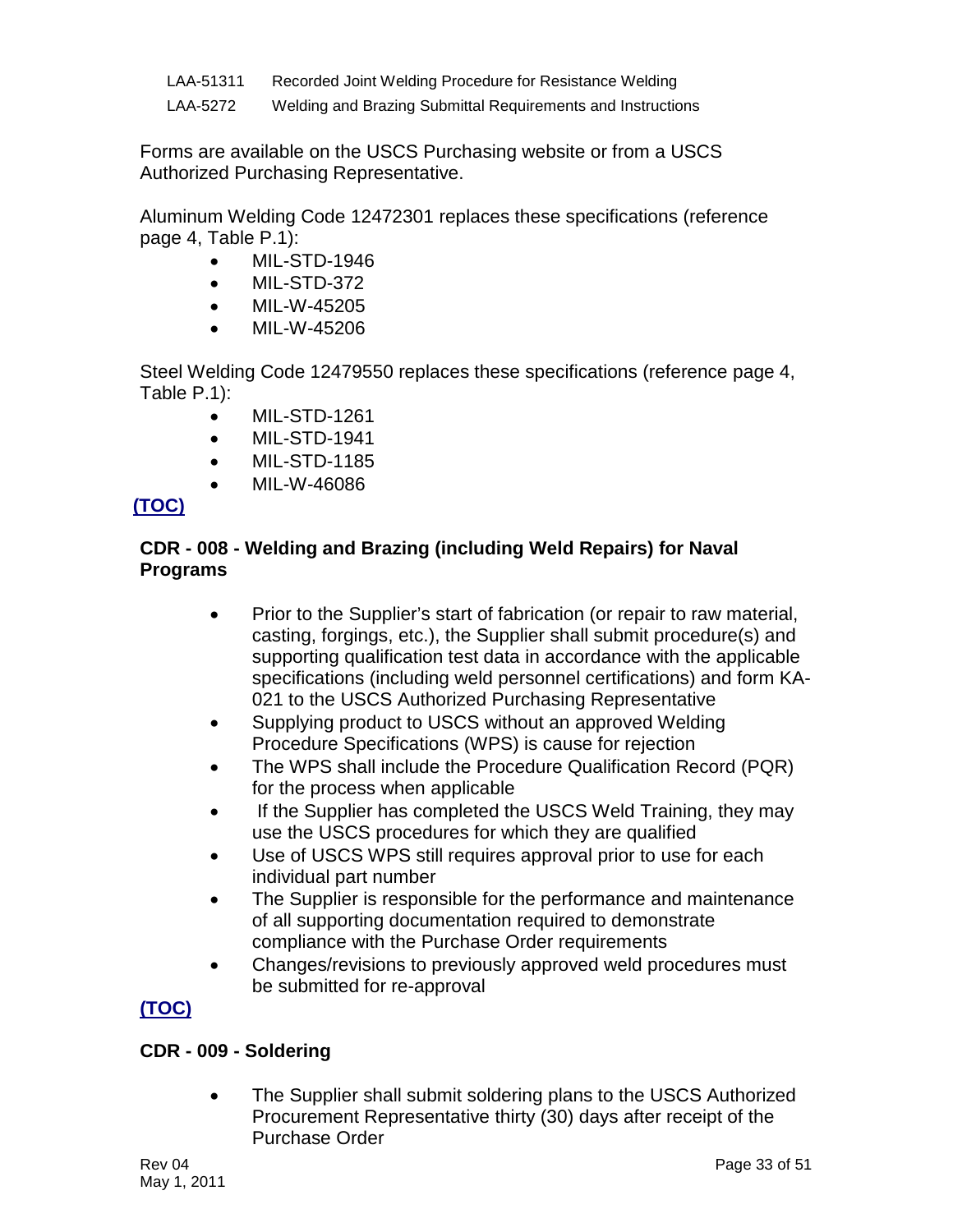- Procedures shall be submitted for all subcontracted soldering operations
- USCS reserves the right to disapprove the plan or to require changes in the plan, which it deems necessary to ensure the product conforms to IPC J-STD-001, Class 3 and Purchase Order requirements
- A new Purchase Order number with the same prime contract number as previously approved does not require extension of approval
- The plan shall include, as a minimum, detailed procedures to be followed and utilized throughout all areas of performance
- The Supplier must have approval from USCS prior to beginning production. This approval will be in the form of a letter notifying you that your facility has satisfactorily completed a High-Reliability Audit. The approved program must be utilized in the performance of Purchase Order(s)
- Any and all records required by the approved program may be requested at any time and must be immediately available for review
- USCS must approve changes to this program following approval

# **[\(TOC\)](#page-2-0)**

# <span id="page-34-0"></span>**CDR - 010 - Solderability**

Material supplied shall meet the solderability requirements of the product fabrication specification. When no solderability test is specified, the test shall be performed in accordance with MIL-STD-202, Method 208.

# **Note: One hour steam aging is required for wire.**

With each shipment, the Supplier shall provide a written certification stating that the components provided were tested and meet the applicable solderability requirements as stated above.

# **[\(TOC\)](#page-2-0)**

# <span id="page-34-1"></span>**CDR - 011 - Printed Wiring Boards**

The Supplier shall provide with each shipment a written certificate stating that the boards were fabricated to the relevant specifications identified within the TDP. Test coupons and microsections must be maintained for a period of two (2) years and available for examination by USCS. **[\(TOC\)](#page-2-0)**

# <span id="page-34-2"></span>**CDR - 012 – Deleted [\(TOC\)](#page-2-0)**

# <span id="page-34-3"></span>**CDR - 013 - Nondestructive Examination Procedures**

Rev 04 May 1, 2011 Page 34 of 51 When the Purchase Order specifies Nondestructive Examination such as radiography, magnetic particle, liquid penetrant, or ultrasonic inspections, the Supplier shall submit the procedure to the USCS Authorized Purchasing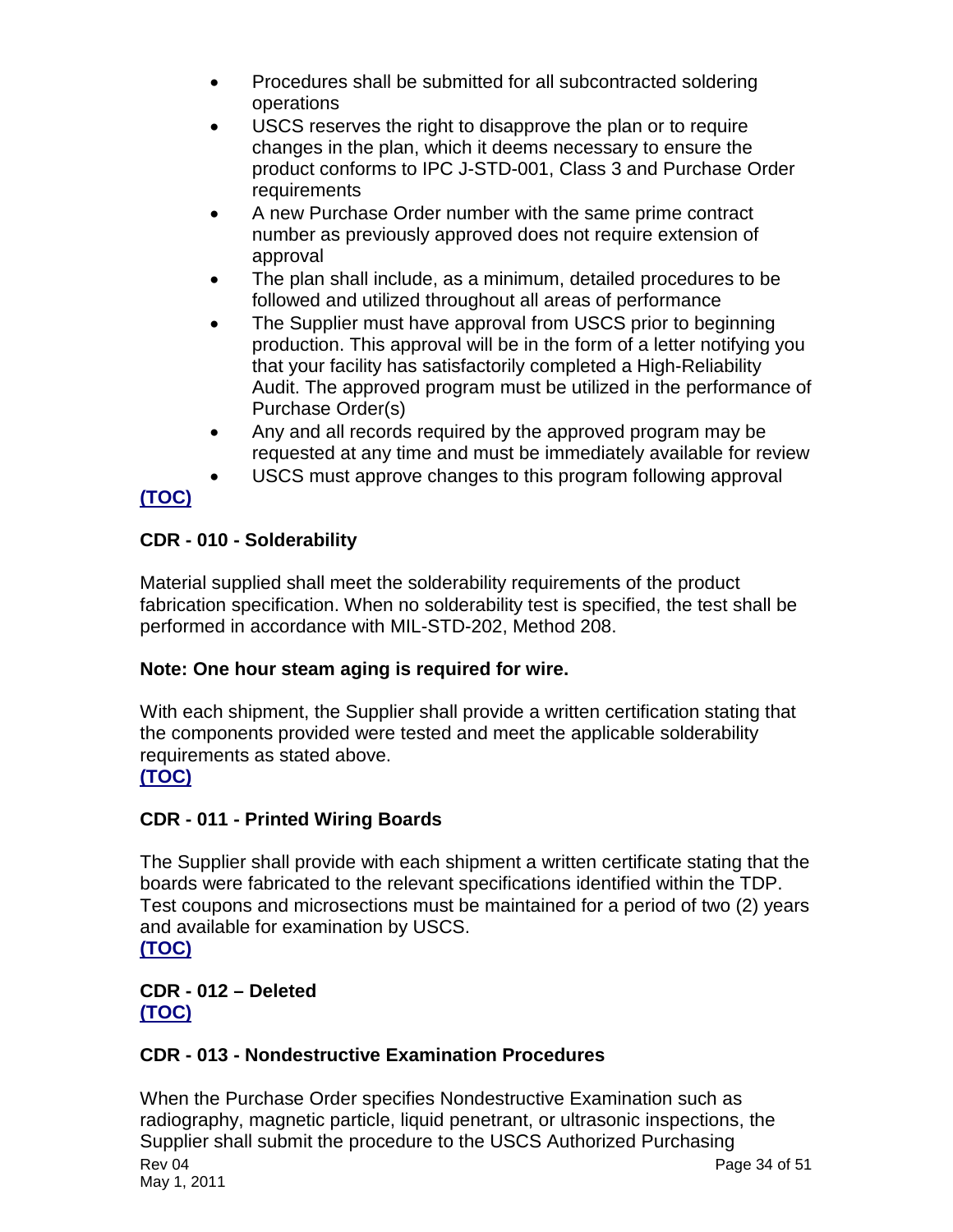Representative for approval. The procedure shall be submitted within thirty (30) days after receipt of the Purchase Order. If the submittal is requested during performance of the Purchase Order, the Supplier shall submit the procedure within three (3) days of receiving the request.

All changes to the approved procedure shall require re-submittal and approval. The revised procedure shall not be implemented until written approval is received from USCS.

## **[\(TOC\)](#page-2-0)**

# <span id="page-35-0"></span>**CDR - 014 - Nondestructive Examination Inspection Report**

The Supplier shall furnish a certified test report stating that Nondestructive Examination(s) required per the TDP have been performed in accordance with an approved test procedure as required by the referenced specification and that the material is acceptable. The certification shall also include:

- Type of test and coverage
- Applicable procedure specification (title, number and revision)
- Applicable acceptance criteria (title, number and revision)
- Name and address of the company that actually performed the testing
- Certificate of process compliance

A test plan shall be developed detailing the Nondestructive Examinations to be performed (including test equipment to be used, angles to be captures in radiographic testing, etc.) and shall be made available to USCS upon request. **[\(TOC\)](#page-2-0)**

#### <span id="page-35-1"></span>**CDR - 015 - Control Test**

The Supplier shall schedule Control Tests based on the specification/QAP's frequency of test and test requirements. The Supplier is responsible for determining the test schedule based on the production and delivery schedule for the Purchase Order. The Supplier shall submit for approval to USCS a control test procedure within thirty (30) days after receipt of the Purchase Order. The Supplier shall notify the USCS Authorized Purchasing Representative of the projected test schedule and any changes as they occur. If any failures occur, either through defect of the test equipment or of the test sample itself, the Supplier shall immediately notify the USCS Authorized Purchasing Representative for further instructions prior to continuance of testing.

Following the completion of testing, the test report shall be submitted to the USCS Authorized Purchasing Representative for approval.

MIL-HDBK-831 should be used as a guide in developing the test report format. As a minimum, the test report shall include:

- USCS Part Number
- USCS Purchase Order Number
- Prime Contract Number (the USCS contract with its customer)
- Applicable drawings/specification and revision level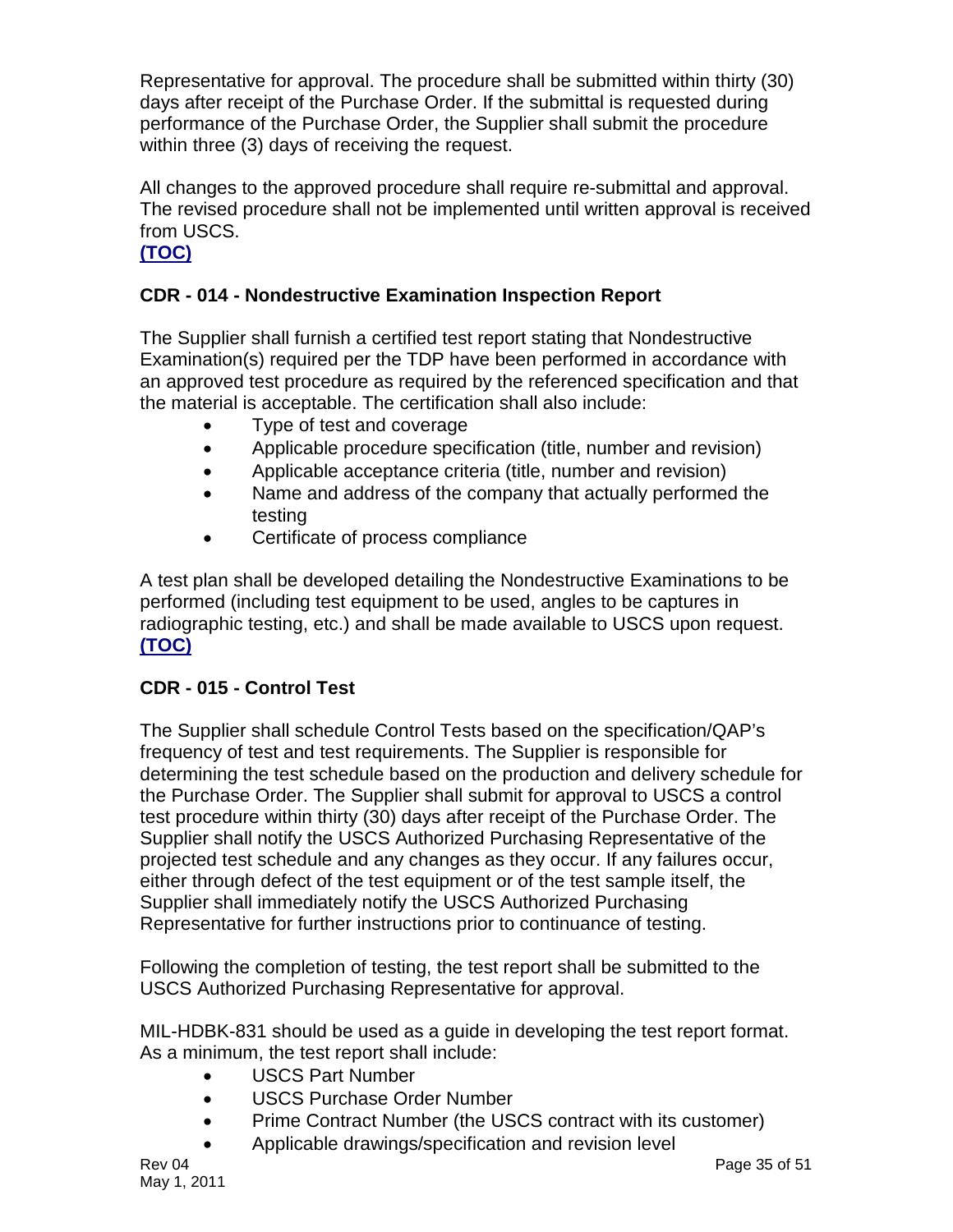- Type of test (i.e., Group "C," Group "D," etc.)
- Tests performed and results
- Test completion date
- Sample size
- Sample identification, if applicable
- Production interval (or Purchase Order line number deliverable)
- Signature and title of Supplier's representative
- Report date

# **[\(TOC\)](#page-2-0)**

#### <span id="page-36-0"></span>**CDR - 016 - Plating**

The Supplier shall provide written certification documenting that the plating was performed in accordance with drawing and Purchase Order requirements. The facility actually performing the plating shall prepare the certification. When baking for hydrogen embrittlement relief is required, the certification shall define the required bake time at temperature and contain a statement that the items were baked at the required temperature for the required minimum time specified in accordance with the required revision level of the specification.

Certification **MUST** include as a minimum:

- Part number
- Purchase Order number
- Plating process specification used
- Baking temperature
- Baking time
- A statement that the baking operation was started within 4 hours of plating completion
- Complete lot traceability to all certifications related to the USCS purchase order
- Signature/title of the Supplier's representative
- Report date

#### <span id="page-36-1"></span>**A. Electroplated Coating of Cadmium or Zinc:**

All fasteners which are electroplated in cadmium or zinc shall be hydrogen embrittlement relieved by baking at 375°F ±25°F for 23 hours minimum. This baking process shall be initiated within four (4) hours of completion of the plating process.

Components requiring electroplated coating of cadmium or zinc, which are incorporated in equipment to be delivered under this Purchase Order, shall allow the use of ASTM B 633, Type 2, of equivalent thickness, except salt spray test per ASTM B 633 is not required. An alternate coating for ASTM B 633 shall be Ion Vapor Deposited (IVD) Aluminum MIL-DTL-83488, Type II, of equivalent thickness. For components requiring non-electroplated coatings of cadmium or zinc, the alternate coating shall be MIL-DTL-83488, Type II, of equivalent thickness.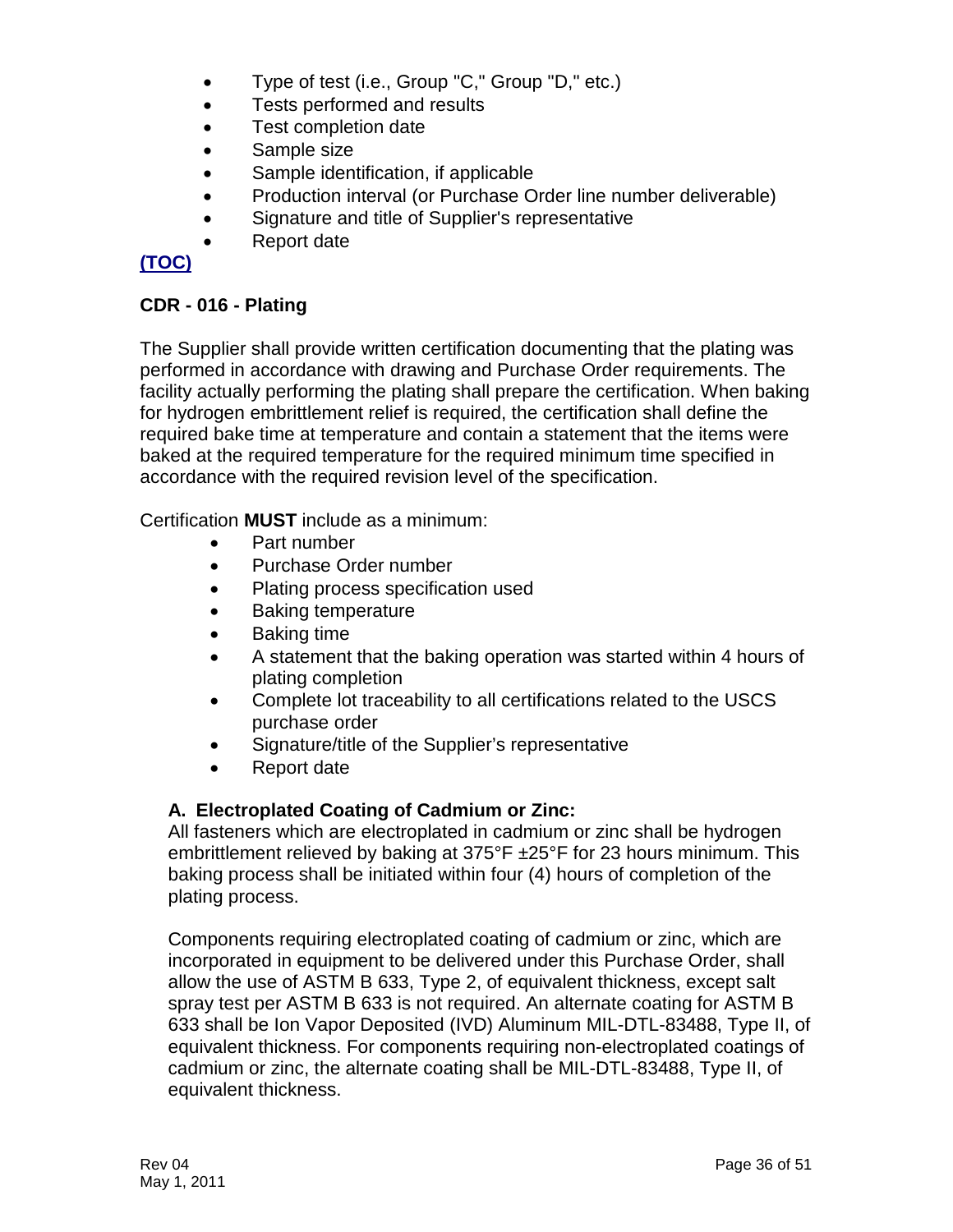## <span id="page-37-0"></span>**B. Solid Film Lubricant, MIL-PRF-46010:**

When performing solid film lubricant on steel products, the parts shall receive a solid film bake cure at  $300^\circ$  F, unless the drawing specifies a specific temperature.

**[\(TOC\)](#page-2-0)**

#### <span id="page-37-1"></span>**CDR - 017 - Painting**

The Supplier shall provide a copy of the written certification documenting that painting was performed in accordance with all drawing, specification, and Purchase Order requirements. The facility actually performing the painting shall prepare the certification, which shall include:

- Part number
- Purchase Order number
- List of specifications used in the processing of the paint
- Paint thickness of a sample of actual parts for the primer
- Paint thickness of a sample of actual parts for the top coat
- Material lot/batch number(s)
- Material expiration date(s)
- Signature/title of the Supplier Representative
- Certification date

All test and inspection documentation shall be available for USCS review.

Items requiring painting in accordance with MIL-STD-1303 (Cancelled) shall instead be painted in accordance with NAVSEA Drawing 7250920 and associated paint photographs (if applicable) to define masking. **[\(TOC\)](#page-2-0)**

#### <span id="page-37-2"></span>**CDR - 018 - Physical and Chemical Test Reports**

With each shipment, the Supplier shall provide all actual chemical, mechanical, and/or physical test results pertaining to the material shipped under this Purchase Order with traceability to the original mill/manufacturer, heat lot, and country of origin, as applicable. This data shall be provided in a commonly readable electronic format via email to the USCS Authorized Purchasing Representative.

#### **[\(TOC\)](#page-2-0)**

#### <span id="page-37-3"></span>**CDR - 019 - Test Samples - Tensile Testing**

With each shipment, the Supplier shall provide a set of two un-machined test bars suitable for the mechanical testing required by Purchase Order or referenced specification. Both bars shall be made from the same melt and heat treated in the same lot as the supplied parts.

#### **[\(TOC\)](#page-2-0)**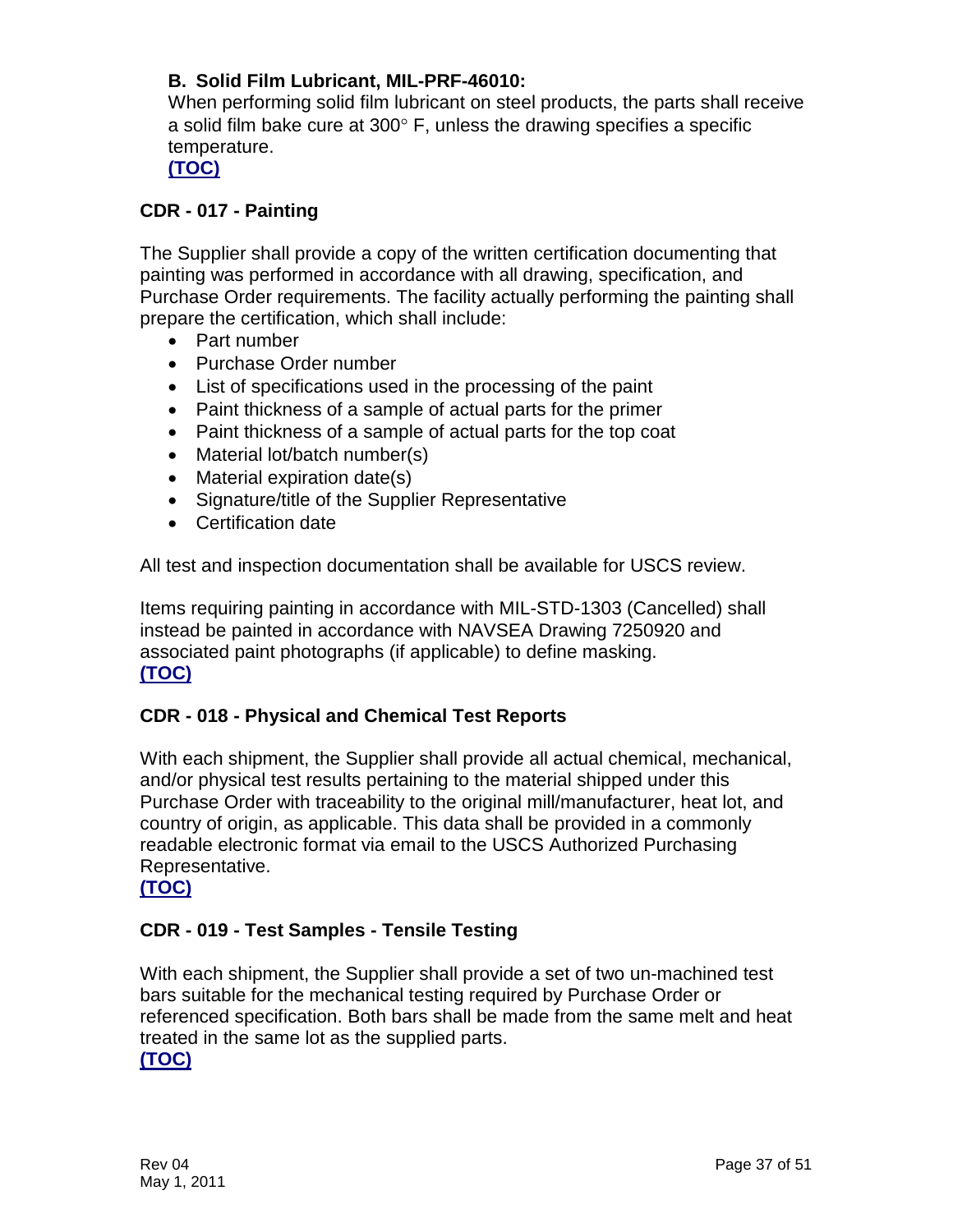#### <span id="page-38-0"></span>**CDR - 020 - Heat Treat**

With each shipment, the Supplier shall provide a written certification that heat treatment was performed in accordance with drawing and Purchase Order requirements. When the drawing specifies a hardness range for materials due to quench and temper or other practices, actual results shall recorded on the certification. When heat treating is performed by a facility other than the Supplier shown on Purchase Order, the name of that subcontractor and a copy of the certificate furnished by the subcontractor for the heat treatment shall be furnished to USCS. When specified on the drawing and/or the Purchase Order, test samples shall be provided to USCS for evaluation.

#### <span id="page-38-1"></span>**A. Visual Metal Graphic Inspection**

Visual inspection at a magnification of 5X shall be performed on heat treated items. Cracks, seams, laps or other injurious defects shall not be allowed. For steel carburized parts, the heat treat condition prior to carburizing shall be either quench and tempered or normalized and tempered. Heat treat process and atmosphere control shall be such that no decarburization occurs on the surface as detectible by metal graphic sectioning under magnification at 100X, method specified on drawing or appropriate specification. Exceptions are stress-proof, fatigue-proof, precipitation hardening grades of steel, maraging steels and structural steel such as HY-, HY-100, Cor-ten, etc. This will minimize distortion and assure that proper hardness is achieved.

#### <span id="page-38-2"></span>**B. Quench and Temper (Core Hardness Specified)**

A test specimen (or additional part) of the same alloy and same size, within 20% of the largest cross section thickness, shall be heat treated with each heat treat lot. The test sample shall have a length at least one inch longer than the section thickness or two times the diameter. The specimen or sample part shall be cross sectioned at mid-length of the largest cross section thickness plus or minus 3/8 inch. The Supplier shall submit a report including the actual surface hardness and core hardness at ½ radius (core hardness measured on cut surface).

#### <span id="page-38-3"></span>**C. Quench and Temper (Core Hardness Not Specified)**

The report shall include a statement of the surface hardness findings for each heat treat lot. Testing shall be done in areas identified on the drawing or in such a manner as to not damage the critical surface finish as defined by the drawing.

#### <span id="page-38-4"></span>**D. Case Hardening - Carburizing**

A test specimen of the same alloy and similar configuration as the part shall be processed with each heat treat lot to verify case depth, surface and core hardness requirements, and microstructure. The Supplier shall submit a report with the required case depth hardness actual results obtained and microstructure per specified standard. Certification shall be submitted with each heat treat lot.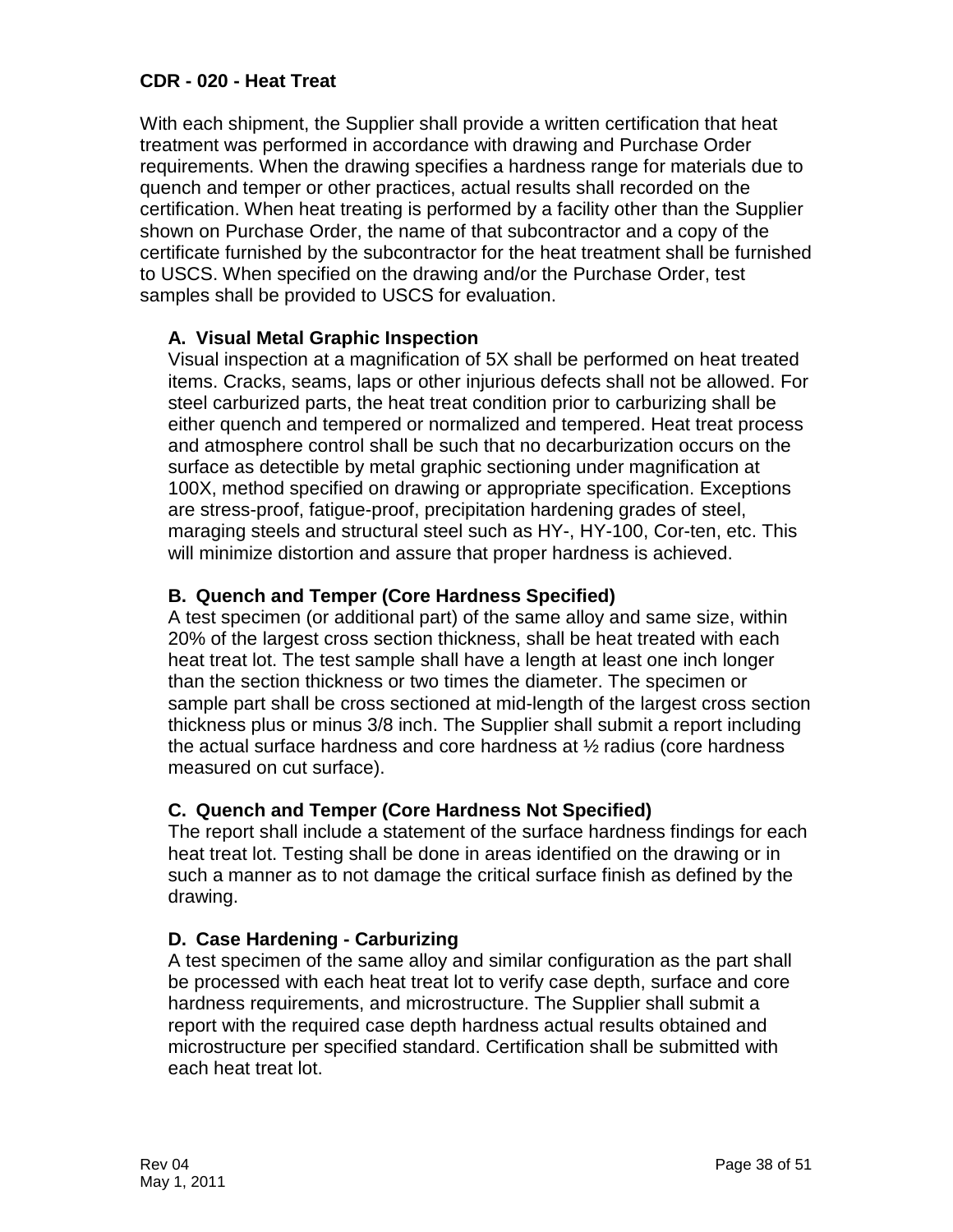## <span id="page-39-0"></span>**E. Case Hardening - Nitriding**

A test specimen of the same alloy, same hardness, and similar configuration as the part shall be processed with each heat treat lot to verify case depth, hardness requirements, and to monitor thickness of white layer. The Supplier shall submit a report with required case depth, hardness, process temperature, and actual results obtained. Certification shall be submitted with each heat treat lot.

#### <span id="page-39-1"></span>**F. Surface Hardening - Flame or Induction**

The Supplier shall provide certification with each lot reporting the actual case depth, surface and core hardness values obtained. First Article proof tests with pattern, equipment power setting, quench media, and other critical process parameters shall be maintained by vendor.

## <span id="page-39-2"></span>**G. Stress Relief**

Certification shall report the actual processing time, temperature and number of cycles for each lot as defined in the drawing or specification.

## **[\(TOC\)](#page-2-0)**

#### <span id="page-39-3"></span>**CDR - 021 - Mercury**

With each shipment, the Supplier shall provide certification that the material shipped under this Purchase Order does not contain functional mercury in any form and that no mercury-bearing instruments and/or equipment that might cause contamination have been used in the manufacture, fabrication, assembly, or testing of any material shipped under this Purchase Order. **[\(TOC\)](#page-2-0)**

#### <span id="page-39-4"></span>**CDR - 022 - Material Traceability and Identification**

All material traceable to a heat/lot number shall maintain its traceability throughout the entire manufacturing process. Likewise, all material maintained in inventory shall be traceable to its heat/lot number. It is the Supplier's responsibility to maintain on file, and provide to USCS upon request, all documentation associated with the material including, but not limited to, the purchase order under which the material was procured, the physical and chemical test reports, and the ballistic test certificate.

In cases where USCS provides the Supplier with traceable material, the Supplier shall use that material only as specified by USCS and shall maintain traceability of the material throughout their manufacturing process. The Supplier shall be responsible to contact the USCS Authorized Purchasing Representative for disposition of any excess/salvaged material. **[\(TOC\)](#page-2-0)**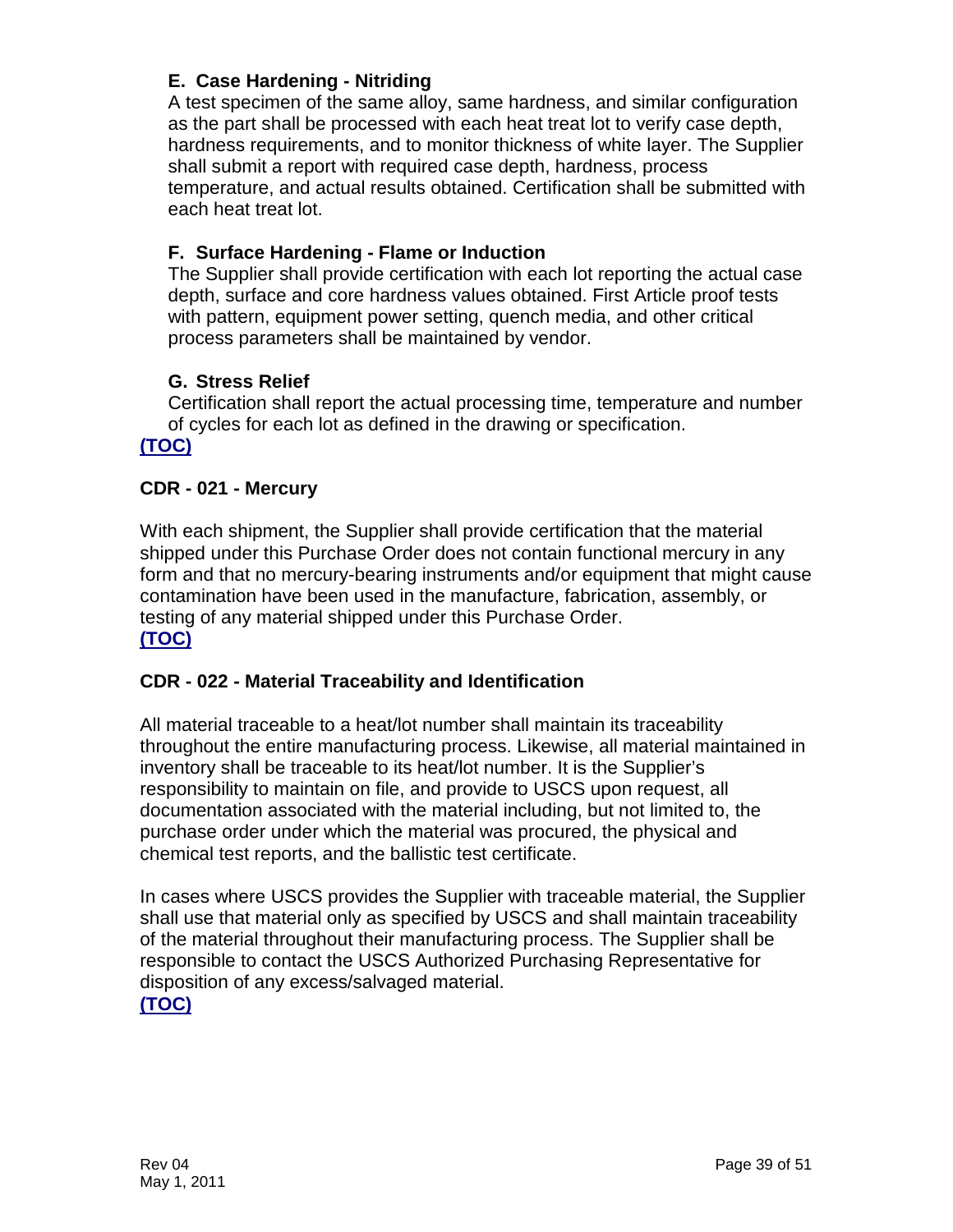#### <span id="page-40-0"></span>**CDR - 023 - Age Control**

The item associated with this CDR is age sensitive and subject to age control marking in accordance with CDR – 046D. **[\(TOC\)](#page-2-0)**

#### <span id="page-40-1"></span>**CDR - 024 - Non-Manufactured Coniferous Wood Products**

All wooden pallets and wood containers produced entirely or in part of nonmanufactured softwood species shall be constructed from heat-treated coniferous material. This material must be certified accordingly by an accredited agency recognized by the American Lumber Standards Committee (ALSC) in accordance with Non-manufactured Wood Packaging Policy and Nonmanufactured Wood Packaging Enforcement Regulations. The Supplier shall maintain on file at their facility a certificate of conformance from the accredited heat treat facility.

#### **[\(TOC\)](#page-2-0)**

#### <span id="page-40-2"></span>**CDR - 025 - Special Packaging**

Material is to be packaged in accordance with the packaging instructions provided in the body of or attached to this Purchase Order. A statement that the packaging is in accordance with the specified requirements will be included in the Certificate of Compliance (reference Part 1, Paragraph 9). **[\(TOC\)](#page-2-0)**

#### <span id="page-40-3"></span>**CDR - 026 - Quality Requirements**

The Supplier shall maintain on file, and provide to USCS upon request, objective quality evidence demonstrating compliance to all of the requirements of this Purchase Order. When documentation is requested by USCS, the documentation shall be provided in a commonly readable electronic format and shall be emailed to the authorized USCS representative requesting the information. **[\(TOC\)](#page-2-0)**

#### <span id="page-40-4"></span>**CDR - 027 - Certificate of Compliance (C of C)**

A copy of the Supplier's Certificate of Compliance shall be submitted with each shipment of material. The Certificate of Compliance, signed and dated by an authorized individual, certifies that a product or service has met all requirements of the contract including drawings and specifications at the prescribed revision level. This certificate of compliance shall include the following:

- Supplier's name and address
- USCS Purchase Order number
- USCS Item Number and Description (as they appears on the Purchase Order)
- Quantity shipped
- Authorized signature and date
- Statement of compliance, indicating that documents supporting compliance are on file for review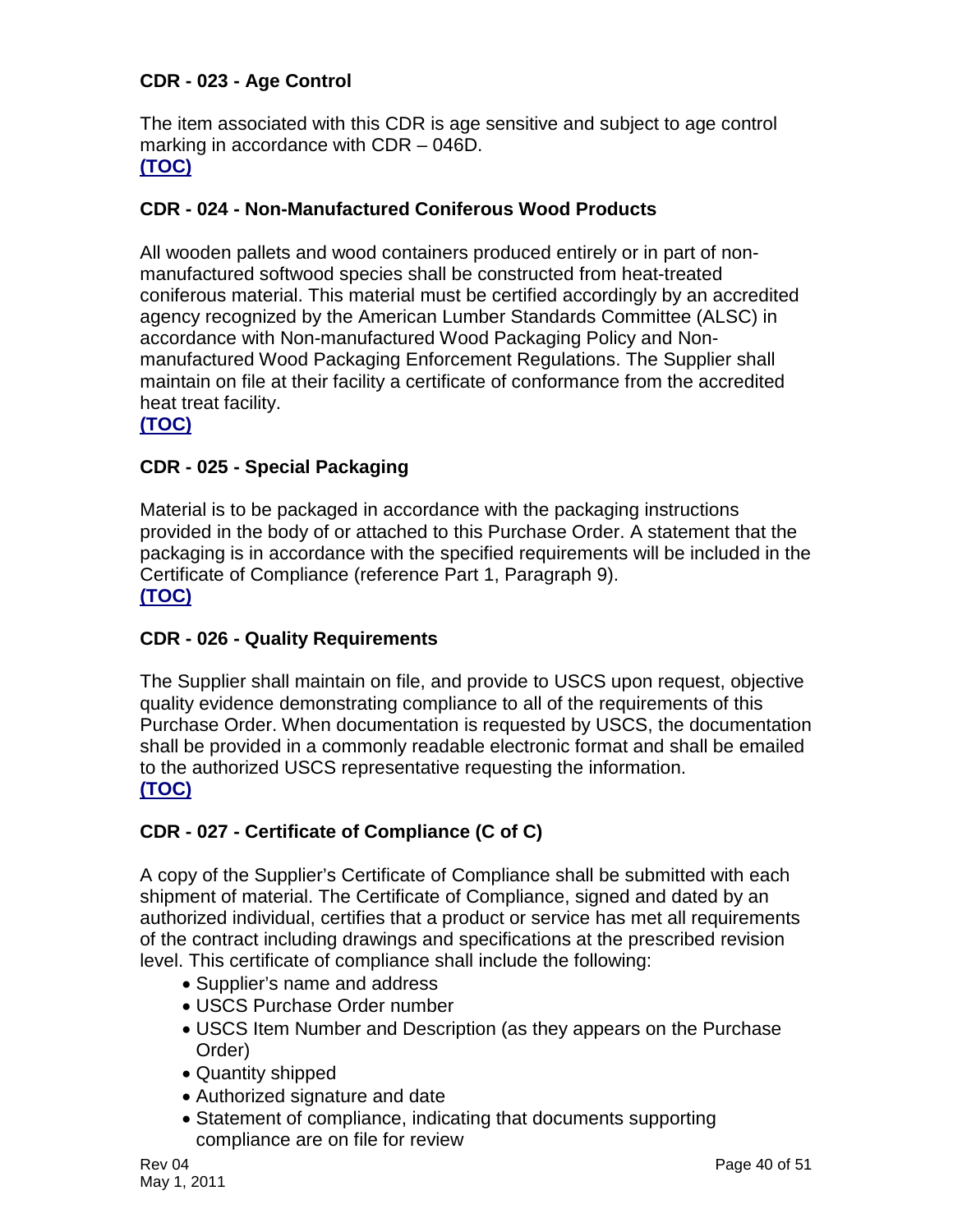• Reference to tracking numbers (i.e. lot, heat/lot, batch) for all applicable CDR requirements

When requested, an electronic copy of the C of C shall be emailed to the authorized USCS representative requesting the information. **[\(TOC\)](#page-2-0)**

#### <span id="page-41-0"></span>**CDR - 028 - Unique Identification (UID)/Radio Frequency Identification (RFID)**

Part must be UID marked per MIL-STD-130.

If the UID marking is already present, verify that it is intact and scannable. If the scan fails, replace with a new marking.

It is acceptable to add the UID mark to an existing data plate as long as the following human readable information (HRI) is present: Cage Code: Part Number: Serial Number:

UID data plate drawing 12496537 references marking material types and methods for dot peen, laser and thermal marking methods. Any equivalent marking media or method per MIL-STD-130 is acceptable as long as the marking lasts for the usable life of the component being marked.

In the event the print location for the UID mark cannot be met, it is acceptable to locate the UID mark in an area close to the desired location.

USCS utilizes the construct #2 2D matrix per MIL-STD-130. Linear bar-coding is not required. Machine readable information (MRI) shall be applied as a data matrix ECC 200 symbol encoded as a Construct #2 data set comprised of the following information:

- Cage Code
- Part Number
- Serial Number of the component being marked

**[\(TOC\)](#page-2-0)**

#### <span id="page-41-1"></span>**CDR - 029 – Deleted [\(TOC\)](#page-2-0)**

#### <span id="page-41-2"></span>**CDR - 030 - Key Characteristics and Variation Management**

#### <span id="page-41-3"></span>**A. USCS Designs**

When a USCS drawing, specification, and/or Purchase Order include "key characteristic" requirements, the Supplier shall utilize Variation Management to ensure key characteristic integrity. Key characteristics are identified by the "KEY" symbol or word on the drawing, specification and/or Purchase Order. The Supplier shall develop control plans for applicable key characteristics and shall have a Cpk goal of 1.33 or better. Variation Management data shall be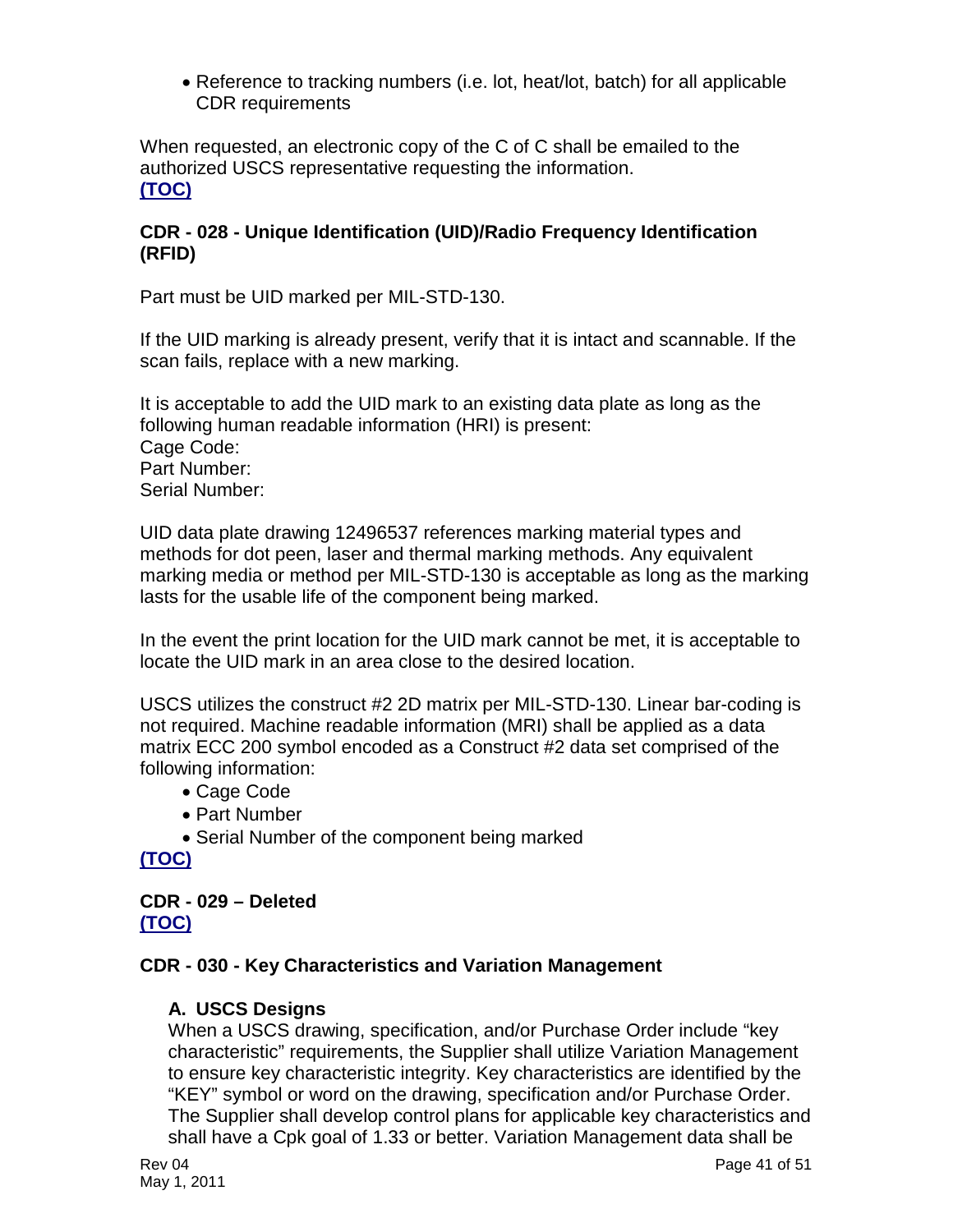retained by the Supplier and shall be provided to USCS as part of their quality metrics. For more information regarding VM guidelines, see standard SAE AS9103.

#### <span id="page-42-0"></span>**B. Supplier Designs**

When the Suppliers' design includes "key characteristics," the Supplier shall utilize Variation Management to ensure key characteristic integrity. Key characteristics are defined as the features of a material, process or part whose variation has a significant influence on product fit, performance, service life, or manufacturability. The Supplier shall document a Variation Management system that emphasizes control of identified key characteristics and mitigates or eliminates them during the design effort. The Supplier shall submit the identified key characteristic(s) to USCS for concurrence. For more information regarding key characteristics and Variation Management guidelines, see standard SAE AS9103. Variation Management data shall be retained by the Supplier and shall be provided to USCS as part of their quality metrics. The Supplier shall develop control plans for applicable key characteristics and shall have a Cpk goal of 1.33 or better.

**[\(TOC\)](#page-2-0)**

## <span id="page-42-1"></span>**CDR - 031 – Deleted [\(TOC\)](#page-2-0)**

## <span id="page-42-2"></span>**CDR - 032 - Transparent Armor Ballistic Requirements**

A ballistic first article test shall be performed and accepted prior to any production of transparent armor. All drawing and specification requirements shall be met as required for the ballistic FAT and ballistic lot testing. The Supplier shall identify the samples and all associated documents as the "First Article Sample" or "Lot Sample." Marking requirements of the ballistic samples shall meet the purchase order and or drawing requirements. The FAT and lot acceptance test request (form USCS 6024) shall be submitted through the procuring agent for acceptance by USCS SQA. Customer Source Surveillance shall be requested for all ballistic test samples. A completed Source Surveillance Request Form (form USCS 5930) shall be submitted with the test request.

Following Ballistic First Article approval, the Supplier shall notify the USCS Authorized Purchasing Representative to determine if testing must be repeated when any of the following occurs:

- Receipt of new purchase order or contract
- Change in manufacturing process (introduction of a new manufacturing technique, etc.)
- Change in any drawing configuration, component, or sub-component parts
- Change in manufacturing location
- A break in production or process in excess of twelve (12) months, unless otherwise specified

The response from USCS shall be in writing and retained as quality evidence.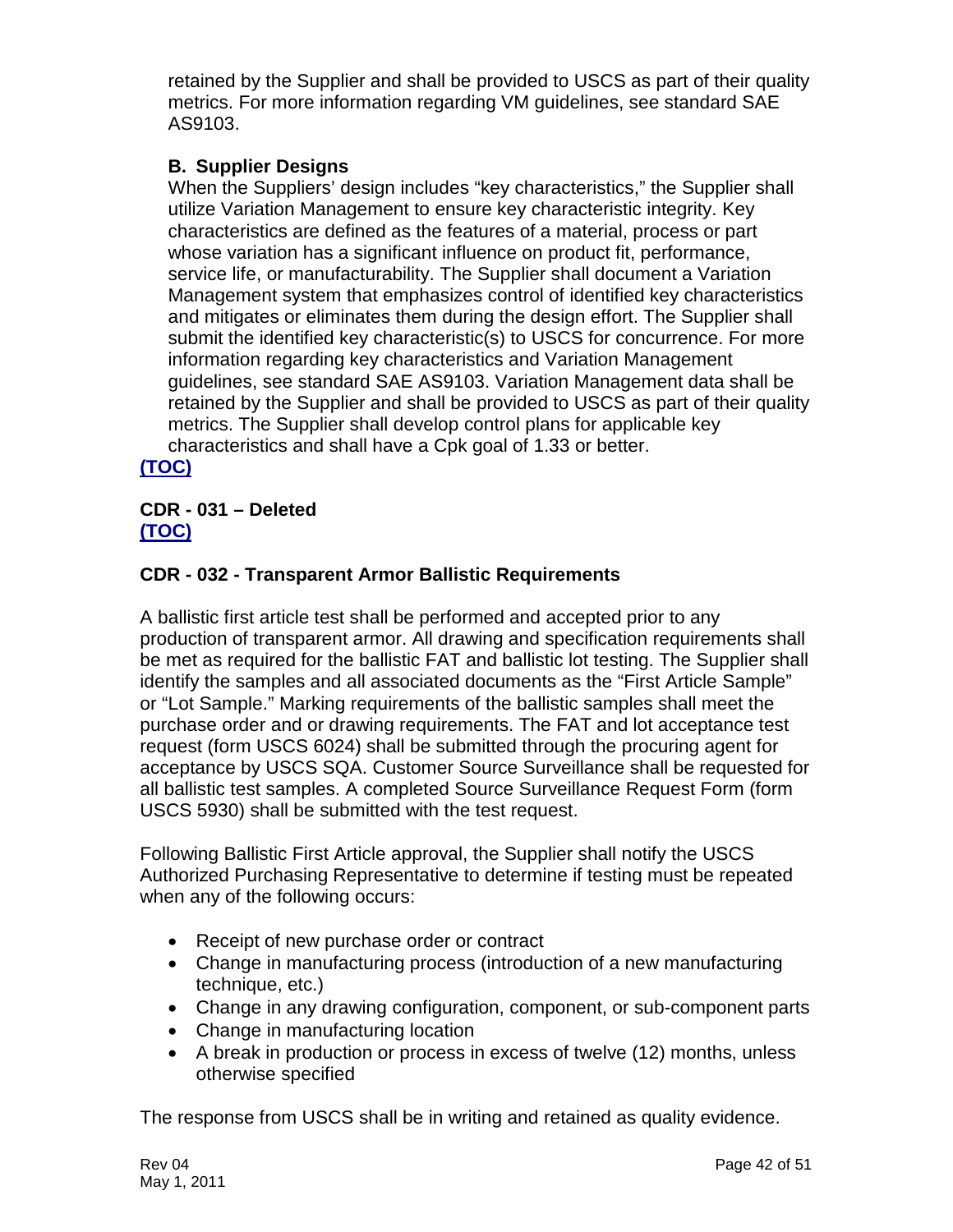It shall be the Supplier's responsibility to adhere to the lot acceptance testing schedule as specified in the appropriate Ballistic Acceptance Criteria drawing. **[\(TOC\)](#page-2-0)**

#### <span id="page-43-0"></span>**CDR - 033 – Deleted [\(TOC\)](#page-2-0)**

#### <span id="page-43-1"></span>**CDR - 034 - Ballistic Materials**

The Supplier shall provide a copy of the material certification and Government approval letter, including firing number, for each heat/lot of ballistic material to their Authorized Purchasing Representative.

For armor castings and extrusions, the Supplier shall maintain a listing of Government-approved firing numbers for all material recipes supplied to USCS. **[\(TOC\)](#page-2-0)**

#### <span id="page-43-2"></span>**CDR - 035 – Deleted [\(TOC\)](#page-2-0)**

#### <span id="page-43-3"></span>**CDR - 036 - Phosphate and Pretreatment Coating Procedure**

Preproduction Government Approval of the phosphate coating procedure is required through USCS.

#### <span id="page-43-4"></span>**A. MIL-DTL-16232/TT-C-490, Types I and V**

Supplier providing heavy manganese or zinc base phosphate coated parts in accordance to MIL-DTL-16232 or to the chemical conversion coatings and pretreatments for ferrous surfaces to TT-C-490, Types I and V shall have their procedure approved through USCS prior to phosphate coating. The procedure shall be submitted to the USCS Authorized Purchasing Representative using VIR form UA-111. Once written approval has been received, a copy is to remain on file with the Supplier and shall be available upon request. Any change to an approved procedure requires resubmitted preproduction approval for the parts affected.

#### <span id="page-43-5"></span>**B. Weight of Phosphate Coatings**

The weight of phosphate coatings, prior to application of any supplementary treatment shall conform to the specification, per the following outline:

- 1. Type M shall be a minimum of 16 grams per square meter  $(g/m^2)$  (11  $g/m^2$  when specified on purchase order, and/or print).
- 2. Type Z shall be a minimum of 11  $q/m^2$

#### <span id="page-43-6"></span>**C. Stress Relief/Hydrogen Embrittlement**

To prevent a reduction in hardness as a result of stress relief, the following applies: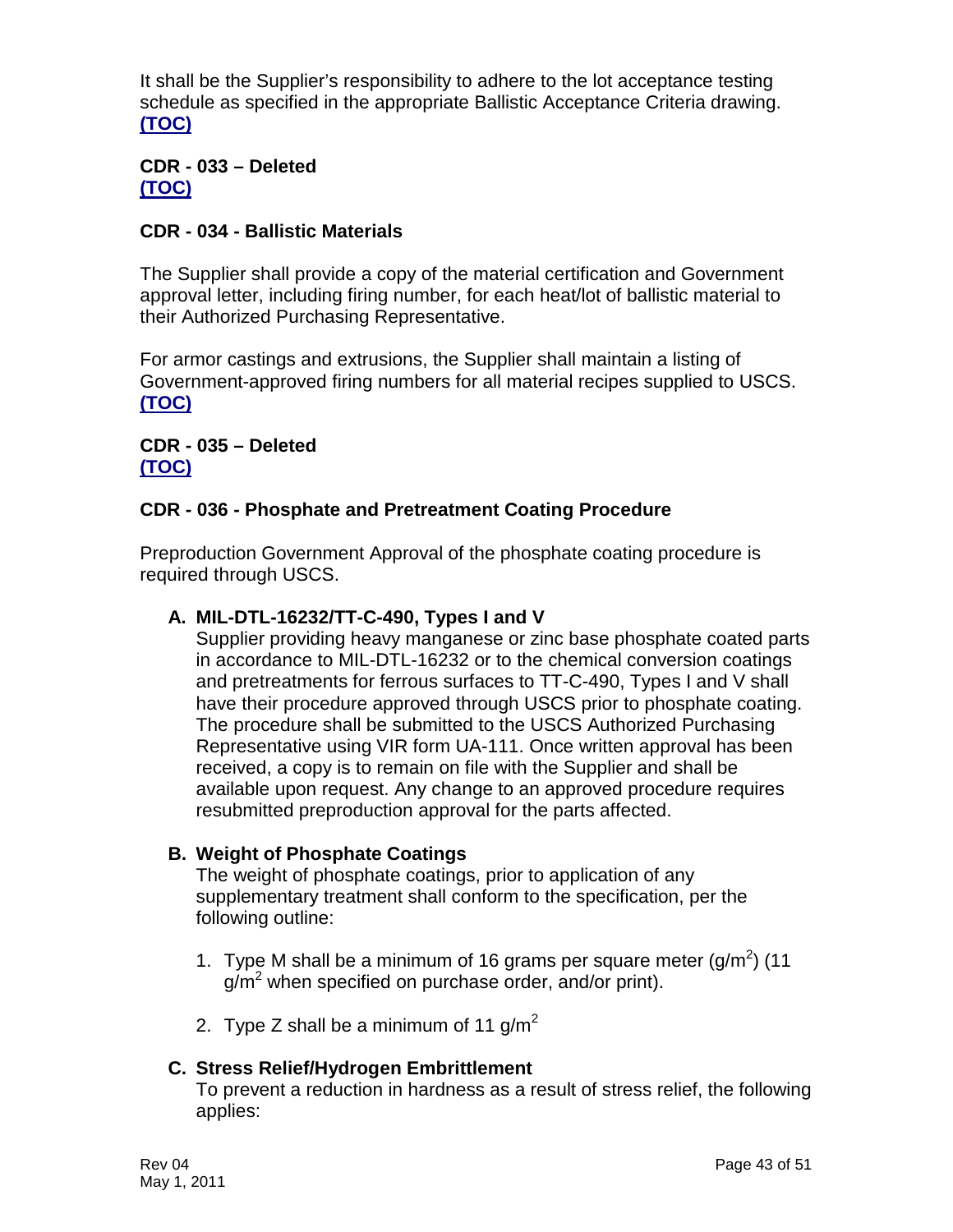- 1. Stress relief/hydrogen embrittlement baking temperature is not to exceed tempering temperatures of the final heat treat process (i.e., carburizing and temper, quench and temper, normalize and temper, flame or induction hardening)
- 2. When the tempering temperature is less than  $400^\circ$ F, stress relieve at a temperature 25°F lower than the tempering temperature, with a tolerance of +20°F
- 3. Minimum stress relief times as referenced in MIL-DTL-16232 apply as stated

#### <span id="page-44-0"></span>**D. Supplementary Treatments**

To prevent the corrosion of parts during shipping and handling, a supplementary treatment shall be applied to all MIL-DTL-16232 coatings provided by USCS Suppliers when specified by the Purchase Order or drawing.

#### **E. Workmanship**

<span id="page-44-1"></span>Workmanship shall be as per the specification requirements. **[\(TOC\)](#page-2-0)**

#### <span id="page-44-2"></span>**CDR - 037 - Production Part Approval Process (PPAP)**

The Supplier shall submit a Level 4 PPAP per the latest edition of the Automotive Industry Action Group (AIAG) PPAP manual. The package shall be submitted to the USCS Authorized Purchasing Representative.

The Supplier shall receive written approval of the PPAP from USCS prior to beginning production.

The submittal package shall include the following:

- Part Submission Warrant (PSW)
- Process Flow Diagram
- Process Control Plan
- Process Failure Mode Effect Analysis (Process FMEA
- Dimensional Reports/First piece inspection results
- Material, Performance Test Results
- Records of Compliance to Performance Specification Requirements

Additional requirements, i.e., Appearance Approval Report (AAR), Capability Study, MSA, may be added to this requirement in the body of the purchase order or configuration notes.

The forms and test reports should be prepared using AIAG PPAP manual as a guide.

If requested by USCS, the PPAP samples shall be available for review/inspection.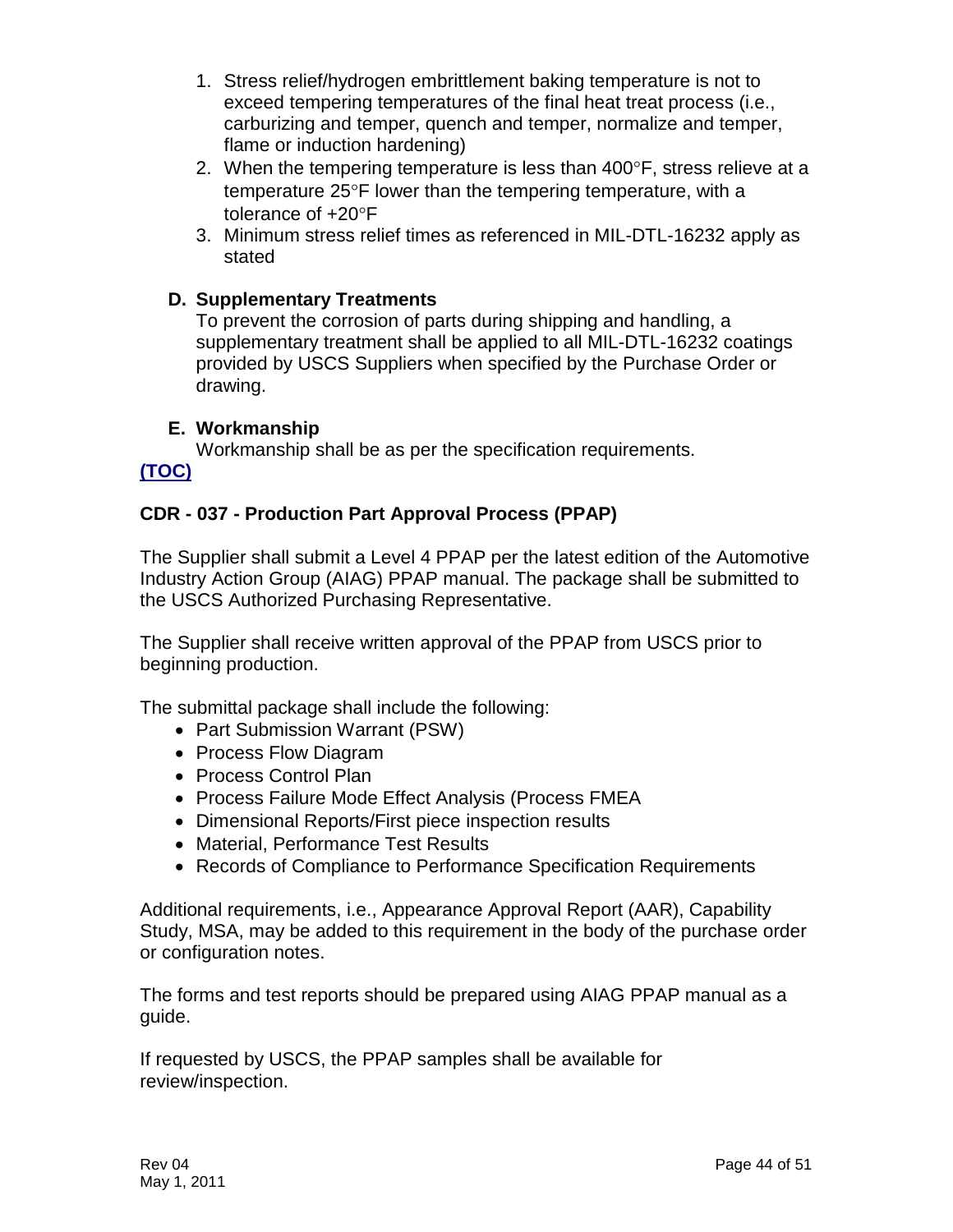Following PPAP approval, the Supplier shall notify the USCS Authorized Purchasing Representative when any of the following occurs:

- Receipt of new purchase order or contract
- A change in the manufacturing process (introduction of a new manufacturing technique, etc.)
- Change in any drawing configuration, component, or sub-component parts
- Change in manufacturing location
- A break in production or process in excess of twelve (12) months, unless otherwise specified

**[\(TOC\)](#page-2-0)**

<span id="page-45-0"></span>**CDR - 038 - Deleted [\(TOC\)](#page-2-0)**

<span id="page-45-1"></span>**CDR - 039 – Deleted [\(TOC\)](#page-2-0)**

## <span id="page-45-2"></span>**CDR - 040 - Services and Engineering Evaluation Parts/Assemblies**

The requirements of Part 1 of the SQR are waived for this order and no deliverables are required to be provided. **[\(TOC\)](#page-2-0)**

<span id="page-45-3"></span>**CDR – 041 – Deleted [\(TOC\)](#page-2-0)**

# <span id="page-45-4"></span>**CDR – 042 - Commercial Off the Shelf Parts (COTS)**

These types of parts are typically ordered out of a catalog and if there is a drawing, it typically references the catalog part number, i.e. Fuel filters, standard hydraulic fittings, light bulbs, etc. These parts are not designed for a specific vehicle and are typically acquired from manufacturers that supply the same part to a variety of markets. These parts are commercially available products that are not specifically designated for an application. In most cases, for COTS type parts drawings and/or specifications are not available. These types of parts are typically ordered and controlled by part number only.

COTS items will require a certificate of conformance and/or a packing slip as the objective quality evidence where no other objective evidence is available. **[\(TOC\)](#page-2-0)**

#### <span id="page-45-5"></span>**CDR – 043 – Altered/Modified COTS**

The Supplier shall provide a Certificate of Conformance and any applicable inspection data documenting actual dimensions of the altered/modified feature(s) and/or coating certifications as defined on the USCS Purchase Order/Drawing. **[\(TOC\)](#page-2-0)**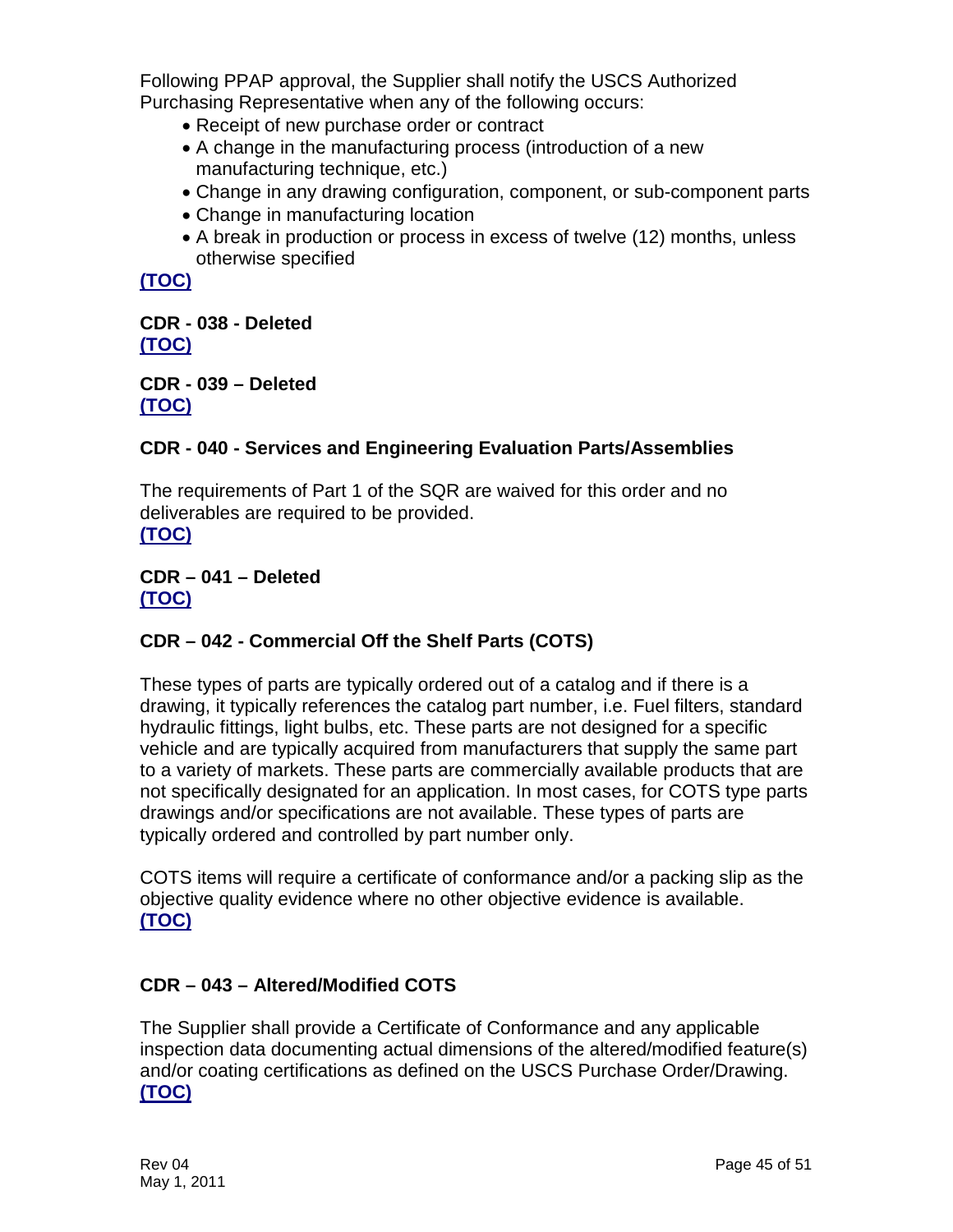## <span id="page-46-0"></span>**CDR – 044 - Packaging Instructions for Hardware Kits**

All hardware and small components kits shall be packaged, marked, and packed as follows unless other requirements are provided through the purchase order.

The contents of this kit shall be packaged, identified, consolidated and packed per the instructions below. The USCS Purchasing Order and/or Engineering Drawing provide the part numbers and quantities required for each kit. Packaging of this kit is to be accomplished through good commercial practices, and is intended to provide adequate protection of the kit(s) and the kit components during transit and handling as well as for short-term storage.

## <span id="page-46-1"></span>**A. Packaging**

**Cleanliness** – Items shall be free of dirt and other contaminants that would contribute to deterioration of the item.

**Preservation** – Bare steel surfaces shall be provided protection such as preservative coatings. Zinc plating or cadmium plating is not considered bare and will not require preservative protection. Items made from stainless steel material do not require preservative protection. When rubber items are unit packaged in quantities of more than one, the items shall be dusted with talcum (soapstone).

**Unit Package** – The unit packaging shall consist of an item of the same part number and the specified quantity per kit. Place the required item quantity in a close fitting poly bag as to keep package cube to a minimum. Use multiple bags per part when applicable. The minimum size bag shall be 3 x 4 inches; the bag shall be a minimum of 3-MIL thick. The bag shall be heat-sealed in a manner to keep the items contained within the bag. The trapped air volume in the bag shall be kept to a minimum to reduce package cube.

**Consolidation** – Consolidate the required unit packages for each specified part number into a poly bag, 6-MIL thick, or a snug fitting fiberboard carton (a fiberboard carton is preferred method). If a poly bag is used for consolidation, the weight shall not exceed 10 lb. A Packing List will be enclosed in each consolidated package detailing the contents, to include; the kit part number, and the part number, description, and quantity for each component included. The bag and/or carton size used for the specified kit shall be identical throughout the contract.

#### <span id="page-46-2"></span>**B. Marking**

Each package used in this kit, shall identify the contents with the applicable part number, nomenclature, quantity, and kit number. For unit packaging see Label Example A, and for consolidation packages see Label Example B. The markings for each pack can be printed on a label or applied directly on to the bag or carton. If a label is used it shall meet the requirements as outlined below, and if a label is used to identify a bag, the label may be heat-sealed in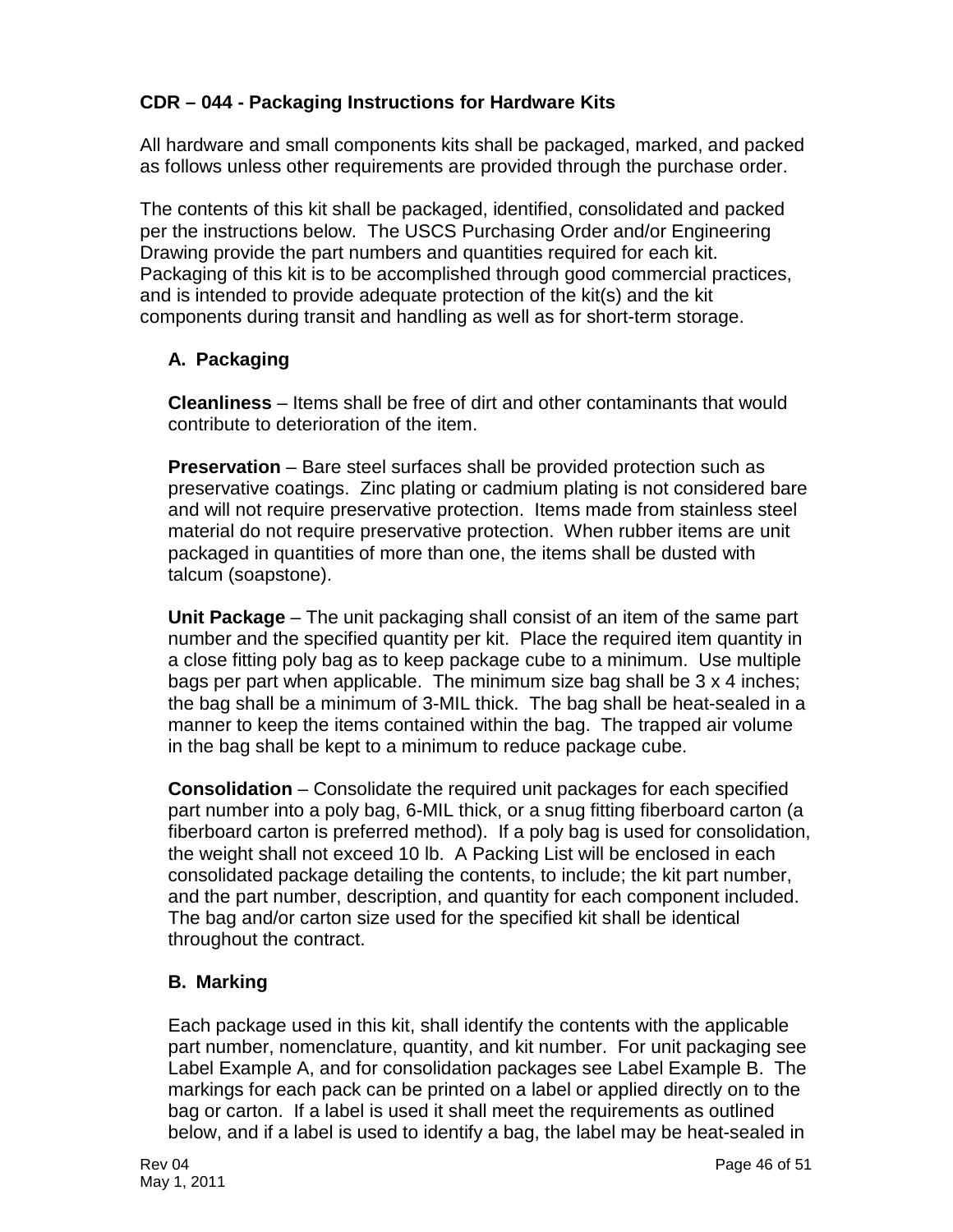the bag along with the item(s). If the label is placed in the bag, the label identification must be able to be read from the exterior of the package. If a Packing List is enclosed in the package, the package is to be marked with "Packing List Enclosed", and is to be located in the same area and adjacent to where the kit identification is applied.

**Age Control** – Shelf-life markings shall be shown as part of the item identification data on unit packs, intermediate containers, exterior containers, and unpacked items. Shelf-life markings shall include the manufactured, cured, assembled or packed date (apply one date), and the expiration or inspect/test date, as appropriate. This information must appear on the unit package unless it is visible through a clear plastic bag, and on the intermediate and exterior container (only when unit pack is exterior container). When two or more unit packs of identical items are marked with different dates, the earliest date should be shown on the intermediate container. Exterior containers and multi-packs containing age control items shall be marked "CONTAINS SHELF-LIFE ITEMS).

- a. Non-extendable shelf-life items: manufactured (MFD) date, cured date, assembled date, packed date (subsistence only) (apply one date, as appropriate), and expiration (EXP) date. For items that contain rubber or synthetic elastomers, the expiration date shall be calculated from the cured date of the rubber/elastomer.
- b. Extendable shelf-life items: manufactured date, cured date, assembled date, packed date (subsistence only) (apply one date, as appropriate), and inspect/test (INSP/TEST) date. For items that contain rubber or synthetic elastomers, the inspect/test date shall be calculated from the cured date of the rubber/elastomer.

| EXAMPLE 1        | EXAMPLE 2            | EXAMPLE 3           |
|------------------|----------------------|---------------------|
| (Non-extendable) | (Extendable)         | (Extendable)        |
| MFD DATE 10/10   | ASSEMBLED DATE 10/10 | CURED DATE 4Q09     |
| EXP DATE $10/13$ | INSP/TEST DATE 10/13 | INSP/TEST DATE 4011 |
|                  |                      |                     |

#### <span id="page-47-0"></span>**C. Labels**

All labels used shall meet or exceed the following requirements: pressure sensitive, water-resistant, size 2 x 2-1/2 inches (min). The part number, nomenclature, quantity, and kit number shall be in a stacked configuration, font size 12 to 14, black ink on white label, and upper case letters. Direct printing on the bag is also acceptable.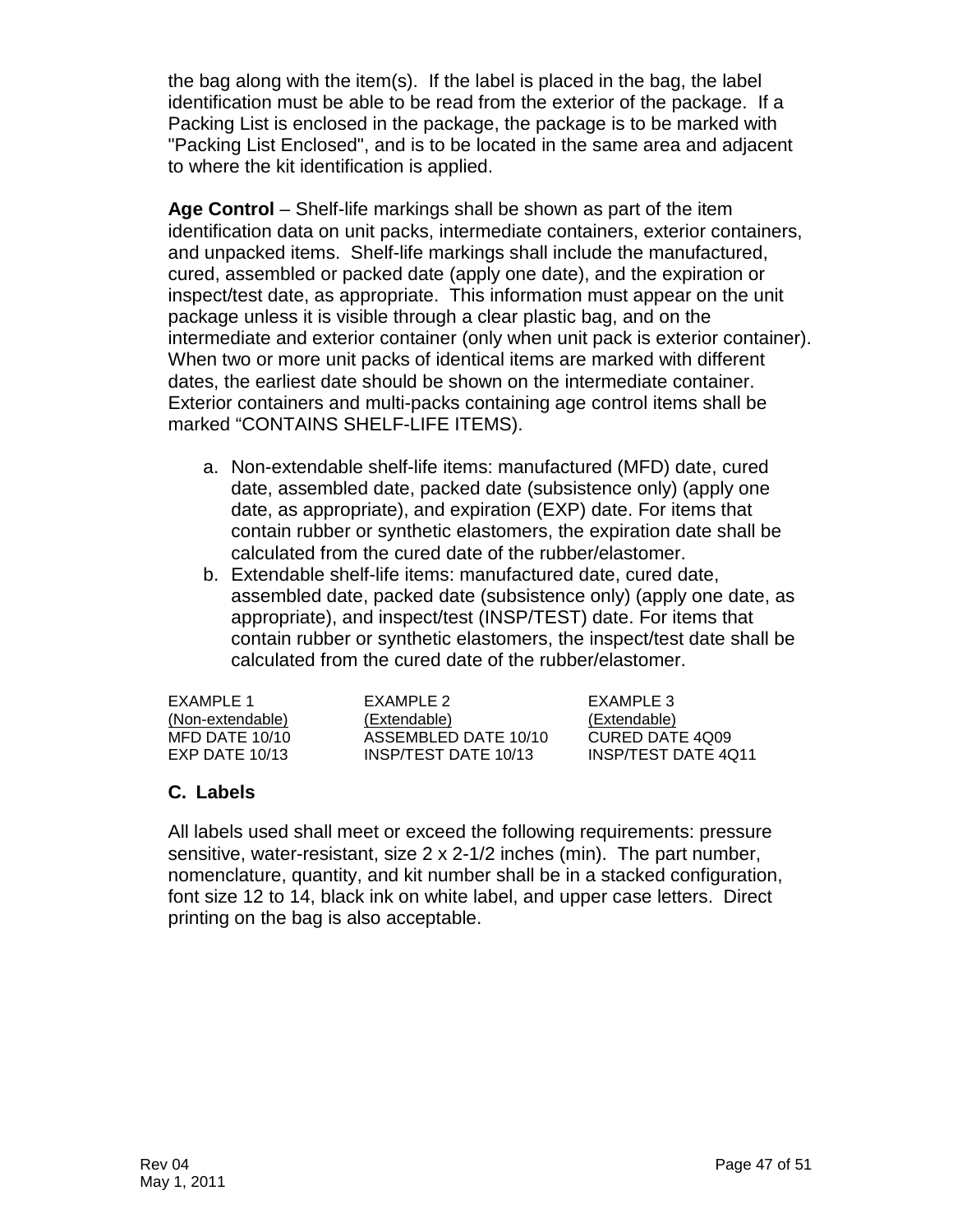# <span id="page-48-0"></span>**D. Packing**

Palletize and/or consolidate required kit quantities per contract schedule. Before stretch wrapping or banding, place fiberboard on four sides and top to further protect cartons from damage. The palletized load(s) shall be marked with the appropriate shipping address as specified in the purchase order. Apply special handling marking "Do Not Stack".

| 57K12345-HDWRE-KIT                            |                                                     |  |
|-----------------------------------------------|-----------------------------------------------------|--|
| MS35338-38<br><b>WASHER</b><br><b>12 EACH</b> | 57K12345-HDWRE-KIT<br><b>HARDWARE KIT</b><br>1 EACH |  |
|                                               |                                                     |  |
| <b>Example A</b>                              | <b>Example B</b>                                    |  |

**Example A Unit Pack Label**

**Example B Consolidation Pack Label**

# **[\(TOC\)](#page-2-0)**

#### <span id="page-48-1"></span>**CDR – 045 – MRB Authority**

MRB Authority is granted for the associated item number and the Supplier is authorized to perform repairs or disposition parts use-as-is so long as the disposition does not affect the form, fit, function, performance, or reliability of the part. The Supplier is required to keep records of all MRB activity related to this part for this Purchase Order and shall make those records available to USCS personnel upon request.

## **[\(TOC\)](#page-2-0)**

# <span id="page-48-2"></span>**CDR – 046 – Part Marking for Ground Combat Vehicles**

The following marking requirements are included in this Purchase Order.

#### <span id="page-48-3"></span>**A. Customer Furnished Drawing Identification**

- 1. When Marking and Method of Marking are identified on the drawing:
	- a. The part number shall be marked as indicated on the **Purchase Order line** using the options specified on the drawing.
	- b. When the drawing note states "NOTE- THE MFR CAGE CODE SHALL BE THAT OF THE MFR CONTRACTUALLY RESPONSIBLE FOR FURNISHING THIS ITEM TO THE GOVERNMENT." **the Supplier shall instead mark their CAGE code** .
	- c. The Supplier shall mark the Vendor Number as specified on the Purchase Order in addition to the above marking.
- 2. When No Marking or Method is identified on the drawing: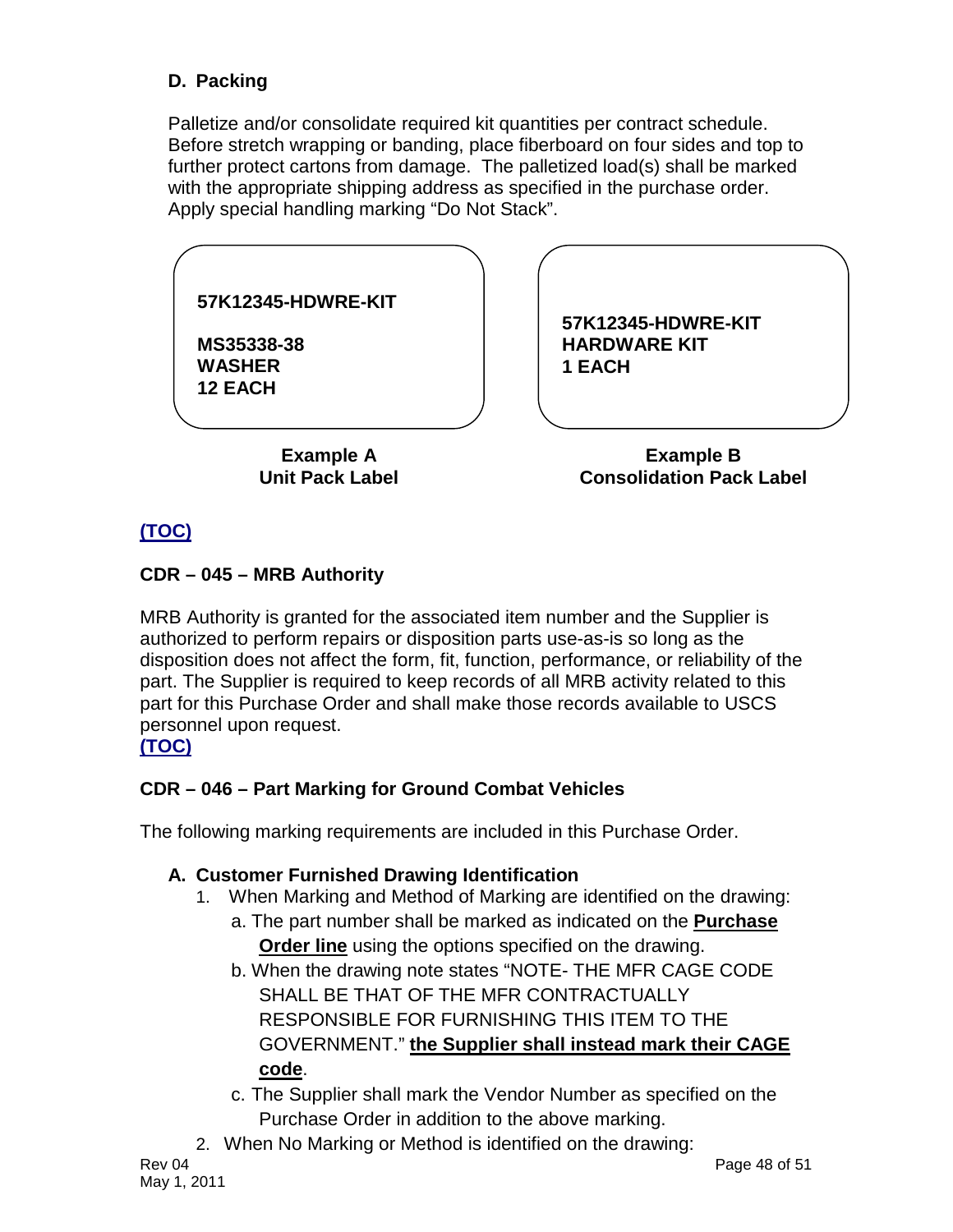- a. All parts of sufficient size shall be permanently marked with the part number specified on the **Purchase Order line** and Vendor Number as specified on the Purchase Order using MIL-STD-130 as a guide. Marking shall be approximately .125" character height.
- b. For all parts of insufficient size and/or shape to be individually marked, parts shall be bagged and/or tagged per MIL-STD-130 with the part number specified on the **Purchase Order line** and Vendor Number as specified on the Purchase Order. Containers shall be limited to 25 pieces.
- 3. Where the Supplier is unable to comply with the stated requirements, such as in cases where the marking height specified would not fit on the part, or the methods required would be injurious to the part, the Supplier shall request direction from USCS through the Vendor Information Request process described in this manual.

## <span id="page-49-0"></span>**B. Commercial Product Identification**

Commercial products will be identified with the manufacturer's part number and Name or Logo. Method of marking and marking height shall be in the manufacturer's format. The Supplier shall mark the shipping container with their Vendor Number.

## <span id="page-49-1"></span>**C. CARC Paint Traceability Marking**

All assemblies requiring CARC paint shall have a date or lot number stamped on the parts traceable to when and where the parts were finished and what materials (batch/lot numbers) were used. If the company applying the finish is different from the company providing the part(s) to USCS, they shall also be identified by the use of an ink stamp or other means of identification. A name, number or symbol can be used as identification. Adhesive labels are not acceptable. This marking shall be in the vicinity of the part identification marking. The Supplier to USCS is responsible to maintain the objective quality evidence to support who painted the sub assemblies. Sub assemblies or lower components to an assembly need not meet the painted product marking requirements as referenced above.

#### <span id="page-49-2"></span>**D. Age-sensitive Materials**

Age-sensitive materials include, but are not limited to, paint, adhesives, rubber products, etc.

All age-sensitive materials and their respective shipping containers shall be permanently marked with the cure/manufacture and the expiration dates in addition to any other marking requirements. For parts delivered on a spool or reel, the marking must be applied to a visible location on the outside of the spool or reel. The cure/manufacture and expiration dates shall be in either Quarter/Year format or Month/Year format (see the definition of Cure Date below). The method of marking and the marking height shall be in the manufacturer's format, however the marking shall not affect the part's form, fit, or function.